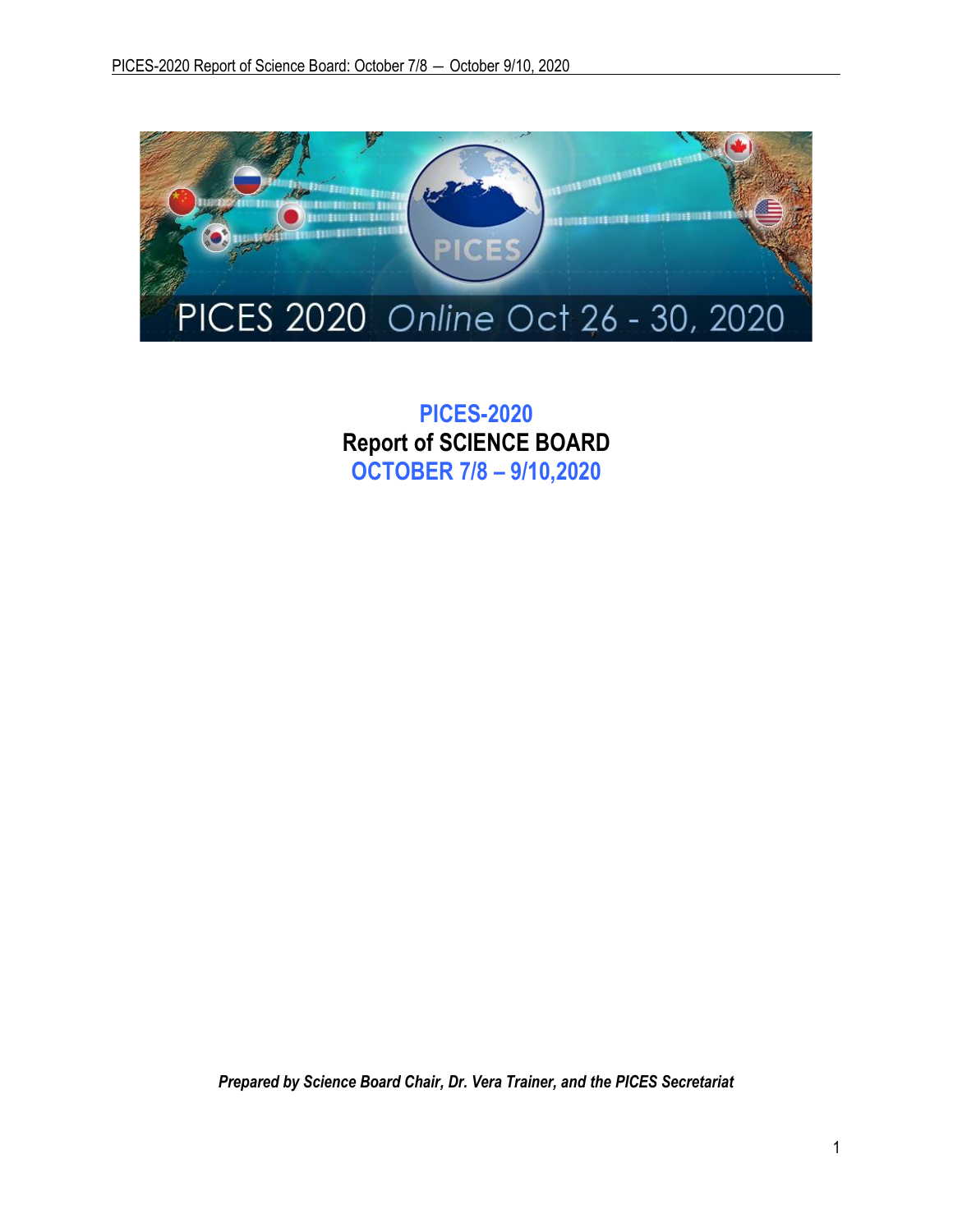# **Day 1 of Science Board meeting**

# **Agenda item #1: Introductions, Adoption of Agenda**

The meeting commenced at 18:00. Dr. Vera Trainer facilitated a brief round of attendee introductions, and reviewed call protocol for the meeting. Science Board adopted the agenda as set out (See Appendix A).

**Attendees:** Vera Trainer (SB Chair), Sonia Batten (PICES Exec Scty), Lori Waters (SB Support), Xianshi Jin (FIS), Guangshui Na (MEQ), Igor Shevchenko (RUSSIA), Tetsuo Fujii (GC), Sung Yong Kim (MONITOR), Janelle Curtis (NPFC), Mitsutaku Makino (HD), Carmel Lowe (GC, F&A Chair), Hal Batchelder (Deputy Exec Scty), Sukyung Kang (FUTURE), Steven Bograd (FUTURE), Akash Sastri (BIO), Jorn Schmidt, Chul Park (GC Chair), Alex Zavolokin, Jeanette Gann (TCODE), Emanuel Di Lorenzo, Enrique Curchitser (GC Vice-Chair), Matt Baker (NPRB).

# **Agenda item #2: Election of Science Board Vice-Chair**

SB acclaimed Dr. Igor Shevchenko as Vice Chair of PICES Science Board.

# **Agenda item #3: Report from FUTURE SSC**

Drs. Bograd and Kang reviewed the FUTURE SSC Agenda from the recent FUTURE SSC meeting held virtually October 4-7, 2020, and provided an overview of accomplishments towards FUTURE Science Program goals in 2020.

The FUTURE SSC thanked Drs. Ian Perry (Canada), Sinjae Yoo (Korea) and Toyomitsu Horii (Japan) who recently stepped down from the FUTURE SSC, and welcomed Dr. Jennifer Boldt (Canada), Dr. Hanna Na (Korea) and Tetsuo Fujii (Japan) replacing Ian Perry, Sinjae Yoo and Toyomitsu Horii, respectively. Each of the new members accepted liaison assignments and liaisons were revised to incorporate new PICES Expert Groups.

Dr. Bograd provided an overview of the SEES approach, the FUTURE Schematic, and new Expert Groups under FUTURE parenting. The SSC continues work on its FUTURE Product Matrix, analyzing completed PICES science to determine which questions are being answered with respect to the FUTURE Science Program. The results of this analysis will be presented as part of the FUTURE Phase II final report. The SSC recommended that new Expert Groups be requested to map their research into the FUTURE SEES product matrix, to assist future researchers in contextualizing PICES Science, and to assist FUTURE in identifying any knowledge gaps where additional EG's may be required to address those gaps.

FUTURE continues planning of its Open Science Meeting (OSM), and will provide an update when more details are known.

The SSC made the following requests of Science Board:

- Support WG-40 and WG-41 extensions to October 2021;
- Request \$3000CAD publication support for WG-36;
- Endorse plan for completion of FUTURE Phase II Final Report (April, 2021);
	- o Hire student/ intern on FUTURE funds to complete FUTURE Product Matrix;
	- $\circ$  Request new EG's to map activities and products on product matrix;
- Support online distribution of FUTURE Phase III Science and Implementation Plans (endorsed by SB at ISB-2020);
- Support online distribution of revised FUTURE Liaison table and FUTURE Schematic.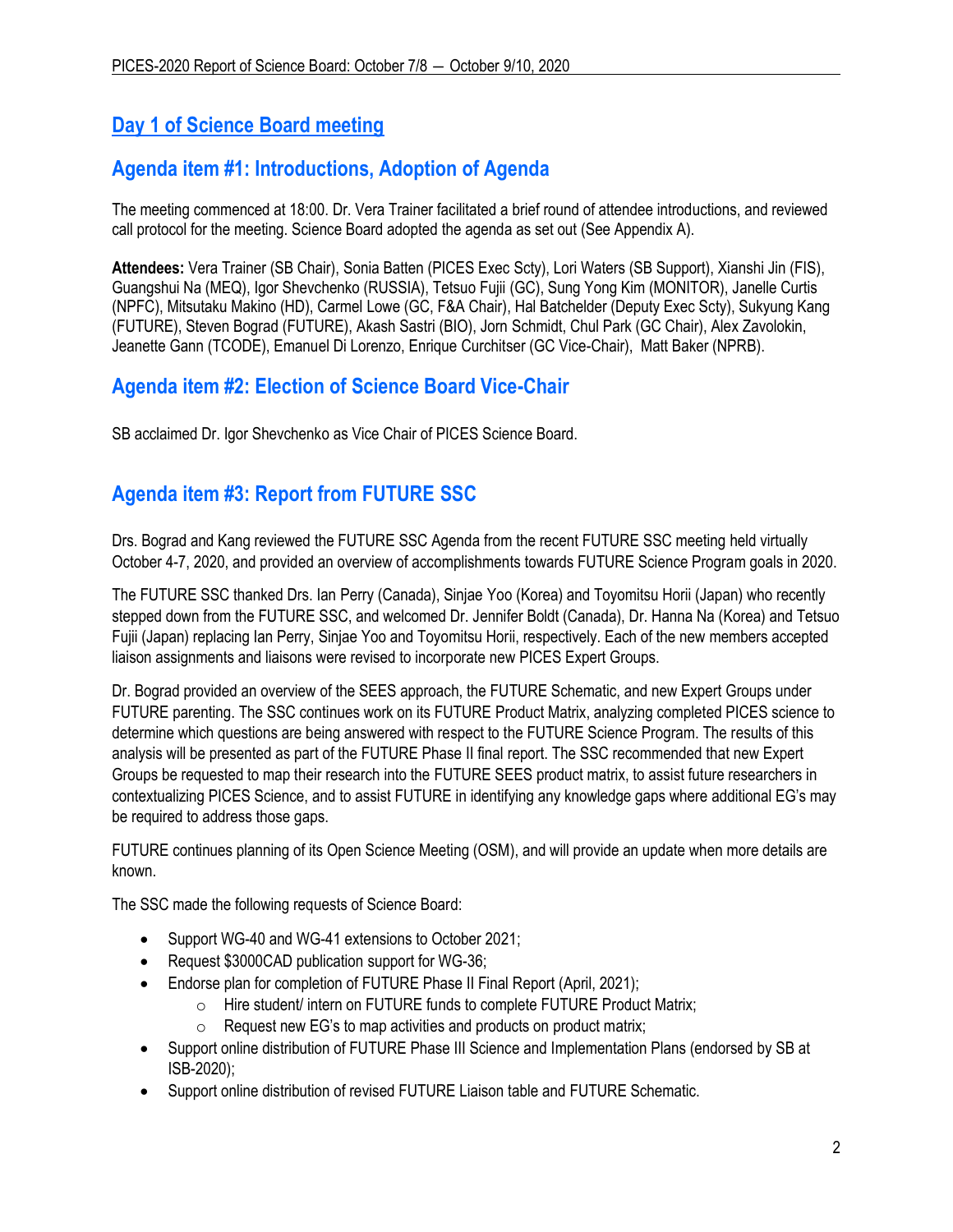Science Board indicated its support for FUTURE Activities as set out and recommended the implementation of FUTURE Integrative Science Program, phase III, primarily focused on science related to the goals of the UN Decade of Ocean Science for Sustainability (UNDOS).

The SSC is in the process of determining requirements and TORs for new working groups, and plans to hold a workshop to develop plans for an inter-disciplinary Coastal SEES working group, co-parented with POC and facilitated with PICES Partners such as APN. The SSC initial proposal conceives this as an interdisciplinary group of partners and working groups who cooperate to better understand Social-Ecological-Environmental impacts of climate extremes in Pacific Coastal Systems. The HD Committee noted that it also supports this idea, and has a proposal for a Study Group, independent of the WG proposal, and wishes to work with FUTURE and POC to further develop the idea, partnerships, and Expert Group(s).

Dr. Bograd provided an update on its child EG's: WG's 35 and 36.

WG-35 has recently completed the NPESR synthesis report. The parent committee review has been completed and revisions accepted. The report is now with the Editorial board, and the final version of Synthesis is to be submitted for review by GC in November of 2020. WG-35 requested an extension to PICES-2021 to complete publications and propose a new WG for next phase of NPESR. WG-35 requests a full day meeting at next annual meeting.

WG 36 requested a six-month extension due to COVID-19-related delays. Dr. Batten noted that this does not require a formal extension. The group intends to complete its manuscript based on analyses of ecosystem thresholds for the west coast of Vancouver Island, and a review manuscript to quantify thresholds in ecological time series. WG-36 is requesting \$3000CAD for Open Access publication costs. A journal has not yet been identified.

# **Agenda item #4: FUTURE: Next Integrative Science Program**

The FUTURE Science Program is transitioning from phase II to phase III, to build on momentum begun in Phase II. Overall objectives and key questions of the FUTURE program are still relevant and reflective of the needs of PICES integrative science. Phase III of the FUTURE program will exploit recent accomplishments (the SEES approach), and will leverage and provide leadership to PICES scientific contributions to UNDOS. Specifics of the transition from FUTURE Phase II to Phase III include:

- Maintain momentum developed during FUTURE Phase II;
- Continue to work on the overall objectives and key questions of the FUTURE Program Phase II, as these are still relevant and reflective of the needs of PICES integrative science;
- Implement the new Phase III FUTURE program to exploit recent accomplishments (SEES approach), and leverage these to provide leadership to PICES UNDOS scientific activities;
- Evaluate Phase II progress towards FUTURE objectives, determine which objectives cannot be resolved or are now of lower priority, and identify new activities which are required to accomplish objectives. Identify these in the Phase II Final report;
- Continue to facilitate trans-disciplinary research and communication;
- Maintain PICES activities in traditional disciplines:
- Encourage and facilitate participation of early career scientists (for example, through the SEES Travel Award);
- Enhance inter-sessional and remote EG activities and cross-WG meetings at PICES Annual Meetings.

Science Board accepted the FUTURE SSC report.

Science Board recommends that PICES expert groups hold at least one virtual intersessional meeting annually, to preserve momentum. This could be combined with shorter business meetings at the annual meeting.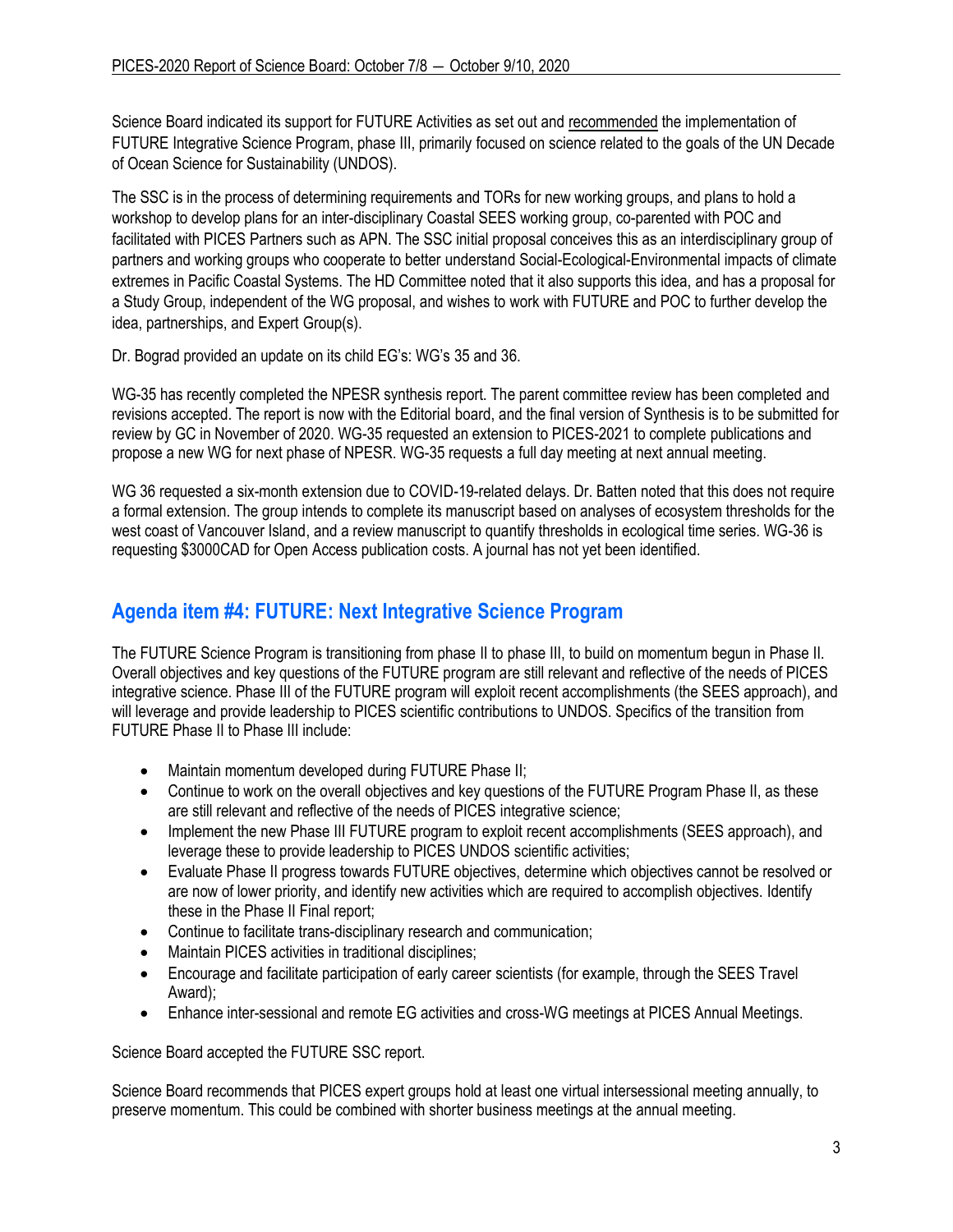# **Agenda item #5: PICES Science Contributions to the United Nations Decade of Ocean Science (UNDOS)**

Drs. Bograd, Kang, and Trainer provided an overview of FUTURE SSC and PICES plans for PICES engagement in the UNDOS vision of "*The science we need for the ocean we want*." PICES and ICES both had input on the draft UNDOS Implementation Plan, and PICES will engage with partners in UNDOS at the Programme level. Dr. Bograd noted that there is a great deal of potential to accomplish UN Decade goals within our region, and he outlined the timing of upcoming document needs for UNDOS. FUTURE expects the first call for Decade Actions to come out in mid-October of 2020. The call will be open for three months, and committees within the decade organization will endorse specific proposals or plans after January of 2021. In the meantime, the UN General Assembly is negotiating the omnibus resolution to implement the UNDOS. To date, PICES and ICES have jointly begun to coordinate activities for UNDOS and have presented a joint strategic plan for UNDOS that was developed was presented to ICES and PICES governance bodies. Both organizations submitted joint comments on the UNDOS draft implementation plan, and both organizations have collaborated to form a joint study group to clarify structure and plans for upcoming UNDOS activities. The TORs of this group are currently under review by PICES GC and may be further refined to allow a broad range of partnerships, activities, and engagement across a spectrum of UNDOS Goals and cross-cutting themes.

# **Agenda item #6: Promoting PICES Science**

Dr. Trainer provided an overview of PICES SB plans to create a landing page targeted to more general audiences and decision makers. She shared Lori Waters' concept (shown below) for the landing page design concept, aimed at making the PICES website attractive, and to give a better sense of the comprehensive nature of PICES Science. SG-ECOP members indicated that they wish to participate in the website work, and Dr. Curchitser suggested that TCODE may wish to collaborate to provide appropriate links to PICES North Pacific climate and ecosystem data. Science Board expressed support for updating PICES website.

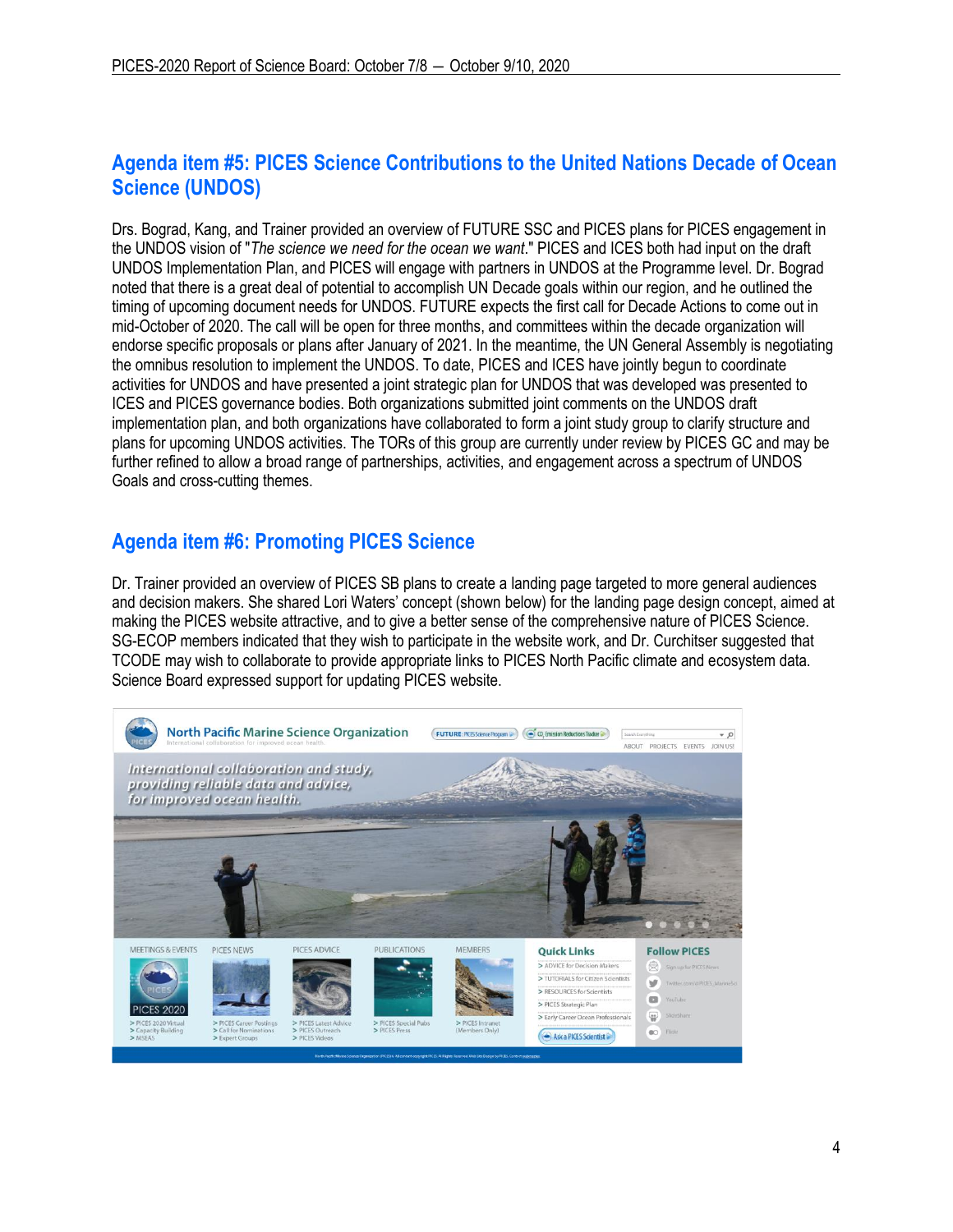# **Agenda item #7: Promoting Flexibility and Environmental Sustainability within PICES**

Dr. Trainer provided an overview of PICES plans to promote environmental sustainability within PICES. SB recognizes that in-person meetings won't be completely replaced and are valuable, but recent lack of travel due to the pandemic has provided an opportunity to provide metrics for carbon savings, to help us determine PICES direction with respect to future hybrid virtual and in-person meetings. Dr. Trainer presented calculations of carbon emission savings from ISB-2020, AP-CREAMS inter-sessional meeting 2020, and PICES-2020, as shown below.



**Carbon Savings 2020** 

## **Inter-sessional Science Board (ISB-2020) Carbon Emission savings:**

- o **Meeting stats:** 24 attendees representing 7 countries (on 3 continents).
- o **Estimated total carbon emission savings:** 70,322.10279 kg CO<sup>2</sup>
- o **Equivalent to:**  removing 15.28 passenger vehicles from the road for one year
- not burning 29,954L of gasoline, 35,146 Kg of coal, or 163 barrels of oil
- CO<sub>2</sub> taken up by 91.8 acres of forest in one year, or 1,163 tree seedlings grown for ten years

## **AP-CREAMS Inter-sessional Carbon Emission savings:**

- o **Meeting stats:** 14 attendees representing 5 countries (all from Asia except 1 participant).
- o **Estimated total carbon emission savings:** 9457.338777 kg CO<sup>2</sup>
- o **Equivalent to:**
	- removing 2 passenger vehicles from the road for one year
	- not burning 4,028L of gasoline, 4727 Kg of coal, or 22 barrels of oil
	- CO2 taken up by 12.4 acres of forest in one year, or 156 tree seedlings grown for ten years

## **PICES-2020**

- o **Meeting stats:** 475 average attendees representing >15 countries from >3 continents.
- o **Estimated total carbon emission savings:** 689074.7292 kg CO<sup>2</sup>
- o **Equivalent to:** 
	- removing 149 passenger vehicles from the road for one year
	- not burning 293,509.473 Litres of gasoline, 344397.2644 Kg of coal, or 1595 barrels of oil
	- CO2 taken up by 900 acres of forest in one year, or 11,394 tree seedlings grown for ten years

# **PICES Estimated Cumulative Emission Savings 2020:**

Cumulative total savings:

- ISB-2020 70.32210279 tonnes.
- AP-CREAMS 9.457338777 tonnes.
- PICES-2020 689.0747292 tonnes.

## **CUMULATIVE SAVINGS 768.8541708 Tonnes of CO<sup>2</sup>**

Dr. Trainer noted for Science Board that PICES cumulative emission savings of 768.8542 tonnes of  $CO<sub>2</sub>$  is equivalent to: removing 166 passenger vehicles off the road for one year; 3,070,350 Km driven by an average passenger vehicle; burning of 327,491 Litres of gasoline; burning of 384270 Kg of coal; burning of 10 tanker trucks of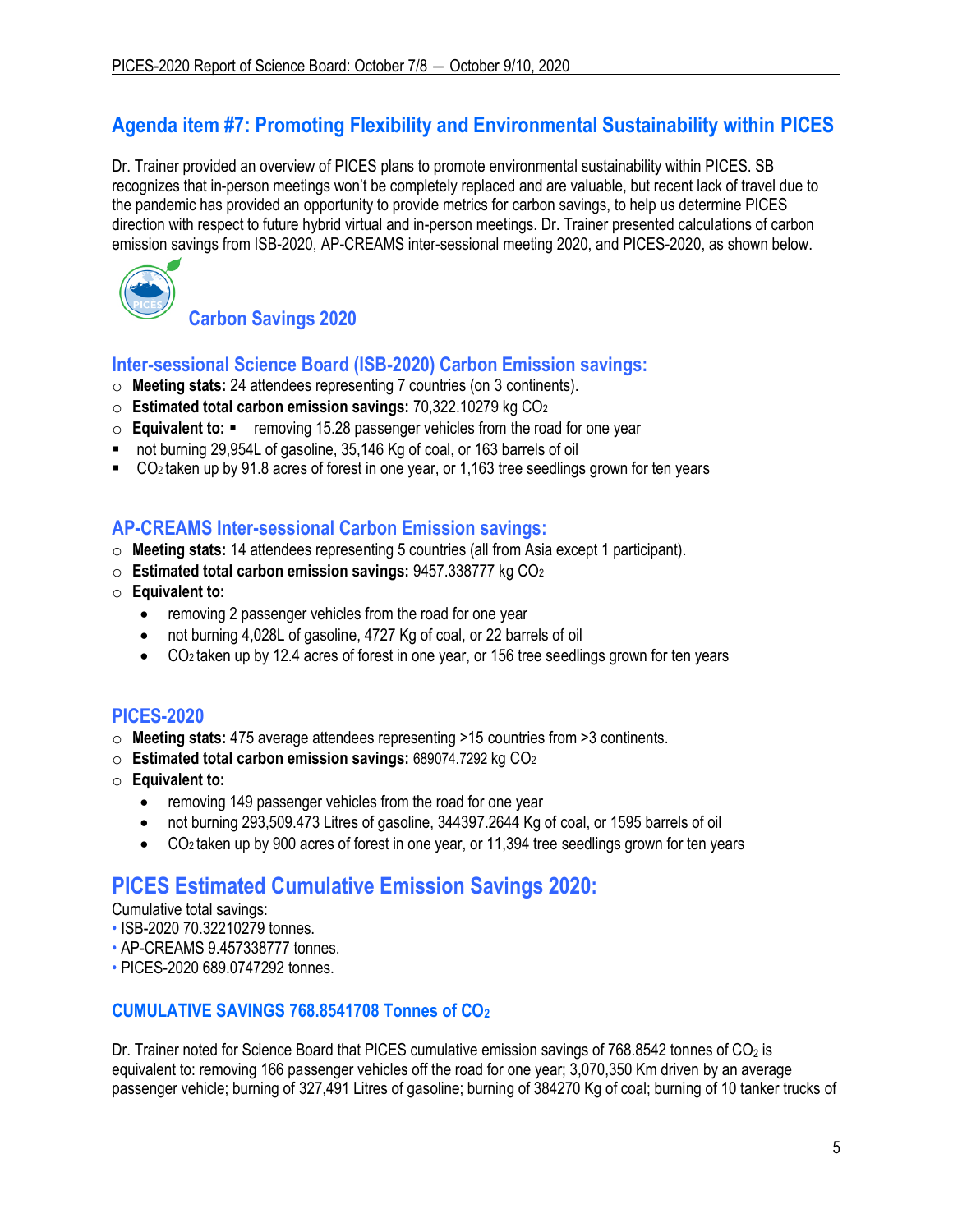gasoline; or burning of 1,780 barrels of oil. This savings can also be expressed by equivalents of carbon sequestered by: 12,713 tree seedlings grown for 10 years or 1,004 acres of U.S. forests in one year.

Because the savings are significant, Dr.Trainer stated that there will be further discussions and follow-up in the PICES community with respect to future hybrid meetings. SB reviewed the Survey (See Appendix B) to be sent to registered members from PICES-2020, asking how they wish to move forward with meetings. SB was supportive of the idea of continuing to move forward with calculating carbon savings. Suggestions from Science Board included that: PICES set a strategy of meeting net zero emissions by 2050, in accordance with the Paris Agreement; combining virtual meetings with shorter in-person meetings; intermixing or alternating in-person and virtual meetings. Secretariat staff agreed to add the suggestion of alternating in-person and virtual meetings to the Survey.

# **Agenda Item 8: NPFC update presentation**

Dr. Janelle Curtis provided an update (see Appendix C) of PICES-NPFC cooperation, as required by the 2019 [Framework for Scientific Cooperation.](https://meetings.pices.int/publications/annual-reports/2019/2019-SG-PICES-NPFC.pdf) Recent activities include: a NPFC workshop on the influence of the environment on the Pacific Saury (*Cololabis saira*); NPFC has designated its representatives for participation in the PICES-ICES joint working group on the Small Pelagic Fish international symposium in Lisbon, Portugal; and the NPFC is planning a training course on VME indicator taxa identification for students.

The NPFC requested partner funding co-sponsorship from PICES in the amount of \$15,000 for meeting and travel costs for experts. Drs. Batten and Batchelder provided additional details on PICES funding allocation for ECS. NPFC and SB representatives agreed to discuss the funding issue, and that SB revisit the request when it considers funding requests as a whole on day 3 of the SB meeting.

# **Agenda Item 9: Science Board Requests and Governing Council Decisions**

Dr. Batten provided an overview of decisions taken by GC via correspondence during 2020. (See Appendix D).

## **Call review**

Prior to adjourning the first day of the Science Board meeting, Dr. Trainer reviewed the call, and requested that Science Board review the briefing materials ahead of the session and workshop ranking, as this is a primary focus of day two of SB. Day one of SB adjourned at 20:47.

# **Day 2 of Science Board meeting**

# **Agenda Item 10: ICES update presentation**

Dr. Karp provided an overview of ICES (see below) and PICES-ICES joint achievements, historic and current activities. Many PICES people have participated in ICES activities, including joint symposia and conferences. The series of joint ECS conferences – the first of which was in 1999, and the next which will be held in 2023 – continue, with ICES hosting the next conference in the PICES/ICES rotation. Canada has agreed to host the conference which will emphasize UNDOS science. ICES/PICES activities also include joint workshops and strategic initiatives, both with a significant range of science activities. Pending joint working groups and initiatives include WG-ONCE (pending) and the Small Pelagic Fish Symposium. Emerging issues for ICES/PICES cooperation include: Arctic, Biodiversity beyond national jurisdiction (BBNJ) and continued UNDOS activities, which present significant opportunities for collaboration.

Dr. Karp noted that while portions of the arctic may be strictly ICES jurisdiction, ICES has agreements with respect to the Greenland Sea and the Central Arctic Ocean with PICES and PAME. The new Joint working group for Northern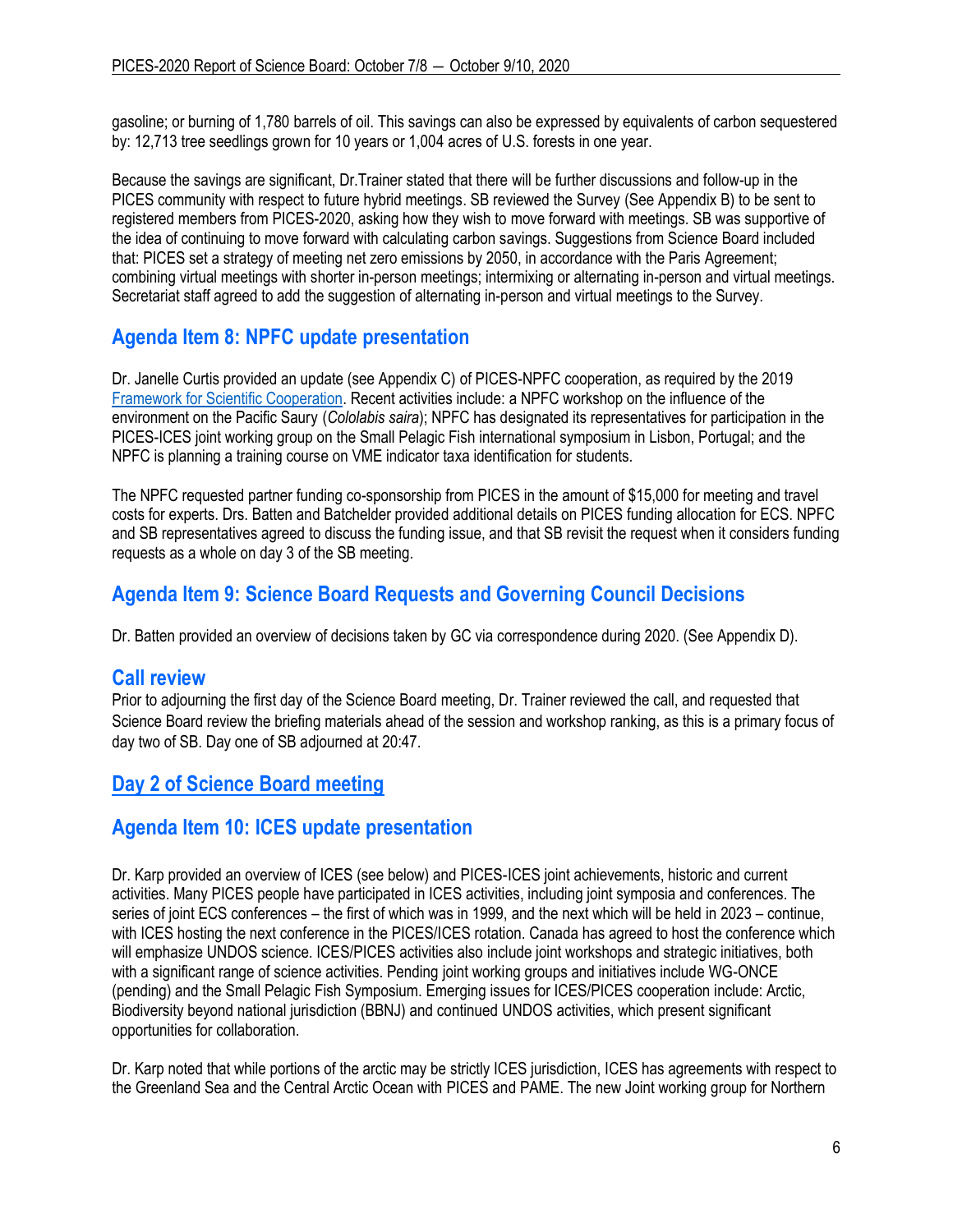Bering / Chukchi Sea was formed in part to address scientific needs for the arctic. ICES is also currently considering how it might engage in studies for other related areas including: Kara Sea, Laptev Sea, and the Northwest Atlantic.

Currently, there are issues with preventing unregulated high seas fisheries in the Central Arctic Ocean, and the recent moratorium Agreement for the time being is a step forward. The provisional scientific coordination group will be meeting next year, and the science that ICES and PICES will bring to the collaboration will be important to supporting arctic biodiversity.

ICES and PICES continue their partnership with respect to UNDOS, and planning and implementation efforts continue on the joint contribution to ensure a fruitful and productive collaboration. It is expected that the joint proposal will be presented to PICES and ICES governance bodies in the near future.

Planning continues for the joint ICES-PICES annual meeting / annual science conference in 2023. As the US will be the host of the PICES meeting, this provides the potential for the US to host both organizations. ICES and PICES will continue to collaborate to determine the best structure for a meeting of this type.

Science Board had no questions or comments and thanked Dr. Karp for his report.

## **ICES:**

### **Global cooperation**

We work together with other scientific organizations on topics of mutual interest. This cooperation takes the form of joint working groups, co-sponsored theme sessions at annual science meetings, and co-sponsored science symposia. A strategic planning framework has been established specifically for the cooperation with **[the North Pacific Marine Science Organization \(PICES\)](https://meetings.pices.int/)**, our sister organization in the North Pacific. Science cooperation agreements are also in place with more than 20 global and regional organizations including:

- **[UN Intergovernmental Oceanographic Commission \(IOC\)](http://ioc-unesco.org/)**
- **[Food and Agriculture Organization \(FAO\)](http://www.fao.org/home/en/)**
- **[Arctic Monitoring and Assessment Programme \(AMAP\)](http://www.amap.no/)**
- **[International Arctic Science Committee \(IASC\)](http://www.iasc.info/)**
- **[BONUS programme \(science for a better future](http://www.bonusportal.org/) of the Baltic Sea region)**
- **[General Fisheries Commission in the Mediterranean \(GFCM\)](http://www.gfcm.org/gfcm/en)**
- **[Mediterranean Science Commission \(CIESM\)](http://www.ciesm.org/)**

We hold an official observer status to **[the United Nations General Assembly](https://www.ices.dk/news-and-events/news-archive/news/Pages/ICES_becomes_UN_observer.aspx)** as well as **[the Arctic Council](https://www.ices.dk/news-and-events/news-archive/news/Pages/ICES-becomes-Arctic-Council-observer.aspx)**.

In addition, we have contracts and agreements with public authorities and commissions we provide advice for, including:

- **[European Commission](http://ec.europa.eu/index_en.htm) (EC)**
- **[Helsinki Commission \(HELCOM\)](http://helcom.fi/)**
- **[North Atlantic Salmon Commission \(NASCO\)](http://www.nasco.int/about.html)**
- **[North East Atlantic Fisheries Commission \(NEAFC\)](http://www.neafc.org/)**
- **[OSPAR Commission \(OSPAR\).](http://www.ospar.org/)**

We contribute to the developments in marine science through our external project work and collaborate with a variety of organizations to achieve this. ICES involvement in external projects is decided based on our project policy and consultation with our Executive Committee (Bureau). For more information see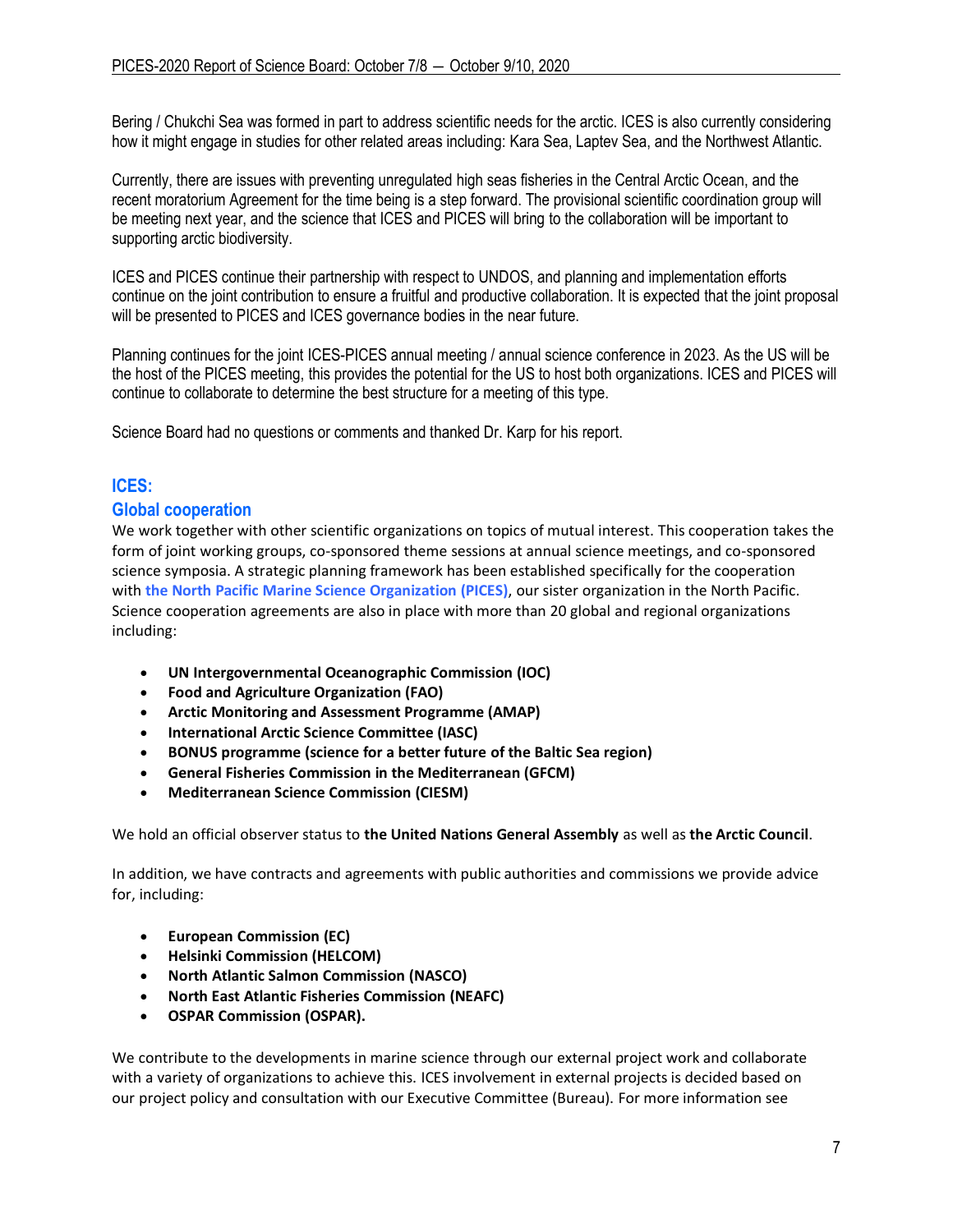### our **[project policy.](https://www.ices.dk/about-ICES/projects/Pages/ICES-Project-Policy.aspx)**

By participating in projects, we:

- provide scientific support for implementation of the Marine Strategy Framework Directive (MSFD)
- support development of the European Integrated Maritime Policy by developing interactions between partners (the research community, industry, regional authorities, civil society and other stakeholders) and delivering data/information to policy-makers
- develop fisheries management plans for the Natura 2000 sites (Marine Protected Areas)
- manage datasets
- underpin cooperation between marine research funding agencies

## **Agenda Item 11: Scientific / Technical Committee Reports**

Science Board heard reports from all Scientific and Technical Expert Groups. Details of expert group highlights and requests since ISB-2019 can be found in expert group/Committee reports in Annual Report 2020 as well as on their homepages.

### **Science Board Recommended the following Plan:**

• **S-CCME Implementation Plan for Phase 4 (2021 - 2022)** The plan was also supported by BIO, FIS, and POC.

### **Science Board forwards the following membership requests to GC:**

- MEQ requests new members from Russia be appointed to MEQ.
- S-CCME requests a member from Russia be appointed to S-CCME. Alexei Somonov was proposed as a candidate.
- WG 43 requests an additional member from Russia
- WG-44 FIS requests additional members from Japan and Canada. Recommended candidates are Kohei Matsuno (Hokkaido University), Nadja Stenier (DFO) and Martin Nantel (DFO).
- AP-NPCOOS requests a member to be appointed from Japan (Dr. Hasegawa is proposed).

# **Agenda Item 12: Expert Group Updates**

Dr. Batchelder provided an update on PICES Expert Groups. Science board reviewed the proposals and recommended the following:

### **Science Board recommends establishing Expert Groups as follows:**

- 1. (FUTURE) Study Group: Early Career Ocean Professionals (SG-ECOP)
- 2. (FUTURE) Study Group: United Nations Decade of Ocean Science (SG-UNDOS)
- 3. (BIO) Working Group: Ecology of Seamounts
- 4. (BIO) Working Group: Towards best practices using imaging systems for monitoring plankton
- 5. (HD) Working Group: Science Communications

### **Science Board recommends deferring consideration of the following EG proposals until ISB-2021**

- 1. IMCE WG: Ecosystem-based mariculture management
- 2. IMCE WG: Impacts of mariculture pathogens on coastal ecosystems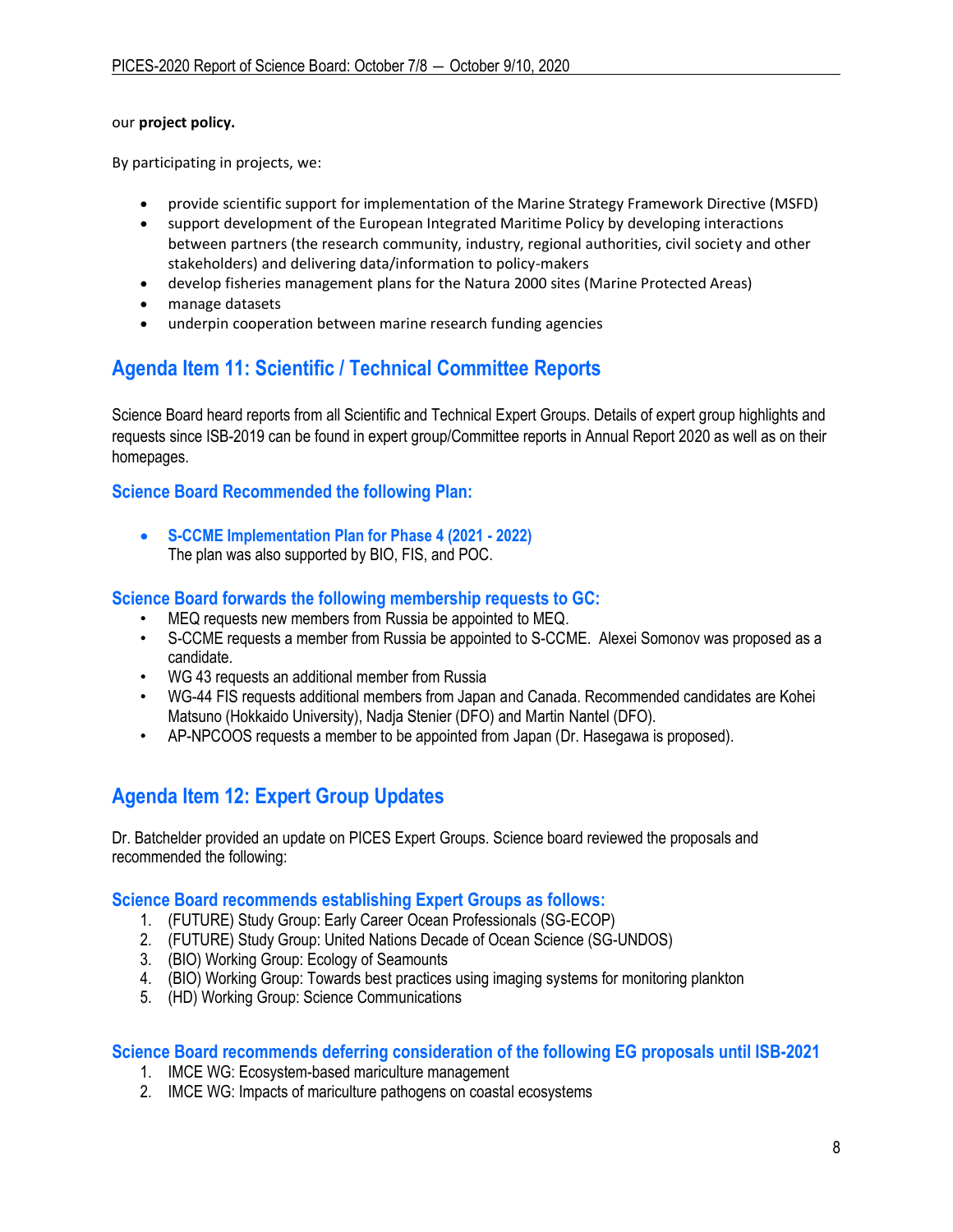- 3. WG-CHANGE Correlating Habitats using Artificial Intelligence, Numerical models, and Gathered Empirical data
- 4. SG on Ocean Outcomes: Coastal community feedback to external Ocean stressors (HD)

**Science Board recommends extension of the following existing Expert Groups:**

- 1. **1-year extension for WG-37** (*Zooplankton Production Methodologies, Applications and Measurements in PICES Region)* to PICES-2021, to:
	- a. Convene workshop at PICES 2021;
	- b. Complete ToR # 4: Develop an interactive website for exchange of information on zooplankton production measurements for regional and/or global mapping. -Incomplete: requires ~2-3 months coordinated effort between WG members, data owners, and host site (NOAA Copepod)
- 2. **1-year extension for WG-38** to complete final report.
- 3. **1-year extension for WG-40 (***Climate and Ecosystem Predictability)* to PICES-2021, (supported by FUTURE-SSC) to
	- a. Write a perspectives paper with guidelines for marine ecosystem prediction studies using physical climate/ocean prediction.
	- b. Expand discussions on key questions, applications, and WG40 contributions in climate ecosystem predictability
	- c. Help establish a new working group with a focus on extremes in coastal environments, to include broad PICES participation including members from WG36, WG41, S-HAB.
- 4. **1-year extension for WG-41 (***Marine Ecosystem Services)* to complete work on WG projects, with a new end date of October 2021 (supported by HD & FUTURE-SSC)
- 5. **1-year extension/shift of START DATE for WG-46**: Request to start WG term from 2020 (Supported by POC/BIO)

# **Agenda Item 13: PICES Code of Ethics**

Dr. Batten provided an overview of the development of PICES Code of Ethics, and requested that Science Board review the draft text (see below).

## **PICES Code of Ethics** *- DRAFT, Sept 2020*

### **PICES is committed to:**

- Providing a welcoming and inclusive environment, and encourages all staff, members and guests to aspire to principles of integrity and respect in their interactions.
- Respecting the human rights, and worth of all persons regardless of age, physical appearance, gender expression, sexual orientation, ethnicity, religion or other group identity or political beliefs.
- Conducting science with integrity. Members should strive to not misrepresent results, to not plagiarize and to appropriately acknowledge contributions of others.
- Creating and maintaining a respectful environment free from harassment and discrimination (harassment includes speech or behavior that is not welcome or is personally offensive, regardless of intent).

### **Practices required to achieve these commitments:**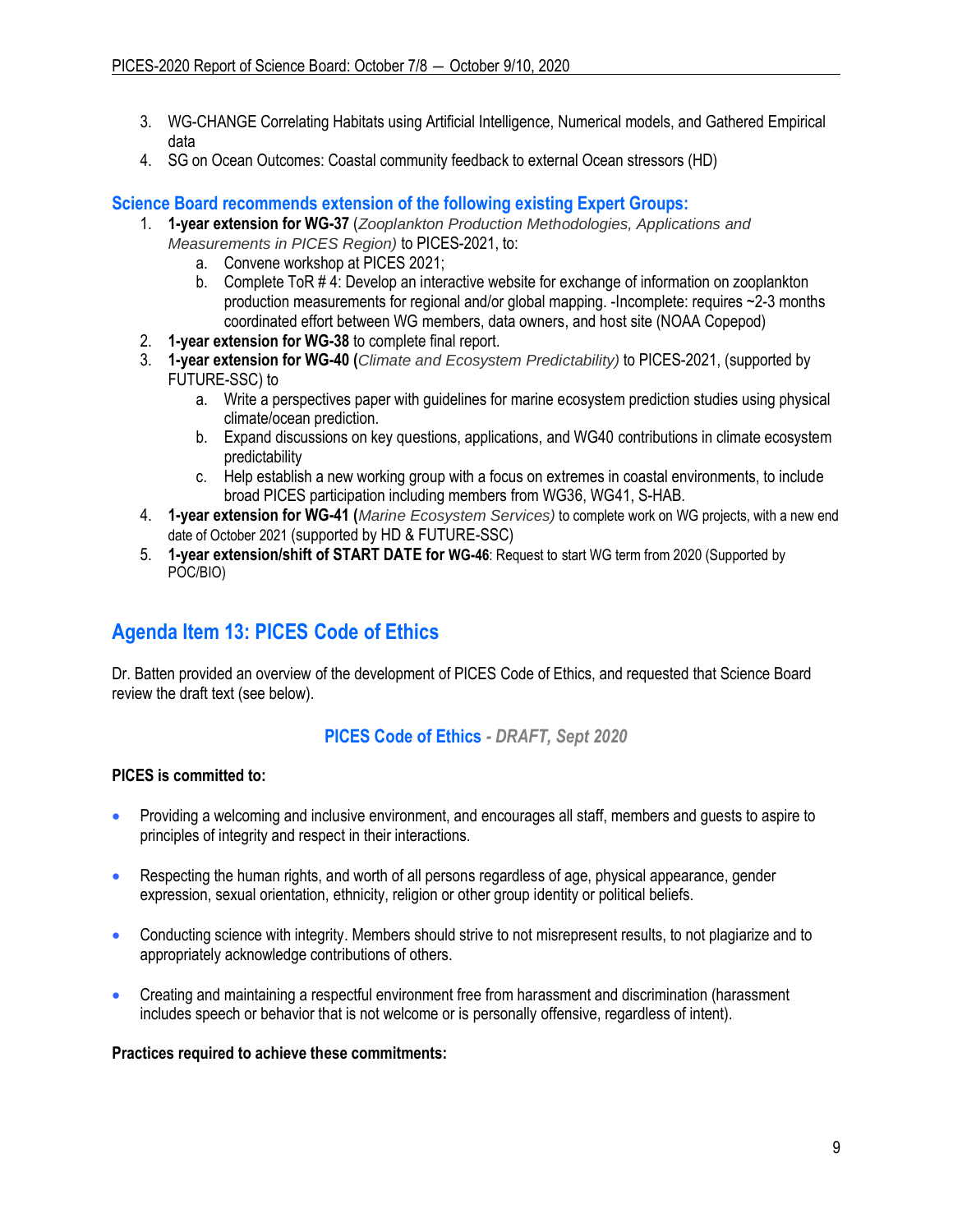- 1. When finalised and approved, publish the Code of Ethics in PICES Press so that it reaches the wider membership and demonstrates our commitment to its adoption.
- 2. Post the Code of Ethics on the website, under "Roles and Responsibilities of Chairs and Members of PICES Groups" (we suggest within the Introduction) so that each new Chair is aware of the policy.
- 3. Strive for improved gender and career-stage balance within each Committee and Expert Group, while considering each Contracting Party's rights and need to nominate members with the necessary expertise to be effective. Consider incorporating the products and recommendations of the PICES-2020 Early Career Ocean Professionals (ECOP) who plan a workshop in conjunction with PICES-2020.
- 4. Track the improvements in balance over time, as much as possible, noting that that this would require the collection of potentially sensitive information on gender identity and/or career stage and such information must be voluntarily provided and dutifully protected.
	- a. establish the baseline against which to track changes over time. Send out a survey to populate the current members database with voluntarily provided information on:
		- Gender identity (Female/Male/prefer not to answer)
		- Career stage (Early Career Ocean Professional/Mid-career/Senior Career Ocean Professional/Retired or Emeritus/prefer not to answer)
	- b. Future registrations for annual meetings will ask for this information to be updated, or entered for new members.
- 5. Strive for inclusivity at PICES meetings by providing opportunities for members with physical attendance challenges to engage meaningfully in business meetings and Science Sessions using remote connectivity. There will be a cost to this which will be dependent on the venue. PICES-2020 virtual meeting, motivated by the current pandemic, will provide insights into how remote participation can help provide equity.

## **Call Review**

Dr. Trainer briefly reviewed the call and the meeting was adjourned for the day.

# **Day 3 of Science Board meeting**

Dr. Trainer welcomed Science Board and guests, and provided an introduction to new guests joining the call: Dr. Taewon Kim and George Balazs, Project Science Team Co-Chairs of PICES SEAturtle Special Project.

# **Agenda Item 14: Special Project Reports**

## **Ciguatera Special Project**

Dr. Makino provided an update on the Ciguatera Special Project. Due to COVID-19, there has not been significant progress this year. He provided an overview of the project purpose, goals, funding, and anticipated products. Details are available on the webpage for the [Ciguatera Special Project.](https://meetings.pices.int/projects/Ciguatera) Science Board thanked Dr. Makino for his update.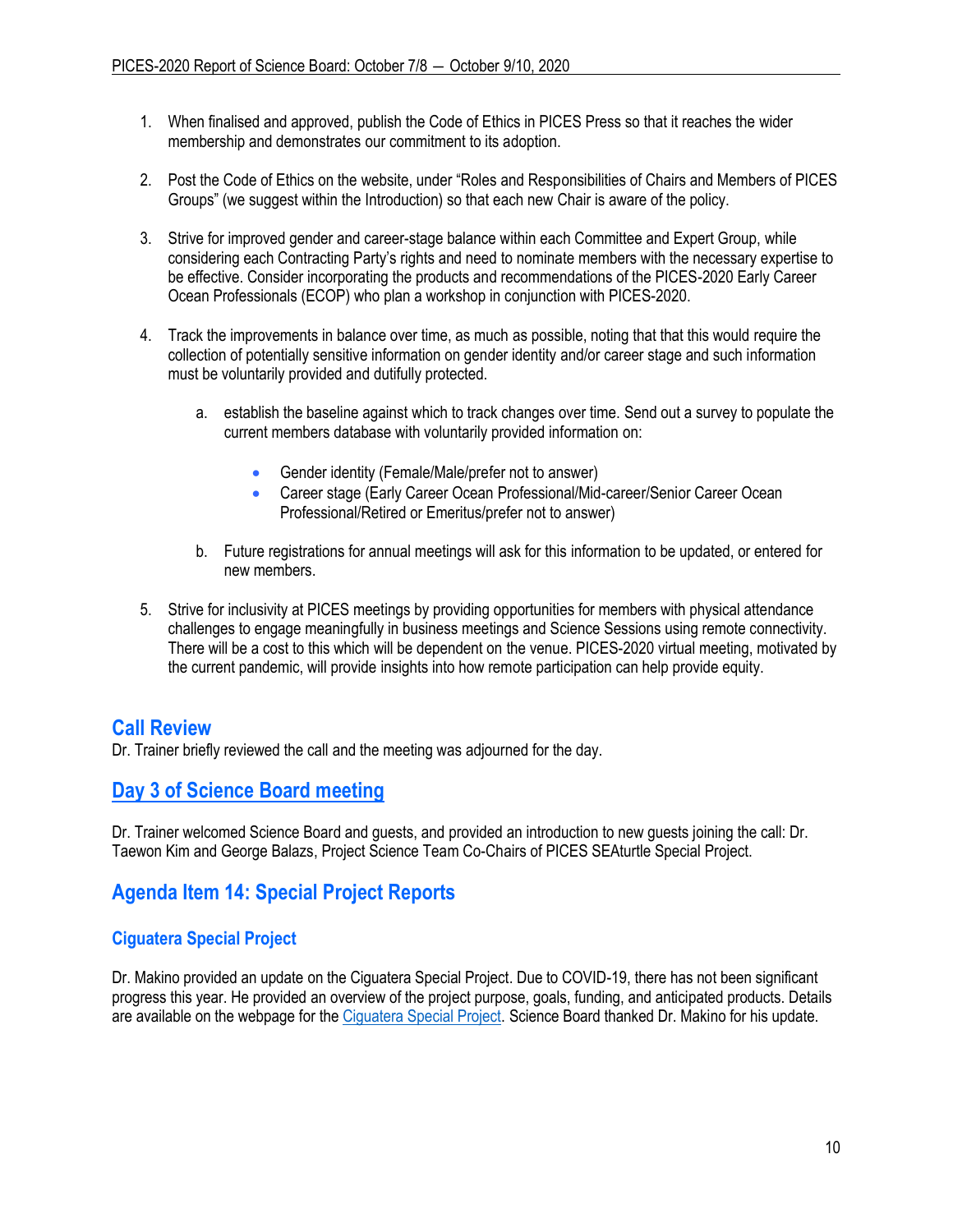## **SEAturtle Special Project**

Dr. Taewon Kim, supported by Dr. Balazs, provided an update on the SEAturtle project, which has experienced delays due to COVID-19. The group has requested an extension of their research period from their project funder, as the start of the research has been delayed. Additional members have joined from Mexico, and the group is seeking additional members from China. Dr. Kim provided an overview of the project research and its goals, and showed some of the results to date. He noted that the project has also had a side benefit: during the project, researchers found a dead fin whale, and upon necropsy found 45 pieces of plastic in the intestine and baleen. Science Board thanked Drs. Kim and Balazs for their contribution.

# **Agenda Item 15: ECOPS mentorship framework**

Dr. Erin Satterthwaite presented a proposal for an early career ocean professional (ECOP) study group to address continuity and legacy of PICES Science. She outlined how the group would address retention of institutional knowledge, provide new perspectives, enhance partnerships, and play a leading role throughout the entire ten-year term of UNDOS. The group intends to propose an ECOP study group to develop an engagement plan, which would aim to build a diverse community of PICES mentors, ECOPS, and emerging ECOPs. Dr. Satterthwaite invited SB to a workshop to take place in future to create an engagement plan. Science Board thanked her for her update.

# **Agenda Item 16: PICES-2021 Update**

Dr. Batten provided an update that PICES-2021 is provisionally being hosted by China in Qingdao, but this is not yet confirmed. Science Board reviewed the sessions for PICES-2021, and ranked them. (See Appendix E).

# **Agenda Item 17: FUTURE Open Science Meeting**

As this agenda content was covered during the FUTURE SSC report to SB, the meeting moved on to the next agenda item.

# **Agenda Item 18: PICES-sponsored conferences / symposia updates**

Dr. Batten provided an overview of the following upcoming Symposia. (See Appendix F for additional detail).

| <b>Event</b>                                          | Location                       | Year  | <b>Month</b> | <b>Dates</b> |
|-------------------------------------------------------|--------------------------------|-------|--------------|--------------|
| International Symposium on Plastics in the Arctic and |                                |       |              |              |
| Sub-Arctic Regions                                    | Reykjavik Iceland              | 2021  | March        | $2$ to 4     |
| <b>PICES Annual Meeting</b>                           | Qingdao, China                 | 2021  | October      |              |
| <b>MSEAS Symposium</b>                                | Yokohama, Japan                | 2021  | December     | $6$ to 10    |
| Small Pelagic Fish Symposium                          | Lisbon, Portugal               | 2022  | Feb          | $21 - 24$    |
| <b>FUTURE Open Science Meeting</b>                    | TBD                            | 2022  | Mar/Apr      |              |
| 4th Early Career Scientist meeting                    | St John's Newfoundland, Canada | 2022  | May?         | 1 to 4?      |
| <b>PICES Annual Meeting</b>                           | Korea                          | 2022  | October      |              |
| 5th International Symposium on the Effects of Climate |                                |       |              |              |
| Change on the Worlds Oceans                           | Bergen, Norway                 | 2023  | May?         |              |
| Joint ICES/PICES Annual meeting?                      | <b>USA</b>                     | 2023  | Oct?         |              |
| 7th Zooplankton Production Symposium                  | Hobart, Australia              | 2024? | March?       |              |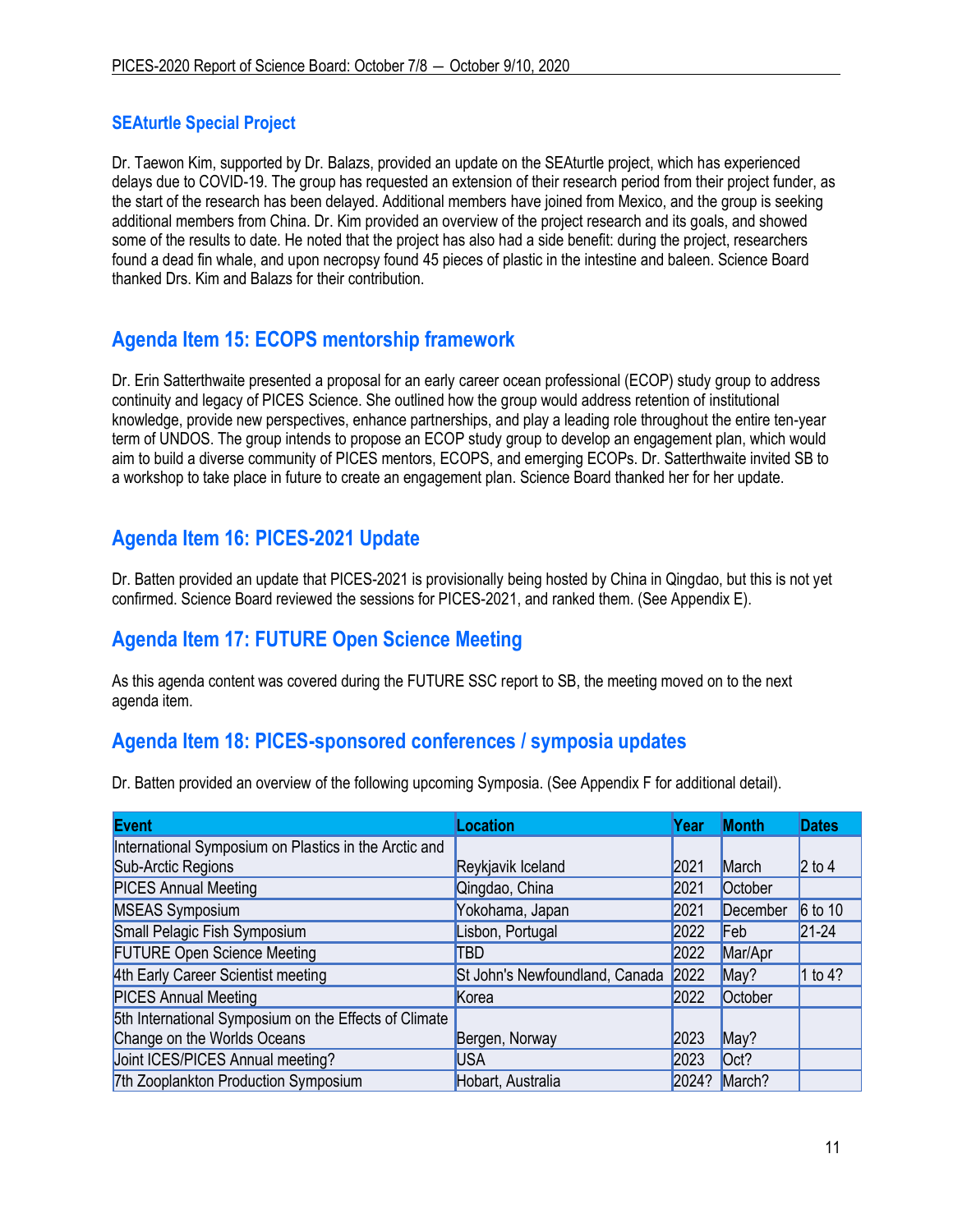# **Agenda Item 19: PICES Capacity Building**

Capacity building activities are on hold during the pandemic. SB briefly reviewed the briefing materials provided for this item as follow, and moved on to the next agenda item.

## **PICES Spring School: "What is the Deep Scattering Layer (DSL) in the coastal region?"**

## **2020 PICES Spring School Synopsis and Schedule**

*- Cancelled due to Covid-19*

### **SCOPE**

"What is the Deep Scattering Layer (DSL) in the coastal region?"

We can easily to observe the deep scattering layer (DSL) by acoustic Doppler current profiler (ADCP) or quantitative echo sounder, but do we really know what the DSL is? Is it the thermocline, phytoplankton, zooplankton, fish or any other matter? In this summer school, students will identify the DSL by the various sampling gears. CTD (temperature, salinity and conductivity) and water sampling can define thermoclines, nutrients, oxygen maxima and subsurface chlorophyll maximum. Zooplankton net sampling can collect zooplankton patches in the subsurface layers around the DSL. Trawl net sampling can collect fishes and their larvae from the deep layers. Participants will have a chance to obtain experience in oceanographic observations and apply data analyses to understand the interactions between physical and biogeochemical environments and marine ecosystem in coastal regions.

## **Local Organizing Committee**

- Naoki Yoshie (Ehime University, AP-NPCOOS, Chair of LOC)
- Toru Kobari (Kagoshima University, PICES WG37)
- Gen Kume (Kagoshima University)

Full information on the school is available on the PICES website:

<https://meetings.pices.int/meetings/summer-schools/2020/Kagoshima/scope>

•

## **ICES PICES ECS 2023**

• Update on ECOP members for SSC

### **ClimEco7 Summer School**

- IMBeR's "Climate and Ecosystems Summer School
- University of British Columbia (UBC), Vancouver, Canada, 9 13 August, 2021
- Intended audience: Post-graduate students and early career researchers from any oceans science discipline and any country in the world
- Application:<http://mform.imr.no/view.php?id=110572>
- Full details on summer school website: [http://imber.info/activities-events/imber-climeco7-summer-school](http://imber.info/activities-events/imber-climeco7-summer-school-interdisciplinary-ocean-science-for-sustainable-development-goals/)[interdisciplinary-ocean-science-for-sustainable-development-goals/](http://imber.info/activities-events/imber-climeco7-summer-school-interdisciplinary-ocean-science-for-sustainable-development-goals/)

# **Agenda Item 20: PICES-2023**

Dr. Batten provided a brief update regarding this joint PICES-ICES conference to be held in the USA in 2023, as mentioned in Dr. Karp's ICES update.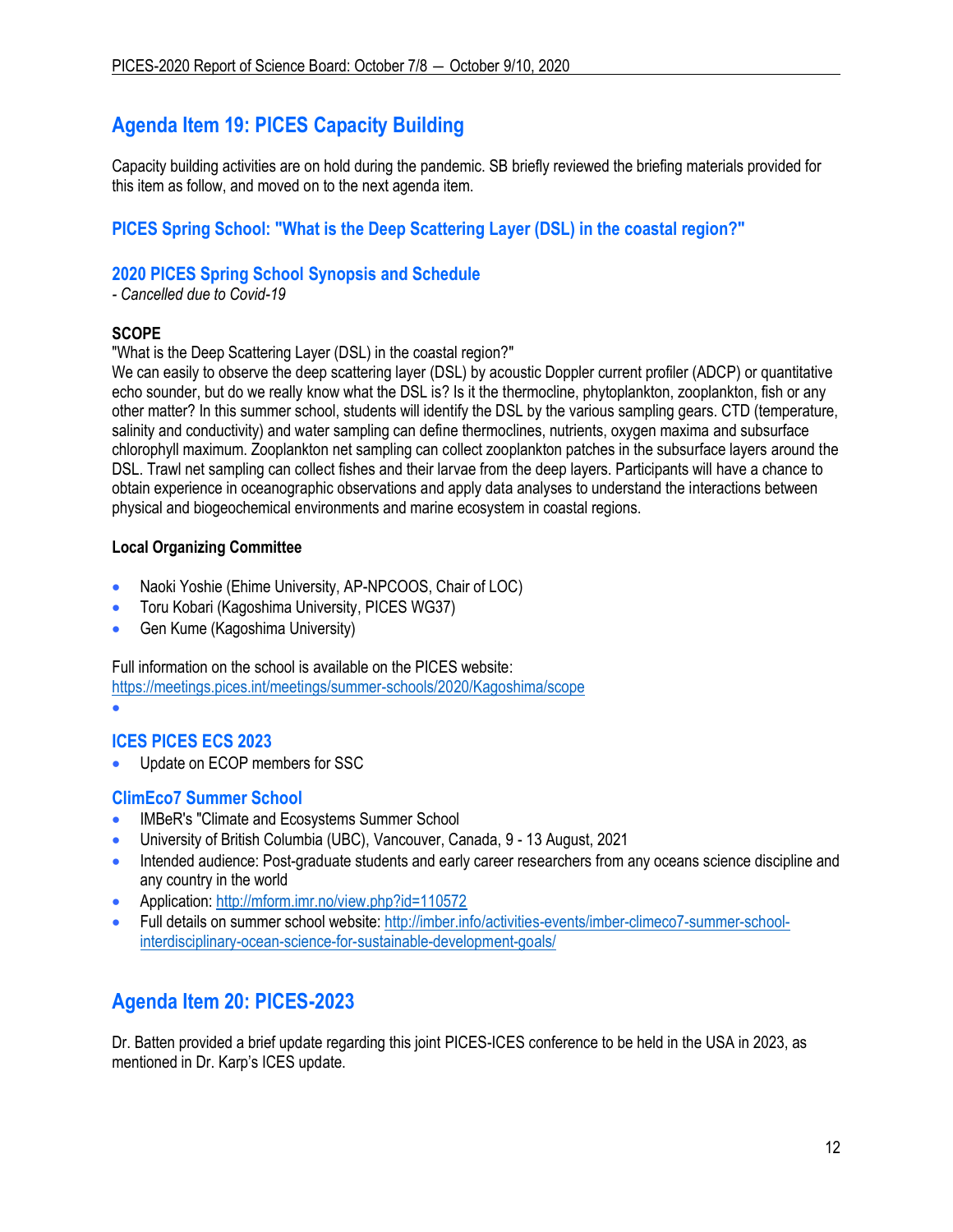# **Agenda Item 21: PICES Publications**

Dr. Batchelder provided an update on PICES recent publications.

### **Science Board recommended:**

- That the following publication is to be produced in the PICES Scientific Report series in 2020, upon completion of the required review:
	- o WG-32. Working Group on Biodiversity of Biogenic Habitats has completed its final report.
- That the following publications are to be produced in or submitted to primary journals in 2020 and shown on the PICES publication pages following publication:
- S-CC published paper: Sastri, A., J.R. Christian et al. Perspectives on in situ sensors for ocean acidification research, Frontiers in Marine Science (2019) 6:653.<https://doi.org/10.3389/fmars.2019.000653>
- S-HAB. Section on harmful Algal Blooms: two Journal Publications:
	- o Trainer, V.L, Moore, SK, Hallegraeff, G., Kudela, RM, Clement, A., Mardones, JI, Cochlan, WP. 2020. Pelagic harmful algal blooms and climate change: Lessons from nature's experiments with extremes. Harmful Algae 91, 101591
	- o Wells, ML, Karlson, B, Wulff, A, Kudela, R., Trick, C., Asnaghi, V, Berdalet, E., Cochlan, W, Davidson, K., De Rijcke, M., Dutkiewicz, S., Hallegraeff, G., Flynn, KJ, Legrand, C., Paerl, H., Silke, J., Suikkanen, S., Thompson, P., and Trainer, V.L. 2020. Future HAB science: Directions and challenges in a changing climate. Harmful Algae 91, 101632
- WG-40. Working Group on Climate and Ecosystem Productivity: ~16 submissions to a special issue of Frontiers in Marine Science (on North Pacific Climate and Ecosystem Predictability on Seasonal to Decadal Timescales) resulting from the 2019 Qingdao workshop and papers from the PICES-2019 Annual Meeting in Victoria. Editors: S. Minobe, A. Capotondi, F. Chai, M. Jacox, M Nonaka, and R. Rykaczewski. An overview of the special issue is to be put on the PICES Publication Page when the volume is completed.
- WG-34. Joint PICES/ISC Working Group on Ocean Conditions and the Distribution and Productivity of Highly Migratory Fish has two Journal Publications:
	- o Muhling B., A., Brodie, S., Jacox, M., Snodgrass, O., Dewar, H., Tommasi, D., Edwards, C. A., Xu, Y., Snyder, S., & Childers, J. (2019) Dynamic habitat use of albacore and their primary prey species in the California Current System. CalCOFI Reports 60.
	- o Runcie, R. M., Muhling, B. A., Hazen, E. L., Bograd, S. J., Garfield, T., & DiNardo, G. (2019). Environmental associations of Pacific bluefin tuna (Thunnus orientalis) catch in the California Current system. Fisheries Oceanography 28: 372-388

# **Agenda Item 22: ISB-2021 update**

Dr. Trainer provided a very brief update on ISB-2021, which is to be held virtually via zoom as a series of three-hour meetings, similar to ISB-2020, in light of the continuing COVID-19 pandemic. Dates will be decided via Doodle poll of Science Board, and it is likely that the meeting will be held in the beginning of May, 2021

# **Agenda Item 23: Action Plans**

Science Board discussed the intent and purpose of Action Plans, and agreed that the exercise of creating action plans is worthy of EG time. SB reviewed the Action Plan Template provided (See Appendix F). SB noted that not all groups find the exercise helpful to their activities. SB agreed to revisit Action Plans at ISB-2021.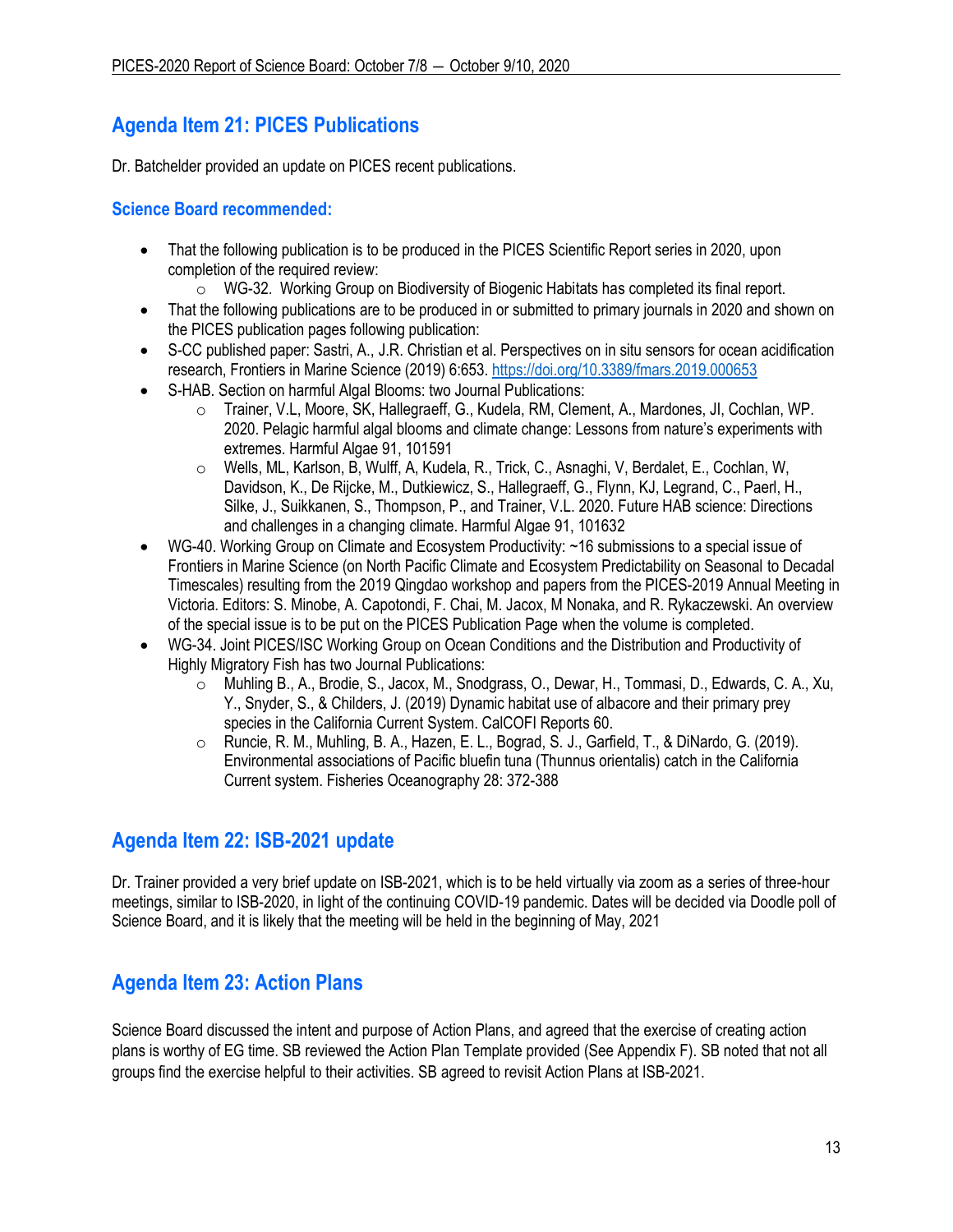# **Agenda Item 24: PICES Partner Organizations**

Science Board members agreed to review the list of PICES partners and consider where additional partners will be necessary to achieve UNDOS goals. Science Board and Expert Group members are invited to continue to submit Partner Organization suggestions to the Secretariat so that the Partner Organizations can be integrated into PICES meetings on an ongoing basis. (See Appendix G for list of PICES Partner Organizations).

# **Call Review:**

Dr. Trainer thanked Science Board members, guests, and Secretariat staff for their participation in the meeting, which then adjourned.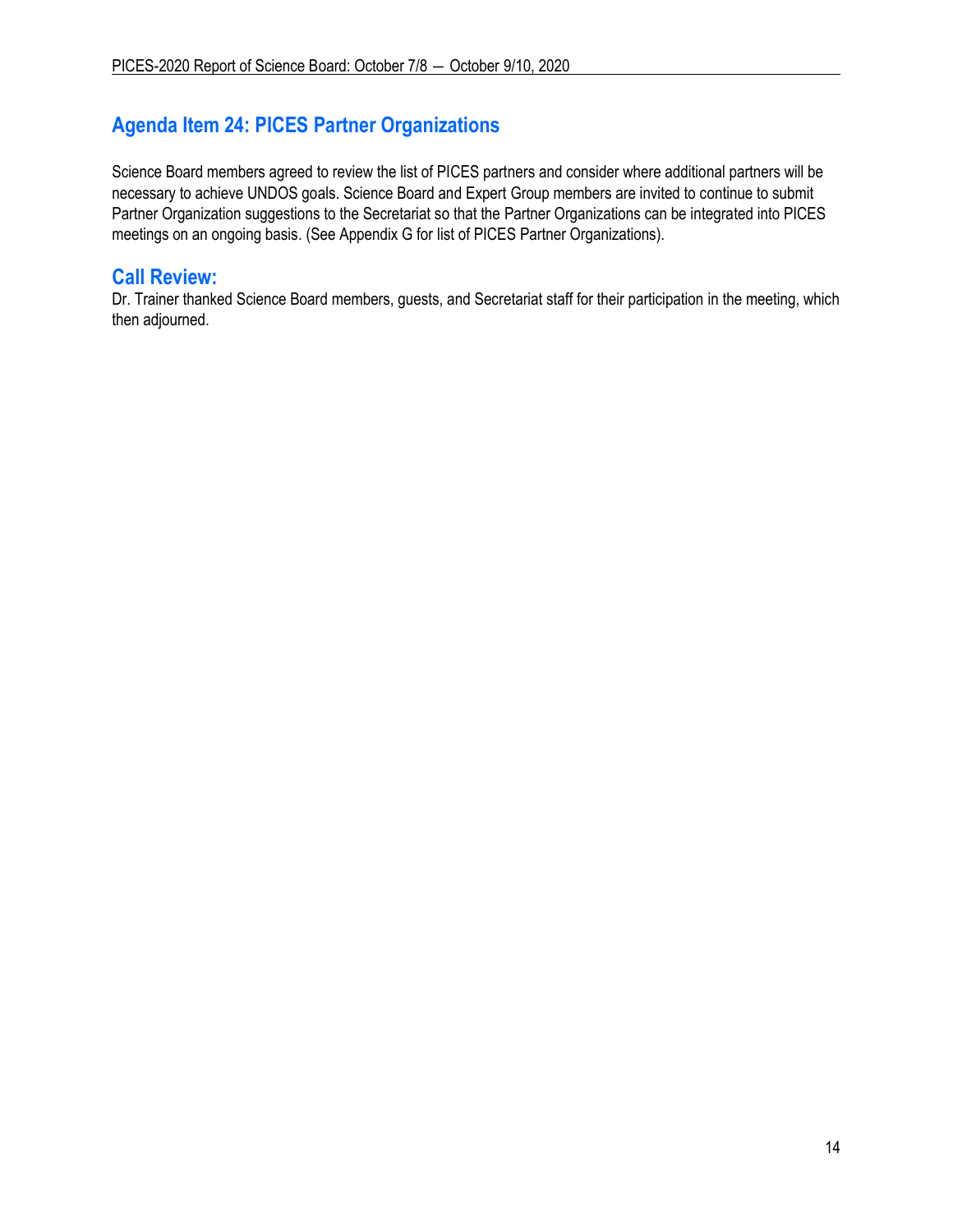# **APPENDIX A: Agenda**

Science Board Chair, Dr. Vera Trainer, will review video meeting etiquette and protocol, will call the meeting to order, welcome participants, and make introductions. The agenda will be reviewed and any adjustments/amendments will be made before the meeting commences.

## **Participants**

| Science Board                  | Vera Trainer                    | Science Board Chair          | vera.l.trainer@noaa.gov             |
|--------------------------------|---------------------------------|------------------------------|-------------------------------------|
|                                | Igor Shevchenko,<br>rep. Russia | Science Board Vice-<br>Chair | igor.shevchenko@tinro-<br>center.ru |
|                                | Steven Bograd                   | FUTURE SSC Co-Chair          | steven.bograd@noaa.gov              |
|                                | Sukyung Kang                    | FUTURE SSC Co-Chair          | sukyungkang@korea.kr                |
|                                | Akash Sastri                    | <b>BIO Chair</b>             | Akash.Sastri@dfo-mpo.gc.ca          |
|                                | Xianshi Jin                     | FIS Chair                    | jin@ysfri.ac.cn                     |
|                                | Mitsutaku Makino                | HD Chair                     | mmakino@aori.u-tokyo.ac.jp          |
|                                | Guangshui Na                    | MEQ Chair                    | gsna2010@163.com                    |
|                                | Emanuele Di<br>Lorenzo          | POC Chair                    | edl@gatech.edu                      |
|                                | Sung Yong Kim                   | <b>MONITOR Chair</b>         | syongkim@kaist.ac.kr                |
|                                | Jeanette Gann                   | <b>TCODE Chair</b>           | jeanette.gann@noaa.gov              |
| <b>Governing Council</b>       | Chul Park                       | PICES Chair (TBC)            | chulpark@cnu.ac.kr                  |
| Members and<br><b>Advisors</b> | Dr. Laura Richards              | PICES Past-Chair             | richards@pices.int                  |
|                                | Dr. Carmel Lowe                 | F&A Chair                    | carmel.lowe@dfo-mpo.gc.ca           |
|                                | Dr. Aleksei                     | GC                           | aleksei.baitaliuk@tinro-            |
|                                | <b>Baitaliuk</b>                |                              | center.ru                           |
|                                | Dr. Oleg A.<br>Bulatov          | GC                           | obulatov@vniro.ru                   |
|                                | Prof. Enrique N.<br>Curchitser  | GC                           | enrique@marine.rutgers.edu          |
|                                | Dr. Tetsuo Fujii                | GC                           | tefujii@affrc.go.jp                 |
|                                | Dr. Se-Jong Ju                  | GC                           | sjju@kiost.ac.kr                    |
|                                | Dr. Arran Ashley                | GC                           | Arran.McPherson@dfo-                |
|                                | McPherson                       |                              | mpo.gc.ca                           |
|                                | Prof. Fangli Qiao               | GC                           | qiaofl@fio.org.cn                   |
|                                | Dr. Michael P Seki              | GC                           | michael.seki@noaa.gov               |
|                                | Mr. Hideki Uezono               | GC                           | hideki.uezono@mofa.go.jp            |
|                                | Mr. Antao Wang                  | GC                           | wangantao@msn.com                   |
|                                | Ms. Eun Won Yu                  | GC                           | grace0907@korea.kr                  |
|                                | Imai Kaori                      | Foreign Affairs, Japan       | kaori.imai@mofa.go.jp               |
| <b>Invited Guests</b>          | William Karp                    | <b>ICES</b>                  | bkarp@uw.edu                        |
|                                | Erin Satterthwaite              | <b>FUTURE Earth</b>          | satterthwaite@nceas.ucsb.edu        |
|                                | Jörn Schmidt                    | <b>ICES</b>                  | joern.schmidt@ices.dk               |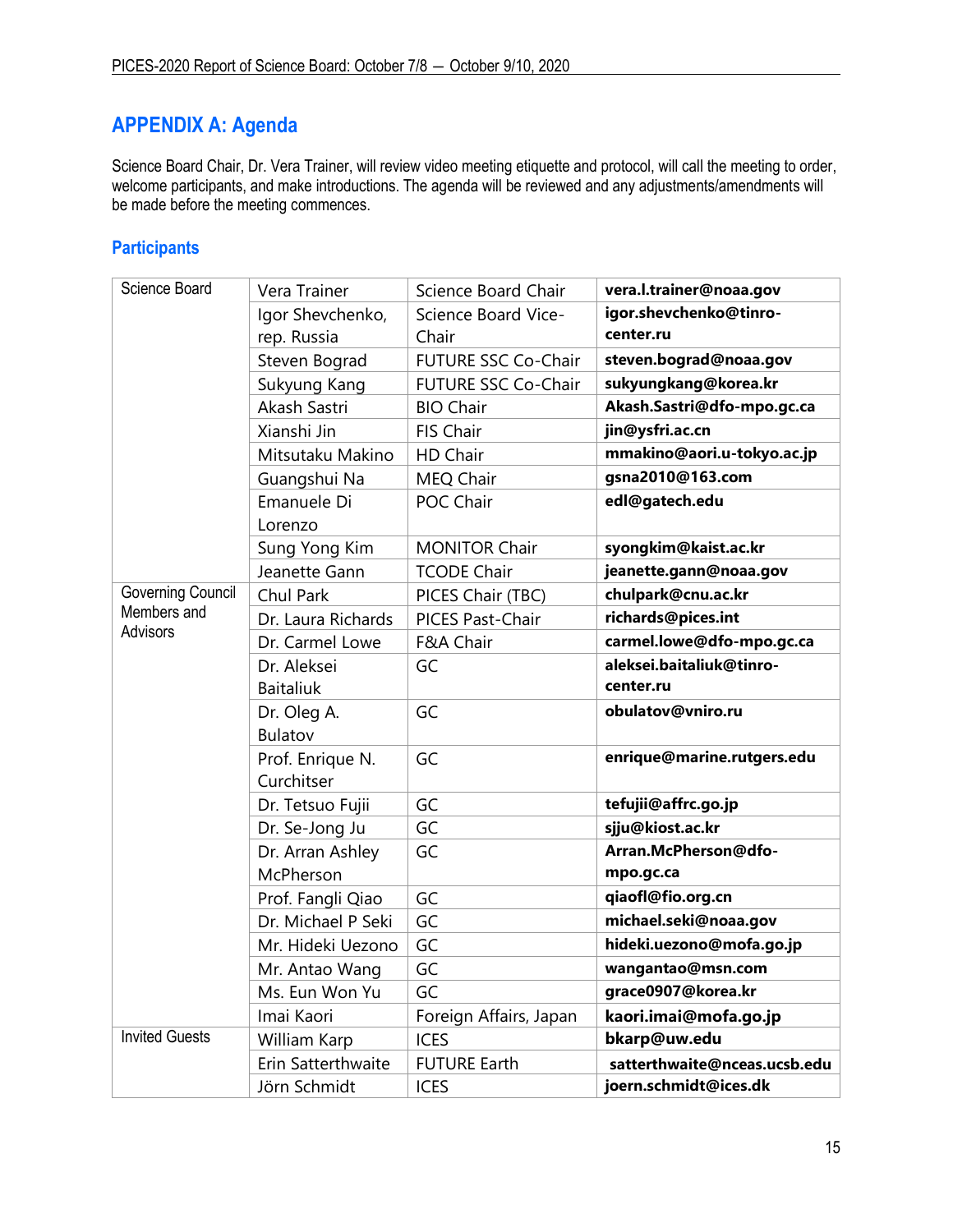|                          | Janelle Curtis | <b>DFO Pacific Biological</b><br>Station /NPFC | Janelle.Curtis@dfo-mpo.gc.ca |
|--------------------------|----------------|------------------------------------------------|------------------------------|
|                          | Alex Zavolokin | <b>NPFC</b>                                    | azavolokin@npfc.int          |
|                          | Matt Baker     | North Pacific Research                         | Matthew.Baker@nprb.org       |
|                          |                | Board                                          |                              |
| <b>PICES Secretariat</b> | Sonia Batten   | <b>Executive Secretary</b>                     | Sonia.Batten@pices.int       |
|                          | Harold (Hal)   | Deputy Executive                               | hbatch@pices.int             |
|                          | Batchelder     | Secretary                                      |                              |
|                          | Alex Bychkov   | Ex-officio                                     | bychkov@pices.int            |
|                          | Lori Waters    | Science Board                                  | lori.waters@pices.int        |
|                          |                | Support                                        |                              |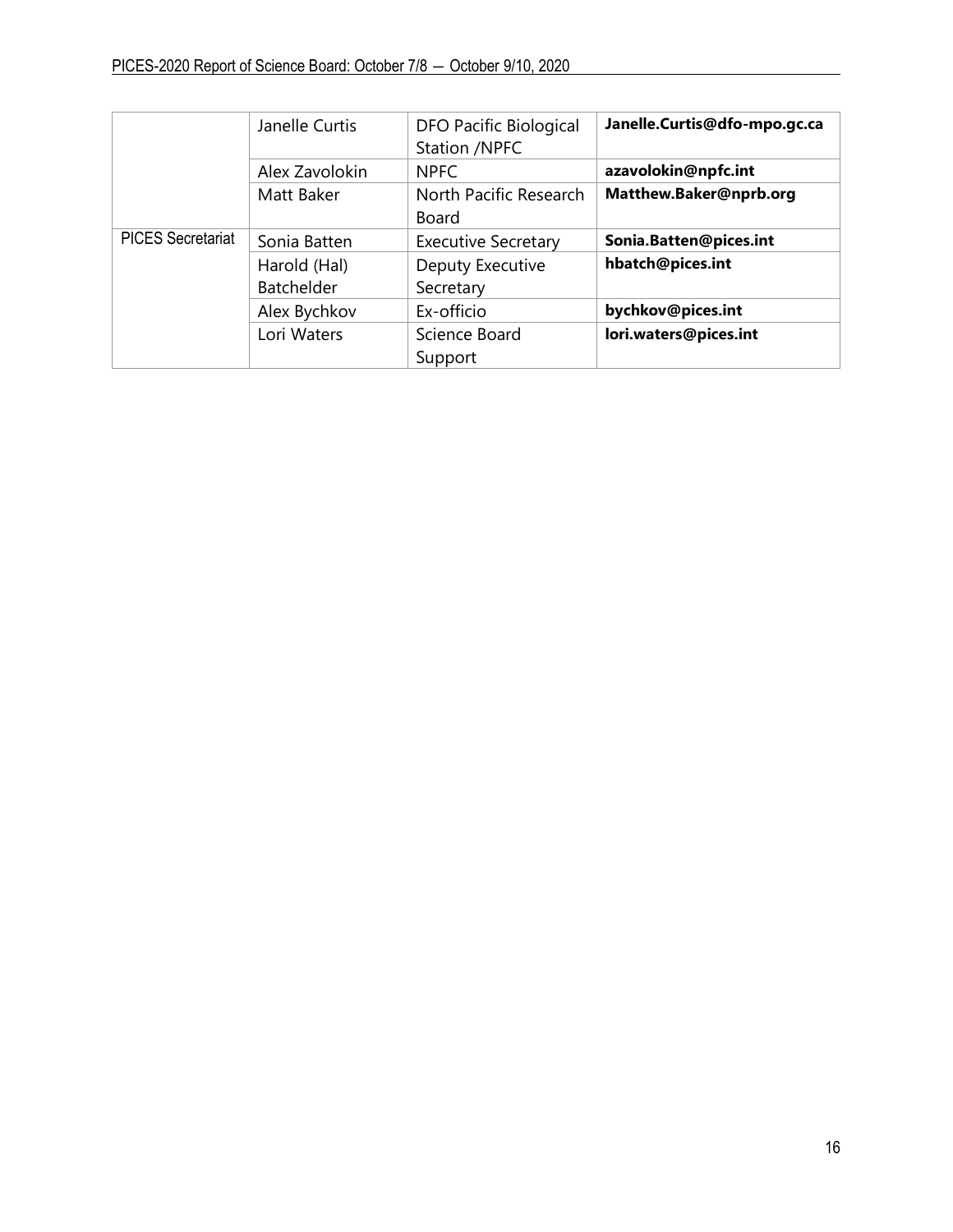# **Agenda**

# **Conference call #1: 180 Minutes**

| #              | Item                                                                                                              | <b>Presenter</b>                                                | <b>Time limit</b>                                  | <b>Total</b><br><b>Runtime</b> | Details / Action, etc.                                                                                                                                                                                                                                                                                                                                                                                                                                                                                                                                                                                                          |
|----------------|-------------------------------------------------------------------------------------------------------------------|-----------------------------------------------------------------|----------------------------------------------------|--------------------------------|---------------------------------------------------------------------------------------------------------------------------------------------------------------------------------------------------------------------------------------------------------------------------------------------------------------------------------------------------------------------------------------------------------------------------------------------------------------------------------------------------------------------------------------------------------------------------------------------------------------------------------|
| $\star$        | Conduct of call                                                                                                   |                                                                 |                                                    |                                |                                                                                                                                                                                                                                                                                                                                                                                                                                                                                                                                                                                                                                 |
| $\mathbf{1}$   | Welcome and<br>meeting outline                                                                                    | Trainer                                                         | 15                                                 | 15                             | Dr. Trainer to call meeting to order, make<br>introductions. SB to review agenda, note<br>revisions, adopt agenda. Call etiquette review.                                                                                                                                                                                                                                                                                                                                                                                                                                                                                       |
| $\overline{2}$ | Election of Vice-<br>Chair                                                                                        | Batchelder                                                      | 5                                                  | 20                             | Dr. Igor Shevchenko has served as SB Vice-<br>Chair for one year, and has indicated his<br>willingness to serve another year.                                                                                                                                                                                                                                                                                                                                                                                                                                                                                                   |
| $\mathfrak{Z}$ | 2020 report:<br><b>FUTURE SSC</b>                                                                                 | Kang, Bograd                                                    | Update: 10<br>WG 35:5<br>WG 36:5<br>Discussion: 10 | 30<br>35<br>40<br>50           | FUTURE update; highlight items requiring<br>$\qquad \qquad \blacksquare$<br>SB attention or decisions (10 mins)<br>Evaluation of Phase II Science, including:<br>$\qquad \qquad \blacksquare$<br>progress towards objectives<br>$\overline{\phantom{a}}$<br>new activities to accomplish objectives<br>$\overline{\phantom{a}}$<br>update revised ECS award<br>$\qquad \qquad \blacksquare$<br>update: product matrix<br>$\overline{\phantom{a}}$<br>Provide FUTURE phase II final report<br>$\qquad \qquad \blacksquare$<br>Provide WG updates: 35, 36 (5 mins ea.)<br>$\qquad \qquad \blacksquare$<br>SB Discussion (10 mins) |
| $\overline{4}$ | Next integrative<br>science program                                                                               | Bograd, Kang,<br>Trainer: present<br>SB discussion<br>/decision | $\overline{15}$<br>10                              | 65<br>75                       | - Phase III Science and Implementation Plans.<br>- FUTURE recommendations for PICES<br>contributions to UNDOS                                                                                                                                                                                                                                                                                                                                                                                                                                                                                                                   |
|                |                                                                                                                   |                                                                 | SB to take a break when convenient.                |                                |                                                                                                                                                                                                                                                                                                                                                                                                                                                                                                                                                                                                                                 |
| 5              | <b>PICES Science</b><br>contributions to<br>the United<br><b>Nations Decade</b><br>of Ocean<br>Science<br>(UNDOS) | Bograd / Trainer                                                | 5<br>30                                            | 80<br>110                      | - SB to review plan<br>- SB to recommend / not recommend plan<br>- SG-UNDOS                                                                                                                                                                                                                                                                                                                                                                                                                                                                                                                                                     |
| 6              | Promoting<br><b>PICES Science</b>                                                                                 | Trainer                                                         | 30                                                 | 140                            | <b>PICES Science Communications Outreach</b><br>$\blacksquare$                                                                                                                                                                                                                                                                                                                                                                                                                                                                                                                                                                  |
| 7              | Promoting<br>Flexibility and<br>Environmental<br>Sustainability<br>within PICES                                   | Trainer                                                         | 15                                                 | 155                            | <b>Action:</b> SB to review carbon calculations<br>$\overline{\phantom{m}}$<br>Action: SB to discuss carbon reduction /<br>$\overline{\phantom{0}}$<br>greener meetings - move business<br>meetings to virtual?                                                                                                                                                                                                                                                                                                                                                                                                                 |
| 8              | <b>NPFC</b><br>Appendix E                                                                                         | Janelle Curtis<br>PICES / NPFC                                  | <5 mins                                            | 160                            | - 2019/20 NPFC /PICES Summary                                                                                                                                                                                                                                                                                                                                                                                                                                                                                                                                                                                                   |
| 9              | SB/GC<br>decisions                                                                                                | <b>Batten</b>                                                   | 10                                                 | 170                            |                                                                                                                                                                                                                                                                                                                                                                                                                                                                                                                                                                                                                                 |
| $\star$        | Call review                                                                                                       | Trainer                                                         | 5                                                  | 175                            | Review conduct of call - note any required<br>$\overline{\phantom{0}}$<br>changes, suggestions, technical aspects                                                                                                                                                                                                                                                                                                                                                                                                                                                                                                               |

**/End First Call.**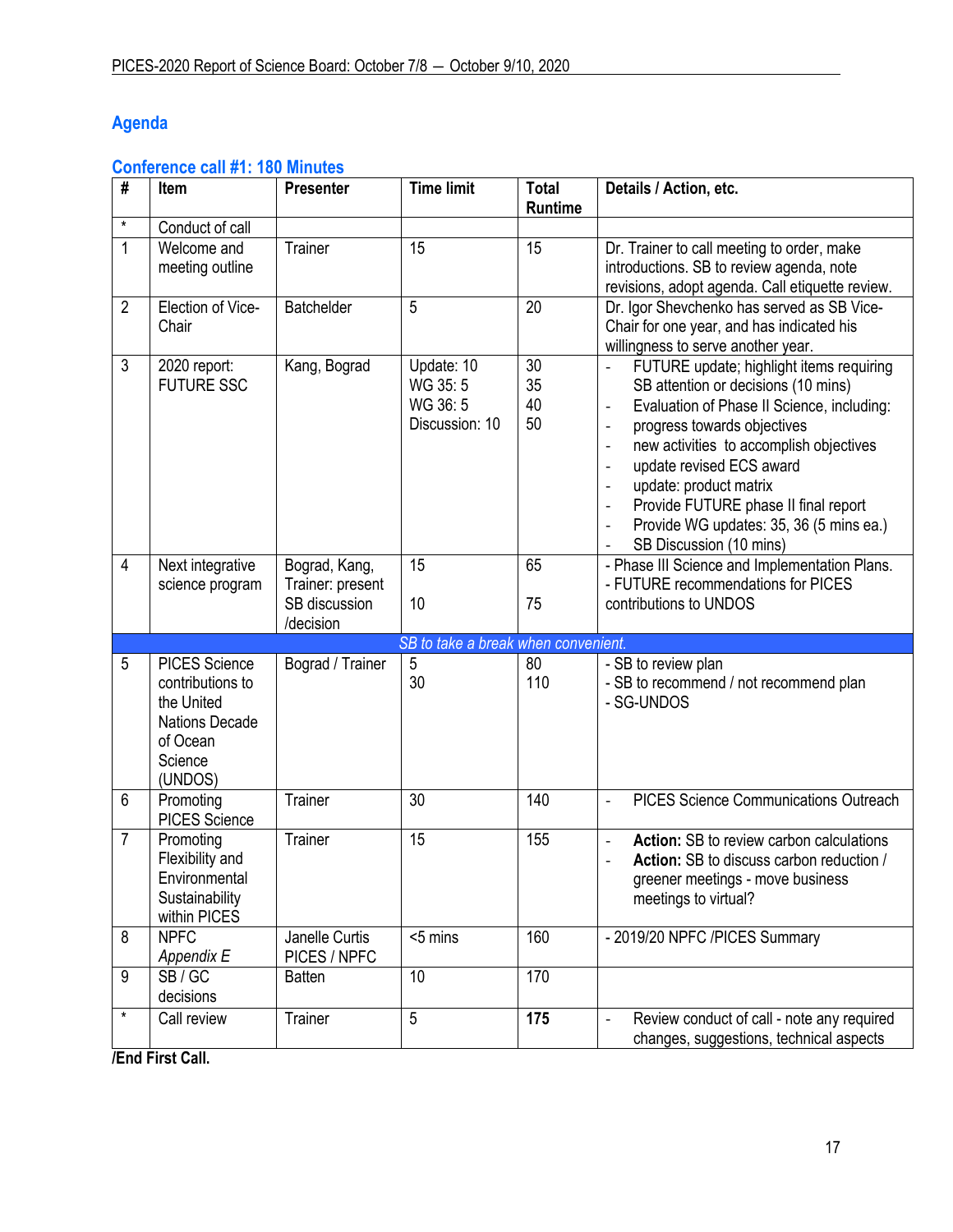| #               | <b>Item</b>                                                                                 | <b>Presenter</b>                      | <b>Time</b> | <b>Total Runtime</b>                | Details / Action, etc.                                                                                              |
|-----------------|---------------------------------------------------------------------------------------------|---------------------------------------|-------------|-------------------------------------|---------------------------------------------------------------------------------------------------------------------|
| $\star$         | <b>Conduct of Call</b>                                                                      |                                       |             |                                     |                                                                                                                     |
| 10              | <b>ICES</b> update                                                                          | <b>William Karp</b>                   | 5           | 5                                   |                                                                                                                     |
| 11              | Scientific / Technical Committee Mid-year reports. SB Chair direction for this agenda item: |                                       |             |                                     |                                                                                                                     |
|                 | Presenters to focus on highlights, please use ppt template provided, no additional slides.  |                                       |             |                                     |                                                                                                                     |
|                 | $\bullet$                                                                                   |                                       |             |                                     | <5 mins, unless critical issues requiring SB attention. Please stay within total time allocation, allotting time to |
|                 |                                                                                             | individual reports as required.       |             |                                     |                                                                                                                     |
|                 | <b>Committee reports for EG's:</b>                                                          |                                       |             |                                     |                                                                                                                     |
|                 |                                                                                             |                                       |             |                                     | Please note reporting arrangements, especially for Expert Groups that have more than one parent:                    |
|                 | SB to report on WG 39<br>$\bullet$                                                          |                                       |             |                                     | POC to report on S-CC, AP-CREAMS,                                                                                   |
|                 | BIO to report on S-MBM, WG 37<br>$\bullet$                                                  |                                       |             |                                     | WG 38, WG 40                                                                                                        |
|                 | FIS to report on S-CCME, WG 43<br>$\bullet$                                                 |                                       |             |                                     | MONITOR to report on AP-NPCOOS                                                                                      |
|                 | HD to report on WG 41<br>$\bullet$                                                          |                                       |             |                                     |                                                                                                                     |
|                 | $\bullet$                                                                                   | MEQ to report on S-HAB, AP-NIS, WG 42 |             |                                     |                                                                                                                     |
|                 | Item                                                                                        | <b>Presenter</b>                      | <b>Time</b> | <b>Total Runtime</b>                | Details / Action, etc.                                                                                              |
|                 | <b>SB - WG 39</b>                                                                           | Trainer                               | 5           | 10                                  | • WG 39 Report                                                                                                      |
|                 | <b>BIO</b>                                                                                  | Sastri                                | 5           | 15                                  | • WG 37 update on proposed schools: coastal                                                                         |
|                 | <b>S-MBM</b>                                                                                | Sastri                                | 5           | 20                                  | ocean observatory science, and fisheries.                                                                           |
|                 | <b>WG 37</b>                                                                                | Sastri                                | 5           | 25                                  | • WG-43 membership update                                                                                           |
|                 | <b>FIS</b>                                                                                  | Jin                                   | 5           | 30                                  | • HD - update on communication initiative                                                                           |
|                 | <b>S-CCME</b>                                                                               | Di Lorenzo                            | 5           | 35                                  | HD update on knowledge map project                                                                                  |
|                 | <b>WG43</b>                                                                                 | Jin                                   | 5           | 40                                  | WG 41 update on MES overview paper, MES                                                                             |
|                 | HD                                                                                          | Makino                                | 5           | 45                                  | survey, anticipated publications.                                                                                   |
|                 | <b>WG41</b>                                                                                 | Makino                                | 5           | 50                                  | • WG 41 update on funding request - details of                                                                      |
|                 | <b>MEQ</b>                                                                                  | Na                                    | 5           | 55                                  | inter-sessional workshop proposal.                                                                                  |
|                 | <b>S-HAB</b>                                                                                | Na                                    | 5           | 60                                  | • AP-NIS - any update regarding a                                                                                   |
|                 | <b>AP-NIS</b>                                                                               | Na                                    | 5           | 65                                  | PICES/NOWPAP partnership on eDNA                                                                                    |
|                 | <b>WG42</b>                                                                                 | Na                                    | 5           | 70                                  | activities?                                                                                                         |
|                 | <b>POC</b>                                                                                  | DiLorenzo                             | 5           | 75                                  | WG-42 - any update on additional members?                                                                           |
|                 | S-CC                                                                                        | Di Lorenzo                            | 5           | 80                                  | • S-CC: Dr. Xianghui Guo appointed to this                                                                          |
|                 | <b>AP-CREAMS</b>                                                                            | Di Lorenzo                            | 5           | 85                                  | group to replace Dr. Minhan Dai?                                                                                    |
|                 | <b>WG38</b>                                                                                 | Di Lorenzo                            | 5           | 90                                  | • WG 38 - update on review paper                                                                                    |
|                 | <b>WG40</b>                                                                                 | Di Lorenzo                            | 5           | 95                                  | disagreement?                                                                                                       |
|                 | <b>MONITOR</b>                                                                              | Kim                                   | 5           | 100                                 | • 105 mins presentations                                                                                            |
|                 | <b>AP-NPCOOS</b>                                                                            | Kim                                   | 5           | 105                                 | $\bullet$ + 30 mins SB disc. = 135 mins.                                                                            |
|                 | <b>TCODE</b>                                                                                | Gann                                  | 5           | 135                                 |                                                                                                                     |
|                 | <b>SB Discussion</b>                                                                        | <b>SB</b>                             | 30          |                                     |                                                                                                                     |
|                 |                                                                                             |                                       |             | SB to take a break when convenient. |                                                                                                                     |
| 12 <sup>°</sup> | <b>Expert Group</b>                                                                         | Batchelder                            | 35          | 175                                 | WG-39 Update on WG-39 joining WGICA?<br>$\bullet$                                                                   |
|                 | <b>Updates</b>                                                                              |                                       |             |                                     | WG-44: update on Co-chairs?<br>$\bullet$                                                                            |
|                 |                                                                                             |                                       |             |                                     | WG CHANGE (Deferred to PICES-2020)<br>$\bullet$                                                                     |
|                 |                                                                                             |                                       |             |                                     | SG-IMCE WG proposal 1<br>$\bullet$                                                                                  |
|                 |                                                                                             |                                       |             |                                     | SG-IMCE WG proposal 2<br>$\bullet$                                                                                  |
|                 |                                                                                             |                                       |             |                                     | WG-SciComms proposal<br>$\bullet$                                                                                   |
|                 |                                                                                             |                                       |             |                                     | WG-ECOP proposal<br>$\bullet$                                                                                       |
|                 |                                                                                             |                                       |             |                                     | <b>WG-Seamounts</b>                                                                                                 |
|                 |                                                                                             |                                       |             |                                     | Requests for extensions if any                                                                                      |
| 13              | Code of Ethics                                                                              | <b>Batten</b>                         | 5           | 180                                 | SB to review and make recommendation.                                                                               |

## **Conference call #2: 180 Minutes**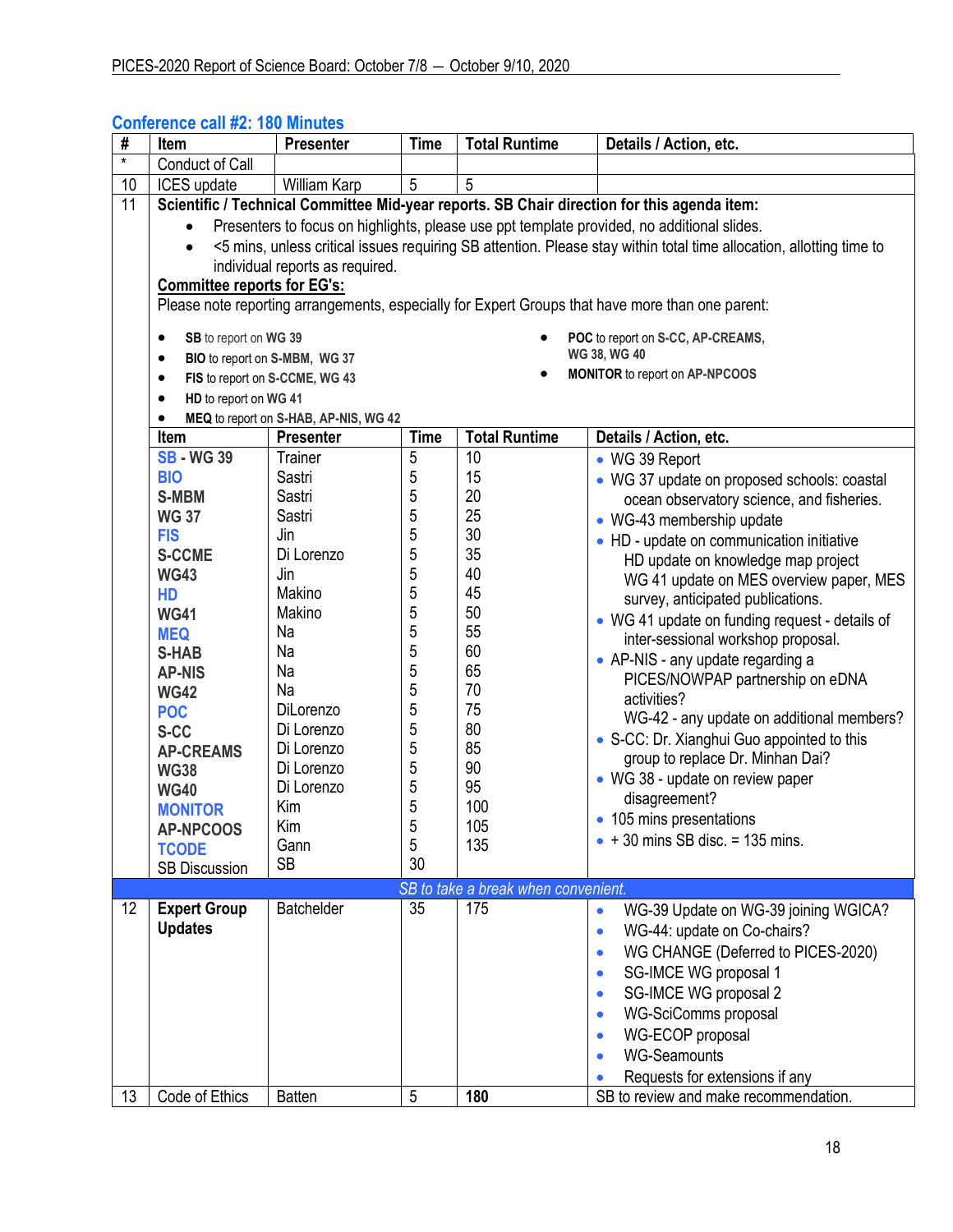| $\star$ | <b>Review Call</b>                                    | Trainer                                                   |                                     |                                       | Review conduct of call                                                                                                                                                                                                                                                       |  |
|---------|-------------------------------------------------------|-----------------------------------------------------------|-------------------------------------|---------------------------------------|------------------------------------------------------------------------------------------------------------------------------------------------------------------------------------------------------------------------------------------------------------------------------|--|
|         | <b>Conference call #3: 180 Minutes</b>                |                                                           |                                     |                                       |                                                                                                                                                                                                                                                                              |  |
| #       | Item                                                  | Presenter, #<br>mins                                      | Item time<br>(mins)                 | <b>Total</b><br><b>Time</b><br>(mins) | Details / Action, etc.                                                                                                                                                                                                                                                       |  |
| $\star$ | Conduct of Call                                       |                                                           | 5                                   | 5                                     |                                                                                                                                                                                                                                                                              |  |
| 14      | <b>Special Project</b><br>Reports                     | SEAturtle update:<br>Sastri<br>Ciguatera intro:<br>Makino | 10 mins or less<br>10 mins or less  | 15<br>25                              | SEAturtle: update, Akash Sastri, per<br><b>Taewon Kim</b><br>Ciguatera - Project report, presenter: Makino<br>$\qquad \qquad \blacksquare$                                                                                                                                   |  |
| 15      | <b>ECOPS</b><br>mentorship<br>framework               | Trainer / Bograd                                          | 5                                   |                                       | SB / FUTURE update on ECOP / PICES<br>$\blacksquare$<br>mentorship framework                                                                                                                                                                                                 |  |
| 16      | <b>PICES-2021</b><br>Update & SB<br>Session ranking   | Batten - update<br>SB rank sessions                       | 20<br>30                            | 50<br>80                              | PICES-2021 Qingdao: Update<br>$\blacksquare$<br>SB to review and rank session proposals for<br>PICES-2021 - spreadsheet to be provided.                                                                                                                                      |  |
| 17      | <b>FUTURE OSM</b>                                     | Kang / Bograd                                             | 30                                  | 110                                   | Open Science Meeting Plans update                                                                                                                                                                                                                                            |  |
|         |                                                       |                                                           | SB to take a break when convenient. |                                       |                                                                                                                                                                                                                                                                              |  |
| 18      | <b>PICES</b><br>sponsored<br>conferences<br>symposia  | Batten /<br><b>Batchelder</b>                             | 5<br>5<br>5<br>5                    | 115<br>120<br>125<br>130              | ECCW05 Norway: Defer to ISB-2021<br>$\blacksquare$<br>$PICES \rightarrow IYS Science update$<br>$\blacksquare$<br>ZPS: update on SCC members<br>$\overline{\phantom{a}}$<br><b>MSEAS</b><br>$\overline{\phantom{a}}$<br>Small Pelagic Fish (SPF)<br>$\overline{\phantom{a}}$ |  |
| 19      | Capacity<br><b>Building</b><br>Appendix F             | Batchelder                                                | 5<br>5                              | 135<br>140                            | ICES PICES ECS 2023: Update from SB on<br>ECOP members for SSC?<br>ClimEco7 Summer School: 9-13 August,<br>$\overline{\phantom{a}}$<br>2021, UBC, Vancouver, Canada<br>PICES/AP-CREAMS Summer School on<br>$\overline{\phantom{a}}$<br>Ocean Turbulence                      |  |
| 20      | <b>PICES-2022</b>                                     | Batten/Trainer                                            | 10                                  | 150                                   | Update: joint PICES/ICES Science<br>$\blacksquare$<br>Conference on 2022. This would require<br>Expert Groups to give up much face-to face<br>meeting time to be replaced with meetings by<br>correspondence/conference call in the<br>summer.                               |  |
| 21      | PICES - Latest<br>Publications<br>Update              | Batchelder                                                | 5                                   | 155                                   | <b>FishGIS Scientific report status</b><br>$\overline{\phantom{a}}$<br>FishGIS final brochure status<br>$\overline{\phantom{a}}$<br>WG-30 brochure / final report updates.<br>$\overline{\phantom{a}}$<br>Other highlights<br>$\overline{\phantom{a}}$                       |  |
| 22      | ISB-2021                                              | Trainer /<br>Secretariat                                  | 5                                   | 160                                   | ISB2021 - venue / date / format - overview<br>$\overline{\phantom{a}}$                                                                                                                                                                                                       |  |
| 23      | <b>Action Plans</b>                                   | Trainer /<br>Secretariat                                  | 5                                   | 165                                   | Brief overview ahead of ISB-2021<br>$\blacksquare$                                                                                                                                                                                                                           |  |
| 24      | <b>PICES Partner</b><br>Organizations -<br>Appendix G | Science Board                                             | 10                                  | 175                                   | SB members to review updated list, supply<br>$\overline{\phantom{a}}$<br>suggestions for additions.                                                                                                                                                                          |  |
| $\star$ | Review<br>Conduct of call                             | Trainer                                                   | 5                                   | 180                                   |                                                                                                                                                                                                                                                                              |  |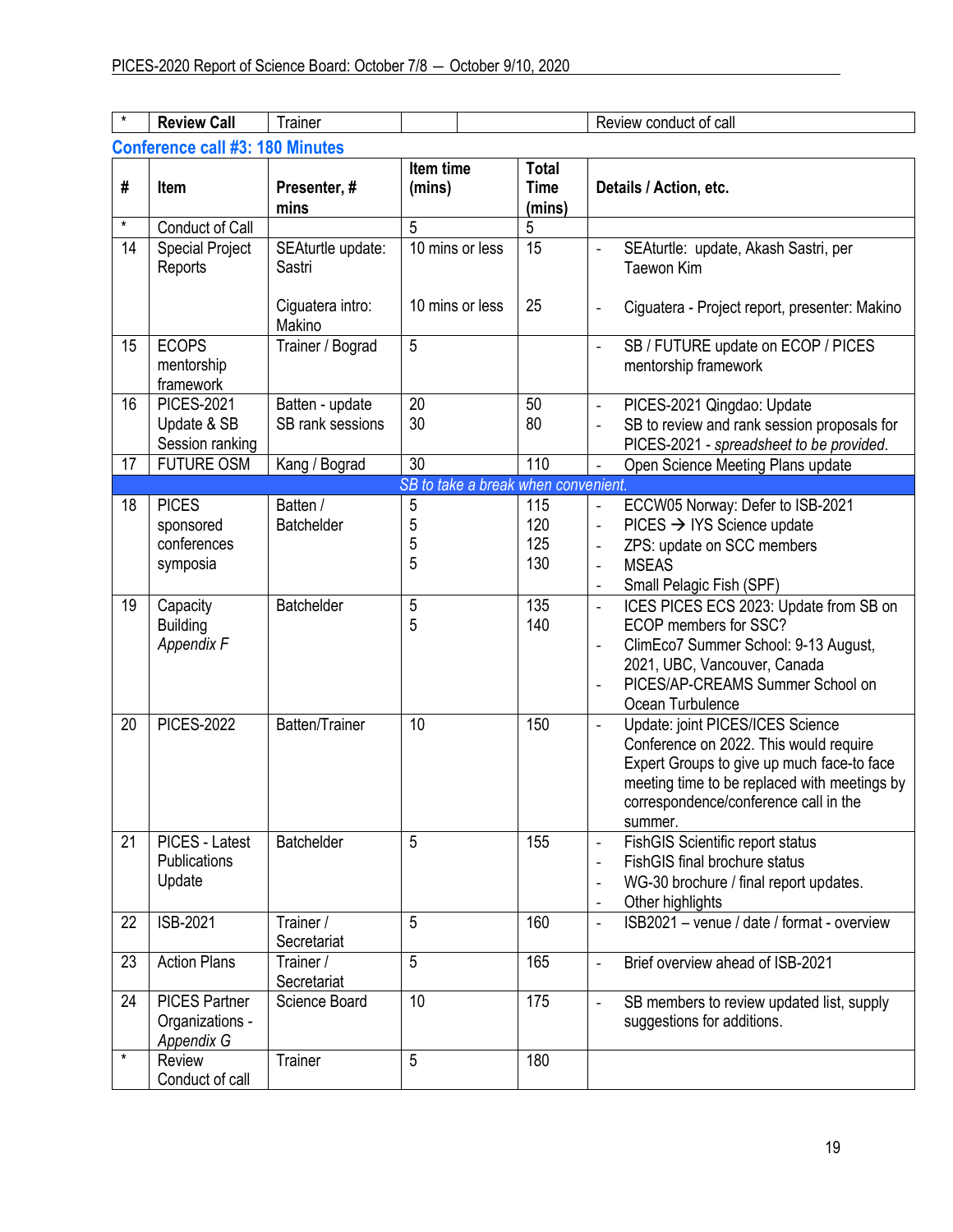# **APPENDIX B: Survey of PICES-2020 participants regarding hybrid future meetings.**

## **PICES-2020 - Follow Up Survey – DRAFT**

*(Note: would be distributed as a web survey, allowing users to select buttons, or fill in form fields.)*

PICES has received significant feedback in recent years regarding the duration of the Annual meeting. In addition, PICES wishes to consider reducing its carbon environmental footprint in all future endeavours. Because of the COVID-19 pandemic we have made use of virtual business meetings and science sessions this year. As such, we would like to hear feedback from you, as PICES meeting attendees, to help us determine what our future Annual meetings will look like. We would like them to be as rewarding, non-exhausting, efficient, constructive, and as environmentally friendly and carbon-neutral as possible.

You may complete the survey anonymously but if you submit an email address it will be entered into a draw to win one of three complimentary registrations for PICES-2021

How many PICES meetings have you attended in person in the past?

- o 1-3
- o 4-6
- o 7-10
- $\circ$  >10

On average, how long has it taken you to travel to a PICES meeting?

- $\circ$  /<sub>2</sub> day
- o 1 day
- $\circ$  > 1 day

What do you value about PICES meetings? (check all that apply)

- o Learning about aspects of your own field of study
- o Learning about aspects of new fields of study
- o Meeting familiar colleagues
- o Meeting new colleagues
- o Opportunities for presentation
- o Opportunities for collaboration
- $\circ$  Other

Which PICES-2020 sessions did you attend? (Choose all that apply).

- o Expert Group Business meeting(s).
- o Opening Ceremony
- o Science Session(s)
- o I did not attend the PICES 2020 Annual meeting

What feedback do you have for PICES regarding the Virtual sessions you attended? We are particularly interested in things that worked well, or that didn't work well for you.

(Open ended question - text box allowing participants to type their answers).

PICES is considering a number of options in the future for the format of its Annual meeting. Would you prefer:

- $\circ$  The entire PICES meeting to be held face-to-face (including business meetings, ceremonies, events, workshops, poster sessions and oral topic sessions).
- o Business meetings to be held virtually in advance of the main meeting, but workshops and topic Sessions to be held as face-to-face meetings over a shorter period.
- $\circ$  The entire PICES meeting to be held virtually, via Zoom, Webex, or other similar platform (including business meetings, ceremonies, events, science sessions, etc.).

If you were planning future Annual meetings for PICES, what would you change to reduce their duration?(Open ended question text box allowing participants to type their answers).

Please share any other feedback you have: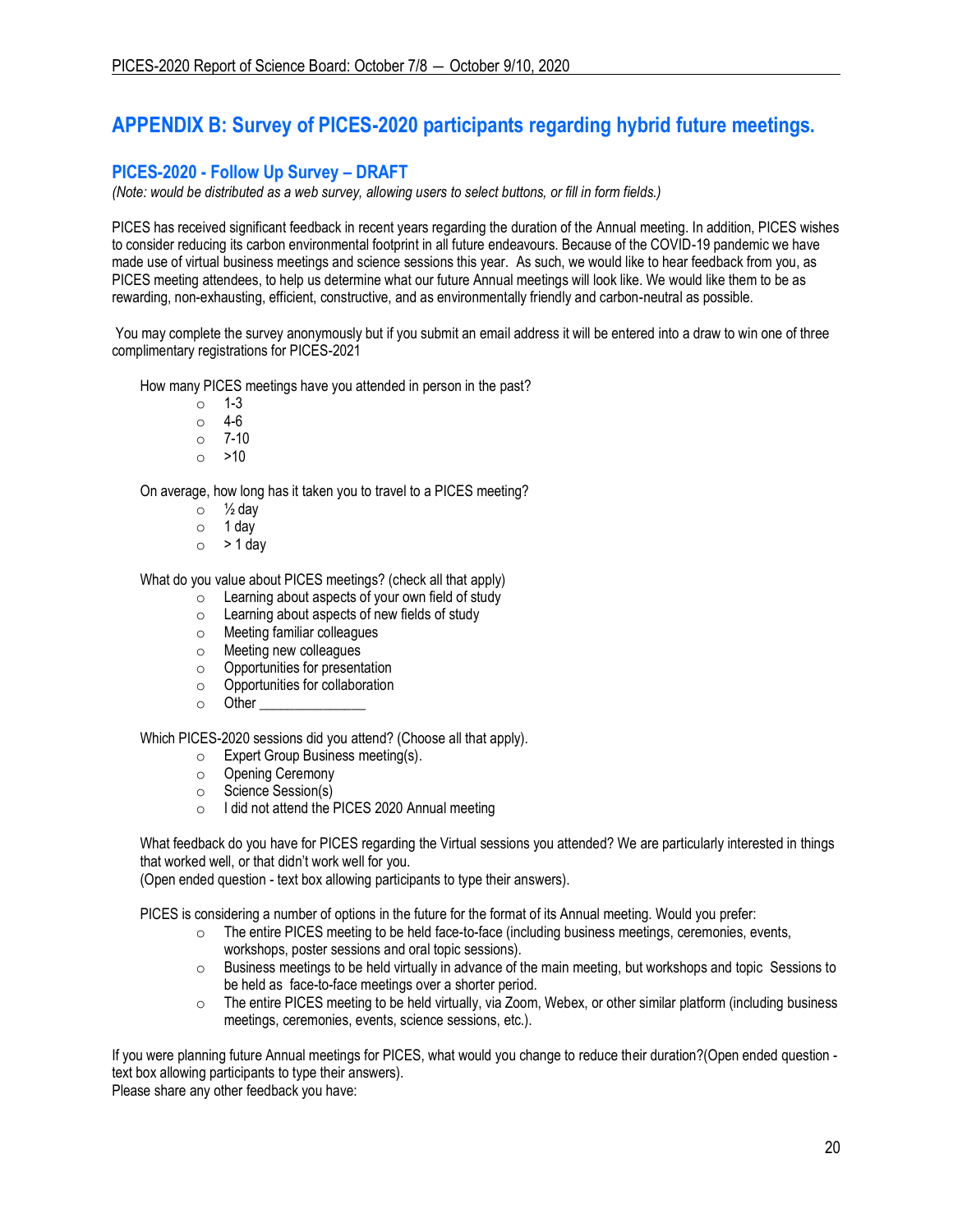# **APPENDIX C: NPFC Update**

| 2nd Floor Hakuyo Hall,                 |
|----------------------------------------|
| Tokyo University of Marine Science and |
| Technology,                            |
| 4-5-7 Konan, Minato-ku, Tokyo          |
| 108-8477, JAPAN                        |

| <b>North Pacific Fisheries Commission</b> | Web        | www.npfc.int            |
|-------------------------------------------|------------|-------------------------|
|                                           | Email      | secretariat@npfc.int    |
|                                           | <b>FAX</b> | +81-3-5479-8718         |
|                                           | TEL.       | $+81 - 3 - 5479 - 8717$ |

## **Report on the joint NPFC-PICES activities in 2019-2020**

#### **Summary**

The intent of this document is to report on the recent joint activities between PICES and NPFC and plans for future collaborative work as required by the Framework for Enhanced Scientific Collaboration in the North Pacific. The Framework identified three broad areas of joint interest to PICES and the NPFC: (i) support for stock assessment for priority species; (ii) vulnerable marine ecosystems; and (iii) ecosystem approach to fisheries. In 2019-2020, NPFC and PICES had the following joint events or participated in each others' activities:

- Joint NPFC-PICES workshop on the influence of the environment on Pacific Saury;
- PICES-ICES joint Working Group on Small Pelagic Fish;
- PICES Working Group on Biodiversity of Biogenic Habitats;
- Joint PICES-NPAFC-NPFC workshop on Developing a collaborative, integrated ecosystem survey program to determine climate/ocean mechanisms affecting the productivity and distribution of salmon and associated pelagic fishes across the North Pacific Ocean.

NPFC members expressed interest in following the work of a proposed PICES Working Group on Biodiversity of Seamounts. NPFC invited PICES to hold a joint international course/workshop on VME indicator taxa identification in 2021.

### **1.0 Background**

In 2019, the North Pacific Fisheries Commission (NPFC) and the North Pacific Marine Science Organization (PICES) endorsed the NPFC–PICES Framework for Enhanced Scientific Collaboration in the North Pacific. The Framework was developed by the joint PICES-NPFC Study Group for Scientific Cooperation in the North Pacific Ocean to enhance collaboration between the two organizations.

The Framework identified three broad areas of joint interest to PICES and the NPFC on which progress could be made over the next five years. These areas were (i) support for stock assessment for priority species; (ii) vulnerable marine ecosystems; and (iii) ecosystem approach to fisheries. The first two areas were ranked highest for both PICES and NPFC, and the third area was ranked lower.

The Framework identified various mechanisms for implementing enhanced collaboration between PICES and NPFC including workshops and joint working groups as the key ones in the near term, but also theme sessions at PICES annual meetings, representation at meetings and/or workshops, and coordination of science plans.

The NPFC and PICES are inter-governmental organizations with overlapping geographical areas and common scientific interests in the sub-Arctic regions of the North Pacific Ocean.

NPFC is a Regional Fisheries Management Organization (RFMO) which came into force on 19 July 2015 after ratification of the Convention on the Conservation and Management of the High Seas Fisheries Resources in the North Pacific Ocean. The objective of the Convention is to ensure the long-term conservation and sustainable use of the fisheries resources in the convention area while protecting the marine ecosystems of the North Pacific Ocean in which those resources occur. The fishery resources covered by the Convention are all fish, mollusks, crustaceans and other marine species caught by fishing vessels within the Convention area, excluding (i) sedentary species insofar as they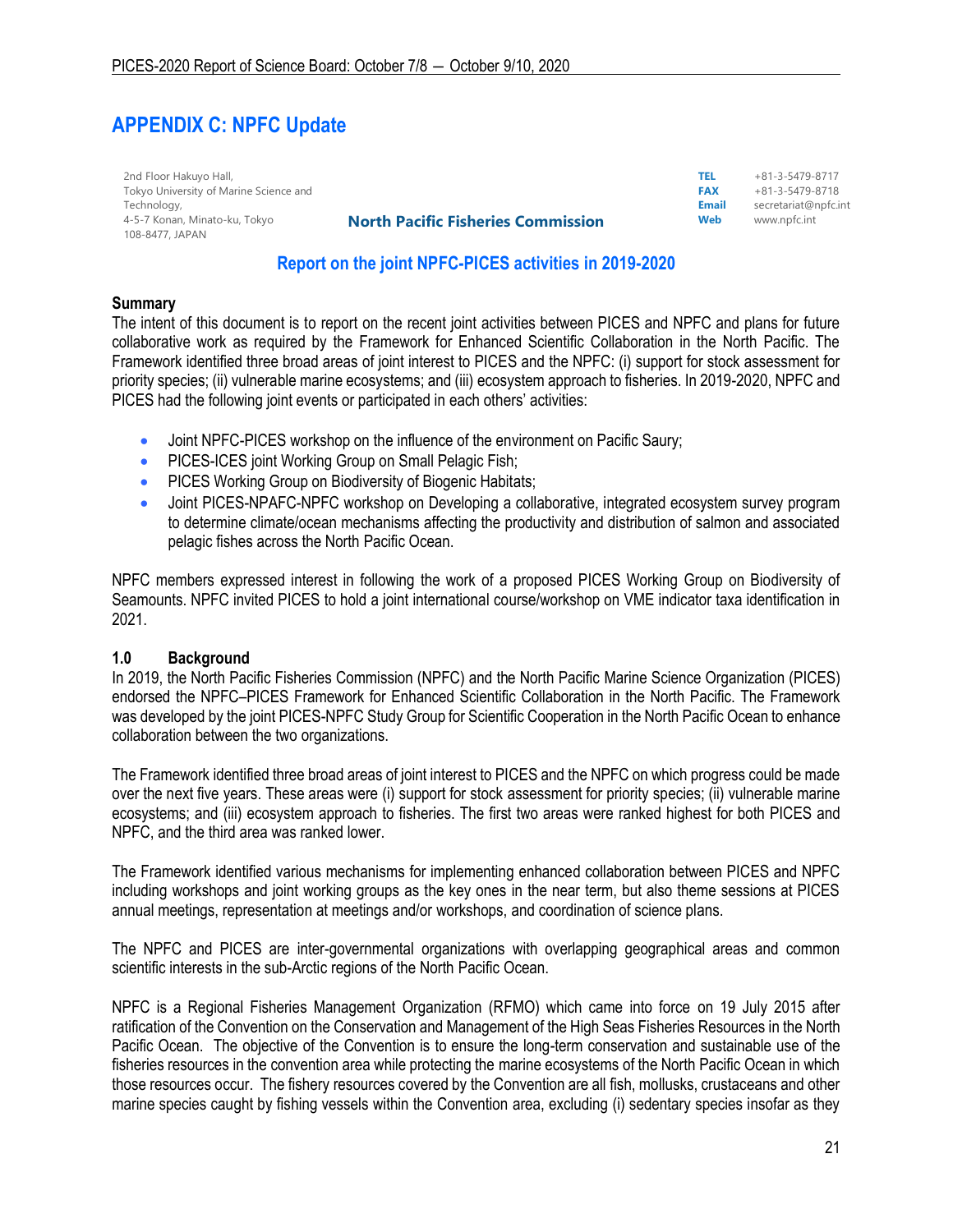are subject to the sovereign rights of coastal states, and indicator species of vulnerable marine ecosystems as listed in, or adopted pursuant to the NPFC Convention, (ii) catadromous species, (iii) marine mammals, marine reptiles, and seabirds, and (iv) other marine species already covered by pre-existing international fisheries management instruments within the area of competence of such instruments. The Commission has several committees that provide information and advice to the Commission for decisions, and is supported by a Secretariat. These committees include the Scientific Committee, the Technical and Compliance Committee, and the Finance and Administration Committee.

PICES was established in 1992 (1) to promote and coordinate marine scientific research in order to advance scientific knowledge of the area concerned and of its living resources, including but not necessarily limited to research with respect to the ocean environment and its interactions with land and atmosphere, its role in and response to global weather and climate change, its flora, fauna and ecosystems, its uses and resources, and impacts upon it from human activities; and (2) to promote the collection and exchange of information and data related to marine scientific research in the area concerned. The Organization receives recommendations on the science program from the Science Board, which is supported by a number of permanent scientific and technical committees, along with an assemblage of "expert groups." The PICES Convention Area is defines as "the temperate and sub-Arctic region of the North Pacific Ocean and its adjacent seas, especially northward from 30 degrees North Latitude, hereinafter referred to as the "area concerned". Activities of the Organization, for scientific reasons, may extend farther southward in the North Pacific Ocean."

The present PICES members are Canada, Japan, People's Republic of China, Republic of Korea, the Russian Federation, and the United States of America, which are also members of NPFC (note: Chinese Taipei and Vanuatu are also members of NPFC).

## **2.0 Objective**

The objective of this document is to report on the recent joint activities between PICES and NPFC and plans for future collaborative work as required by the Framework for Enhanced Scientific Collaboration in the North Pacific.

### **3.0 Joint NPFC-PICES activities in 2019-2020**

In accordance with the Framework, NPFC and PICES

### *3.1 Support for Stock Assessments for priority species*

On October 16, 2019 the joint NPFC-PICES workshop on the influence of the environment on Pacific Saury was held, in conjunction with the PICES 2019 Annual Meeting in Victoria, Canada. This workshop was the inaugural joint activity between PICES and NPFC to advance collaboration between the two organizations. Under the PICES-NPFC Framework, the theme area of stock assessment support was identified as a priority area for collaborative work. The objectives of this joint workshop were to:

- Present an overview of environmental conditions and spatio-temporal changes in Pacific Saury distributional areas,
- Identify periods with significantly different oceanographic conditions that could influence the population dynamics of Pacific Saury,
- Hind-, now- and fore-cast changes in habitat suitability for saury,
- Propose mechanisms for further research to understand the interaction of ecosystem changes on Pacific Saury distribution and population dynamics and associated consequences on stock assessment, and
- Discuss and identify approaches to incorporate environmental drivers in modeling the saury population dynamics to improve its stock assessment.

Eight presentations were given at the workshop including three talks from invited speakers: Dr. Kazuhiro Oshima, Dr. Chuanxiang Hua and Dr. Bai Li. The presentations addressed the following three topics: (1) the potential environmental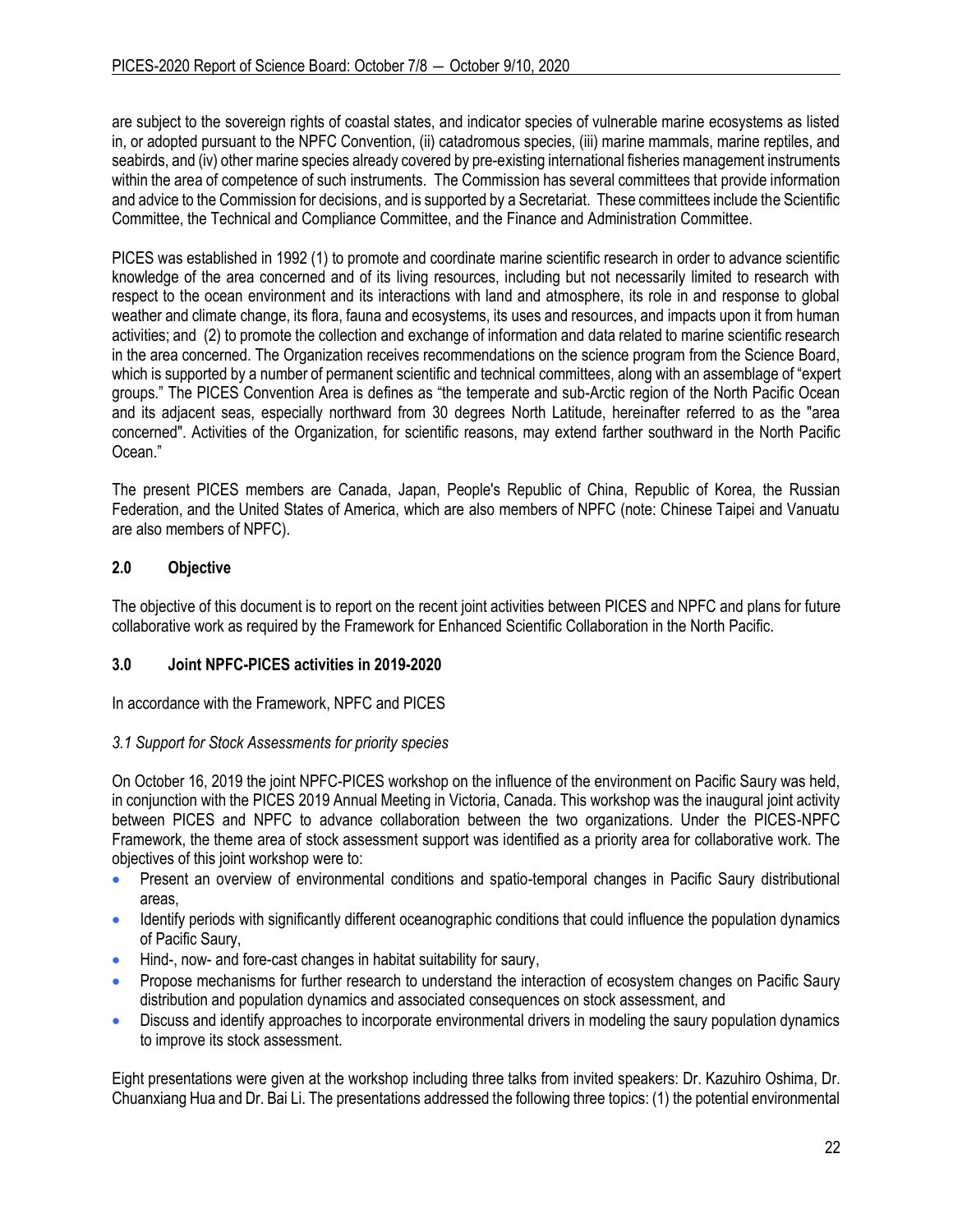changes that have occurred in the area inhabited by Pacific Saury; (2) examination of projections and uncertainties in habitat suitability for Pacific Saury, and (3) mechanisms for further research on environmental impacts on Pacific Saury abundance. The workshop provided an opportunity to look at a broader picture and to address the issues which the NPFC Pacific Saury expert group does not address because of time constraints.

The workshop concluded with a discussion of the following future directions for research:

- 1. There should be further studies and analyses to build on the empirical relationships that have been identified to determine mechanistic processes controlling the distribution and abundance of Pacific Saury.
- 2. Environmental relationships (identified through mechanistic and empirical studies) should be explored in future stock assessments for Pacific Saury.
- 3. Research to link projections (under different climate change scenarios) and hindcasts of regional ocean models to projections of Pacific Saury abundance should be undertaken.
- 4. Analyses should consider the impacts of the environment on setting biological reference points and harvest control rules for Pacific Saury.

It was concluded that further collaboration with PICES would be good for moving forward on improving stock assessments for Pacific Saury as well as other species of interest to NPFC. The workshop participants endorsed continuing the discussions and collaborations between NPFC and PICES, with potential ideas of forming a joint PICES-NPFC Working Group and suggesting a broader topic session in the PICES 2020 annual meeting on the effects of the environment on small pelagic fishes that would have participation and engagement from a larger portion of the PICES community of researchers.

In 2019, PICES and ICES formed a joint Working Group on Small Pelagic Fish (WGSPF), and NPFC designated its representatives in the WGSPF, Dr. Toshihide Kitakado and Dr. Oleg Katugin.

The WGSPF aims to:

- Review recent progress on understanding how various drivers (environmental and/or anthropogenic) impact the population dynamics of SPF in different ecosystems and whether and how potential drivers shift with changes in ecosystem state.
- Create a networking environment for international and multidisciplinary collaboration to foster the establishment of similar study frameworks and comparative analyses of SPF across different social-ecological systems based on updated time-series data sets of climate indices, environmental factors and tipping points, fisheries biology, ecophysiological information (e.g. feeding, growth and survival), and inter-model comparisons.
- Identify, prioritize, and coordinate research most needed to advance our knowledge and capacity to predict the population dynamics of SPF at both short (seasonal to inter-annual) and long (decadal to centennial) time scales.
- Provide recommendations for strategies of marine ecosystem monitoring and fisheries management of SPF which will contribute to sustainable ecosystem-based fisheries management, through biophysical, ecosystem and/or socio-economic models.
- Organize a joint ICES/PICES symposium on SPF, tentatively scheduled for late 2021, that builds upon the 2017 symposium in Victoria, Canada, and showcases integrative analyses of this working group. Additionally, working group members will propose, coordinate, and convene topic sessions at PICES Annual Meetings and ICES Annual Science Conferences focused on key questions and recent advances in SPF science.

The WGSPF had a kick-off meeting in March 2020 to discuss plans and identify activities for the following three years. One of them is a workshop on research priorities for understanding the population dynamics of small pelagic fish in the North Pacific which will be held virtually in conjunction with the PICES-2020 annual meeting. The workshop is intended to discuss and prioritize research questions concerning the dynamics of small pelagic fish populations in the North Pacific. Participants will be encouraged to highlight key gaps in understanding and suggest actionable research activities that can be shared with the broader ICES, PICES, and other international communities. Small pelagic fish are of high importance to the NPFC as they comprise more than 90% of the total catch by NPFC Members in the Convention Area.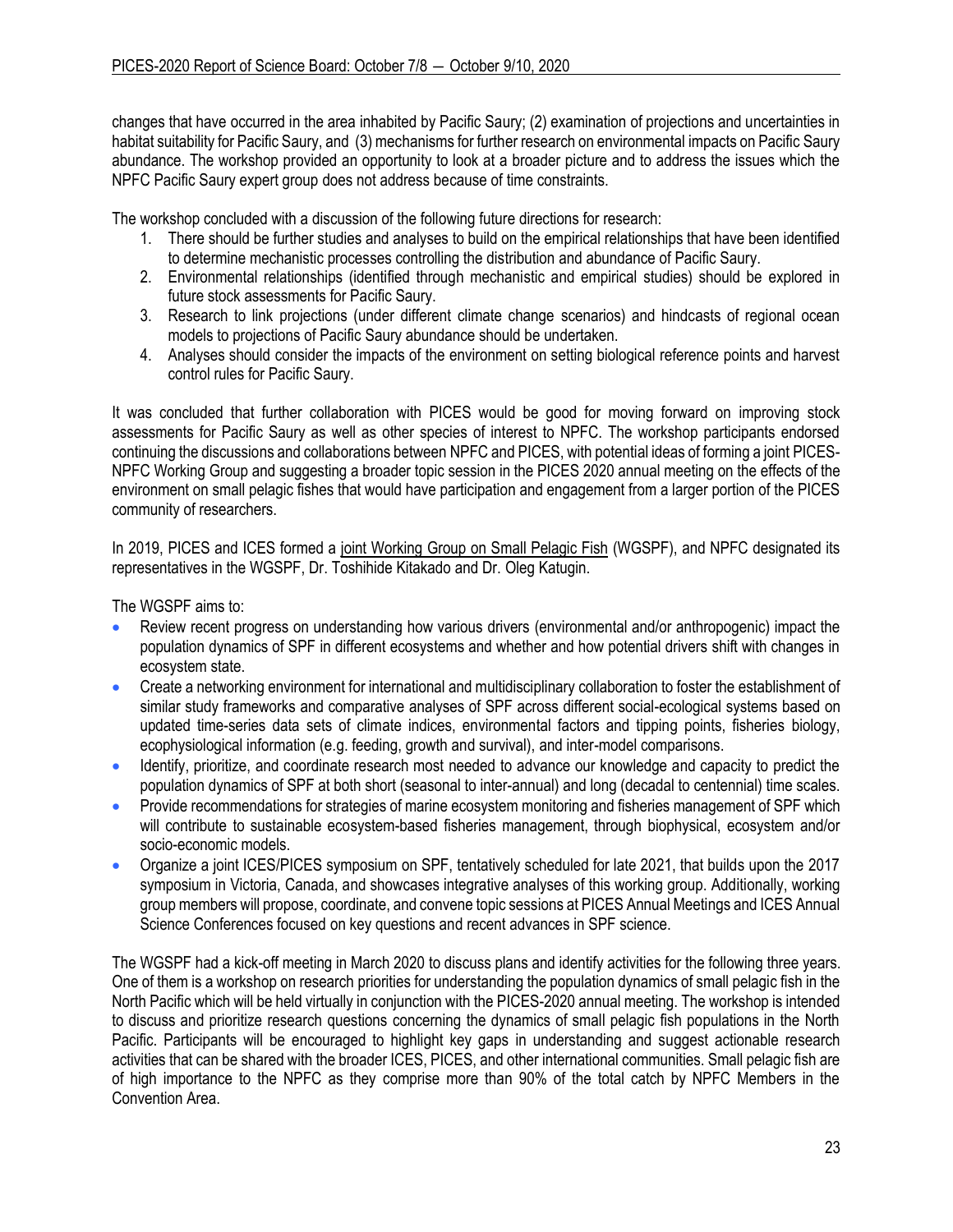## *3.2 Vulnerable Marine Ecosystems (VMEs)*

PICES Working Group on Biodiversity of Biogenic Habitats (WG32) has recently finalized its report summarizing key outcomes of the activities from 2015 to 2018. Even though NPFC formally did not participate in the working group, some NPFC scientists took part in its work, including both of WG32's co-chairs. WG32 members developed species distribution models (SDMs) for several major groupings of biogenic habitat-forming corals and sponges, in part to assess the primary drivers of suitable habitat for these taxa and to identify potential areas of high diversity of biogenic habitats. Some members and their collaborators introduced a new method for assessing the validity of VME indicator taxa (Gorgonians, Alcyonacea, Antipatharia and Scleractinia) and applied association analysis for identifying VME indicators on the basis of sea-floor visual imagery. Others reconstructed long-term climate-driven range shifts in biogenic habitats and associated fishes in the western North Pacific Ocean from tropical to subarctic zones. A key outcome of WG32's activities included the identification of large scale environmental and ecological predictors for the distribution and biodiversity of coral, sponge and associated taxa.

Members of the Working Group on Biodiversity of Biogenic Habitats (WG-32) recommended establishment of a Working Group on Biodiversity of Seamounts, with a focus on understanding the distribution of benthic, demersal, and pelagic species that are associated with seamounts. The proposed 3-year Working Group will advance the understanding of the distribution of the biodiversity of seamounts in the North Pacific Ocean. This effort would build on the contributions of WG-32 by mapping the distribution of seamount biodiversity and expands research in some of the unique and abundant ecosystems of the North Pacific Ocean for PICES. WG-32's focus on biogenic habitat provided a proof of concept on how to undertake collaborative biodiversity research in the North Pacific Ocean. Major applications of the science products developed by the Working Group on Biodiversity of Seamounts would be the provision of further technical guidance on the development and application of species distribution models, maps of known and predicted distributions of the benthic, demersal, and pelagic taxa associated with seamounts, and the development of seamount biodiversity indicators.

A proposal for the Working Group on Biodiversity of Seamounts has been submitted to PICES for consideration. NPFC members are strongly encouraged to participate in the new working group as the expected deliverables of the working group potentially can supplement the NPFC research towards protection of vulnerable marine ecosystems. Indeed, the proposed working group's co-chairs are both involved with NPFC's Scientific Committee.

NPFC invited PICES to hold a joint international course/workshop on VME indicator taxa identification. The course is aimed at capacity building and sharing knowledge on the identification of coral species in the North Pacific. It will include both theory and practice such as lectures on the taxonomy, physiology and geographical distribution of the VME indicator taxa and training on the identification of coral specimens. The course was originally scheduled for 2020 but is postponed to 2021.

### **3.3 Other collaborative activities**

NPFC representatives took part in the joint PICES-NPAFC-NPFC workshop on Developing a collaborative, integrated ecosystem survey program to determine climate/ocean mechanisms affecting the productivity and distribution of salmon and associated pelagic fishes across the North Pacific Ocean in October 2019. The NPFC Science Manager presented a review on non-salmon species in the North Pacific with the aim to find out which NPFC species can be expected by NPFC to be caught in the pan-Pacific ecosystem research survey in 2021. Potential outputs for NPFC from joining the pan-Pacific survey could include improved knowledge about the distribution and migration of its priority species, validation and adjustment of models, new biological information on priority fishes and squids, and other data related to oceanography, fish diets, and zooplankton.

The workshop proposed a topic session at the 2020 PICES meeting to review the recent high seas expeditions and further develop a research program. The convenors of the topic session include representatives from NPAFC, PICES and NPFC.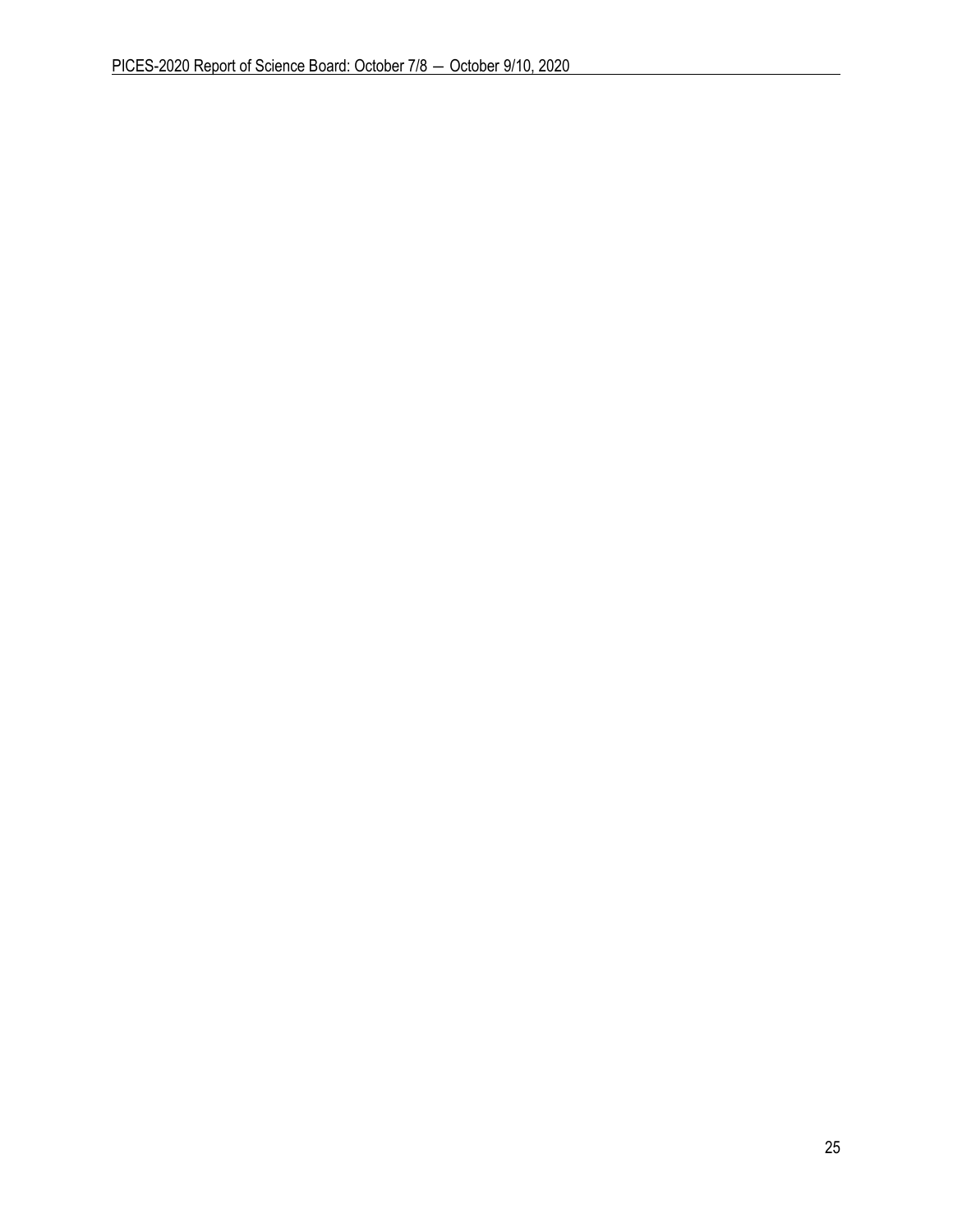# **APPENDIX D: Science Board Requests and Governing Council Decisions**

## **2020 Intersessional Governing Council Decisions**

*(The following decisions were taken by correspondence during June and July 2020)*

### **2020/S/1: Publications**

- i. The following publications are to be produced in the PICES Scientific Report series in 2020, upon completion of the required review:
	- a. WG-32. Working Group on Biodiversity of Biogenic Habitats has completed its final report.
- ii. The following publications are to be produced in or submitted to primary journals in 2020 and noted on the PICES publication pages following publication:
	- a. S-CC, Section on Carbon and Climate has published the following paper: Sastri, A., J.R. Christian et al. Perspectives on in situ sensors for ocean acidification research, Frontiers in Marine Science (2019) 6:653. **<https://doi.org/10.3389/fmars.2019.000653>**
	- b. S-HAB. Section on harmful Algal Blooms has two Journal Publications:
		- 1. Trainer, V.L, Moore, SK, Hallegraeff, G., Kudela, RM, Clement, A., Mardones, JI, Cochlan, WP. 2020. Pelagic harmful algal blooms and climate change: Lessons from nature's experiments with extremes. Harmful Algae 91, 101591
		- 2. Wells, ML, Karlson, B, Wulff, A, Kudela, R., Trick, C., Asnaghi, V, Berdalet, E., Cochlan, W, Davidson, K., De Rijcke, M., Dutkiewicz, S., Hallegraeff, G., Flynn, KJ, Legrand, C., Paerl, H., Silke, J., Suikkanen, S., Thompson, P., and Trainer, V.L. 2020. Future HAB science: Directions and challenges in a changing climate. Harmful Algae 91, 101632
	- c. WG-40. Working Group on Climate and Ecosystem Productivity has at least 16 submissions to a special issue of Frontiers in Marine Science (on North Pacific Climate and Ecosystem Predictability on Seasonal to Decadal Timescales) resulting from the 2019 Qingdao workshop and papers from the PICES-2019 Annual Meeting in Victoria. Editors: S. Minobe, A. Capotondi, F. Chai, M. Jacox, M Nonaka, and R. Rykaczewski. An overview of the special issue is to be put on the PICES Publication Page when the volume is completed.
	- d. WG-34. Joint PICES/ISC Working Group on Ocean Conditions and the Distribution and Productivity of Highly Migratory Fish has two Journal Publications:
		- 1. Muhling B., A., Brodie, S., Jacox, M., Snodgrass, O., Dewar, H., Tommasi, D., Edwards, C. A., Xu, Y., Snyder, S., & Childers, J. (2019) Dynamic habitat use of albacore and their primary prey species in the California Current System. CalCOFI Reports 60.
		- 2. Runcie, R. M., Muhling, B. A., Hazen, E. L., Bograd, S. J., Garfield, T., & DiNardo, G. (2019). Environmental associations of Pacific bluefin tuna (*Thunnus*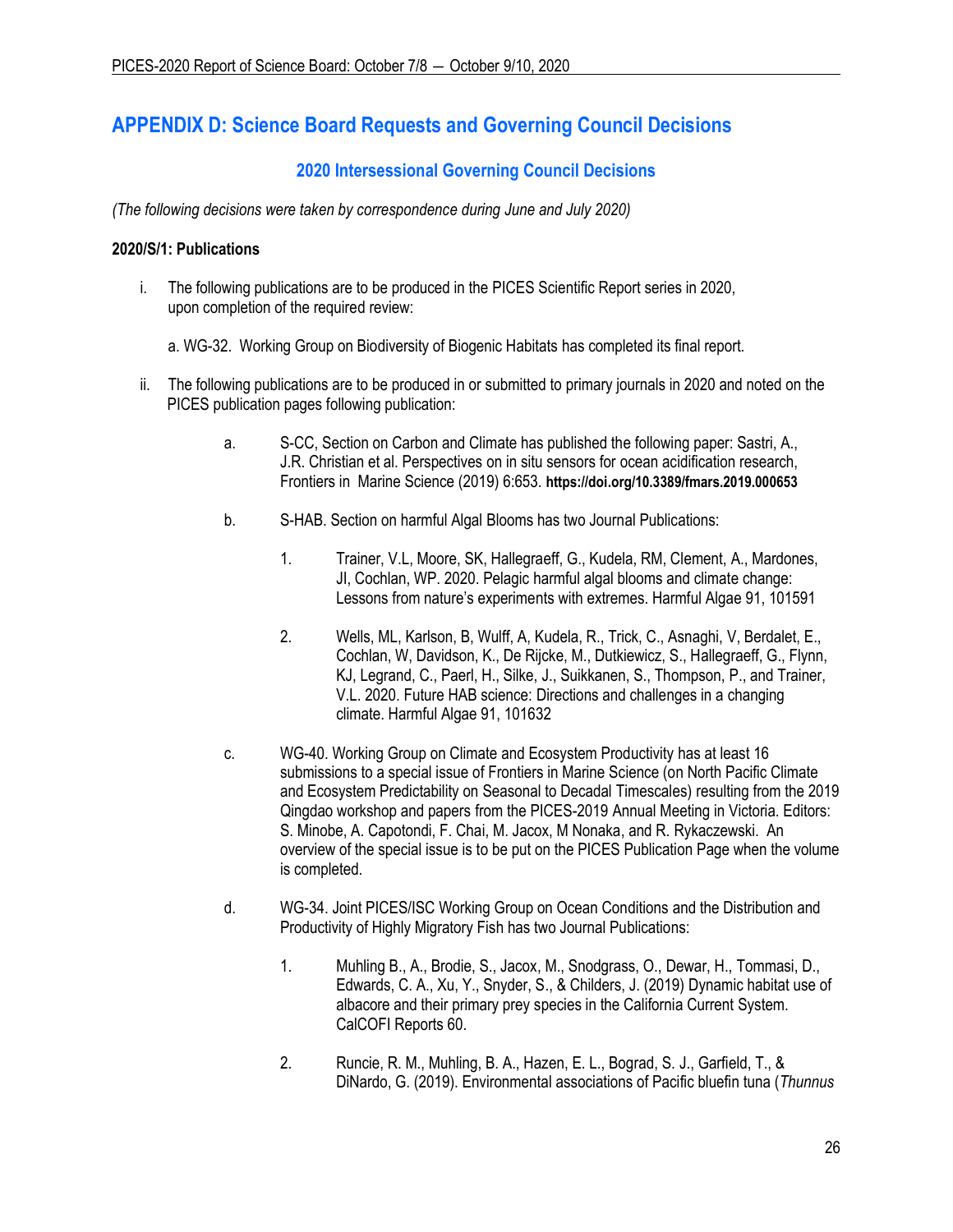*orientalis*) catch in the California Current system. Fisheries Oceanography 28: 372-388

### **2020/S/2 Current Expert Groups**

The following changes to Expert Groups were approved:

- i. AP-NPCOOS: Co-chair Dr. Jack Barth (USA) be replaced by Dr. S. Kim Juniper (Canada) and that co-chair Dr. Sung Yong Kim (Korea) be replaced by Dr. Naoki Yoshie (Japan).
- ii MONITOR. The appointment of Dr. Clare Ostle (Marine Biological Association, UK) *as ex officio* Continuous Plankton Recorder Member to MONITOR, replacing Dr Sonia Batten.
- iii WG 39. Joint PICES/ICES/PAME Working Group on an Integrated Ecosystem Assessment for the central Arctic Ocean. Approval of revised Terms of Reference did not take place at PICES 2019 and are approved here.

### **2020/S/3 New Expert Groups**

The following new Expert Groups were approved and Council is requested to appoint members to this group:

- i. WG GRAFY Joint ICES/PICES Working Group on Impacts of Warming on Growth Rates and Fisheries Yields.
- ii WG ONCE PICES/ICES Working Group on Ocean Negative Carbon Emissions.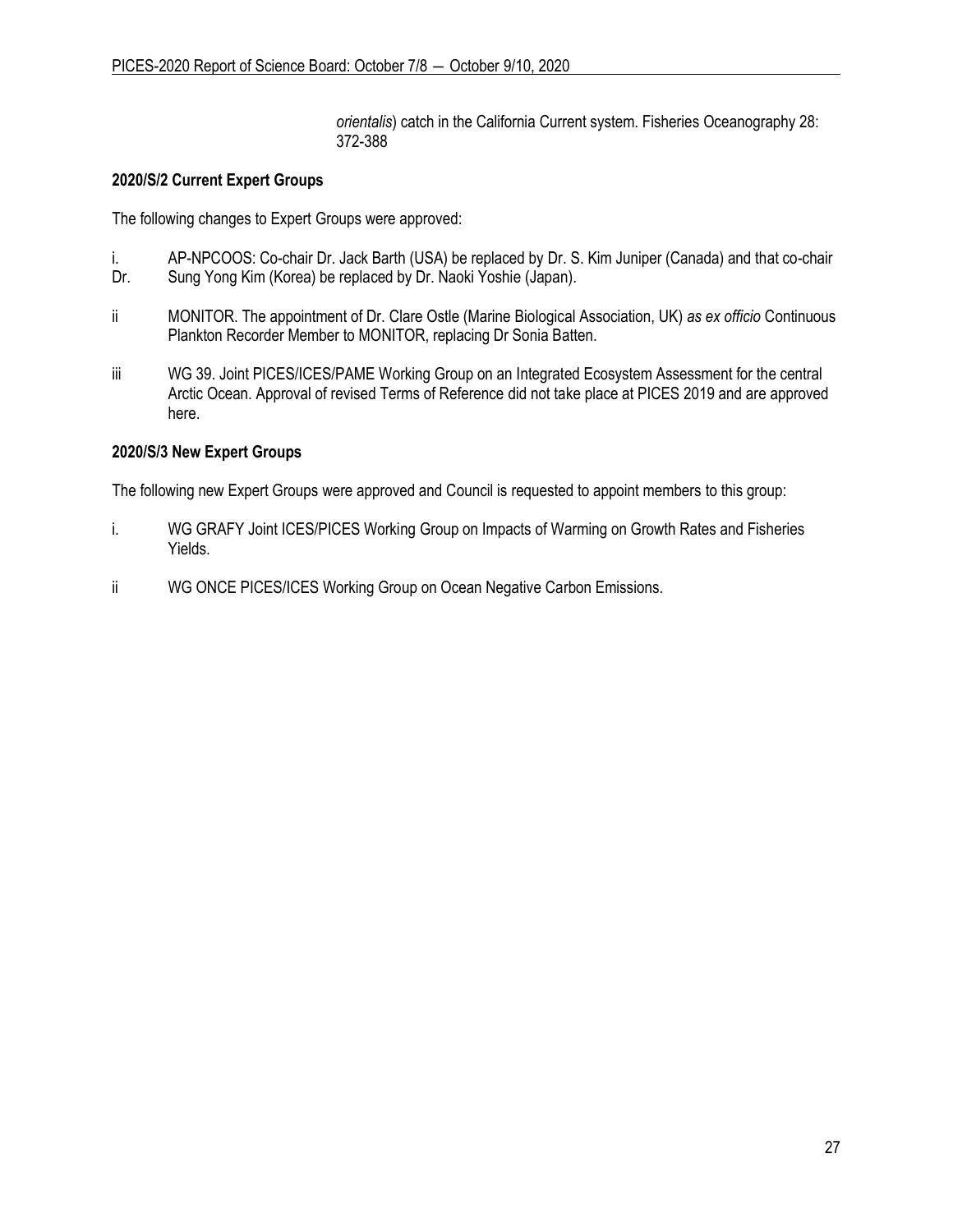# **APPENDIX E: PICES 2021: Science Board Rankings**

### **WORKSHOPS held over for 2021, not held virtually in 2020**

- W1: (MEQ) The Expansion of Harmful Algal Blooms (HABs) from lower to higher latitudes
- W2: (BIO/FIS) Can we link zooplankton production to fisheries recruitment?
- W3: (FIS) Integrating biological research, fisheries science and management of broadly distributed flatfish species across the North Pacific Ocean in the face of climate and environmental variability
- W5: (FIS) Pelagic and forage species predicting response and evaluating resiliency to environmental variability
- W7: (FUT/POC) The social-ecological-environmental dynamics of climate extremes in Pacific coastal systems (Possible Cosponsored by ONC)
- W8: (BIO/MEQ) Sea turtles and environmental stressors in the North Pacific

### **WORKSHOPS requested for 2021 (held as 2020 VIRTUAL WS) In order of SB ranking**

1. W9: (FUT) Building a PICES early career professional network [Thursday, October 15, 2020/Virtual]

2. W6: (FIS) Research priorities for understanding the population dynamics of small pelagic fish in the North Pacific (Potential cosponsors: ICES, IOC, NPFC) [Wednesday, October 14, 2020/Virtual]

3. W4: (SB) How does the Pacific Arctic gateway affect the marine system in the Central Arctic Ocean (CAO)? [Tuesday, October 13, 2020/Virtual]

Notes: For the workshops held in 2020 as virtual workshops, SB suggests for 2021 that:

- W4 be combined with WG 39/44 WS.
- W6 be combined with W5.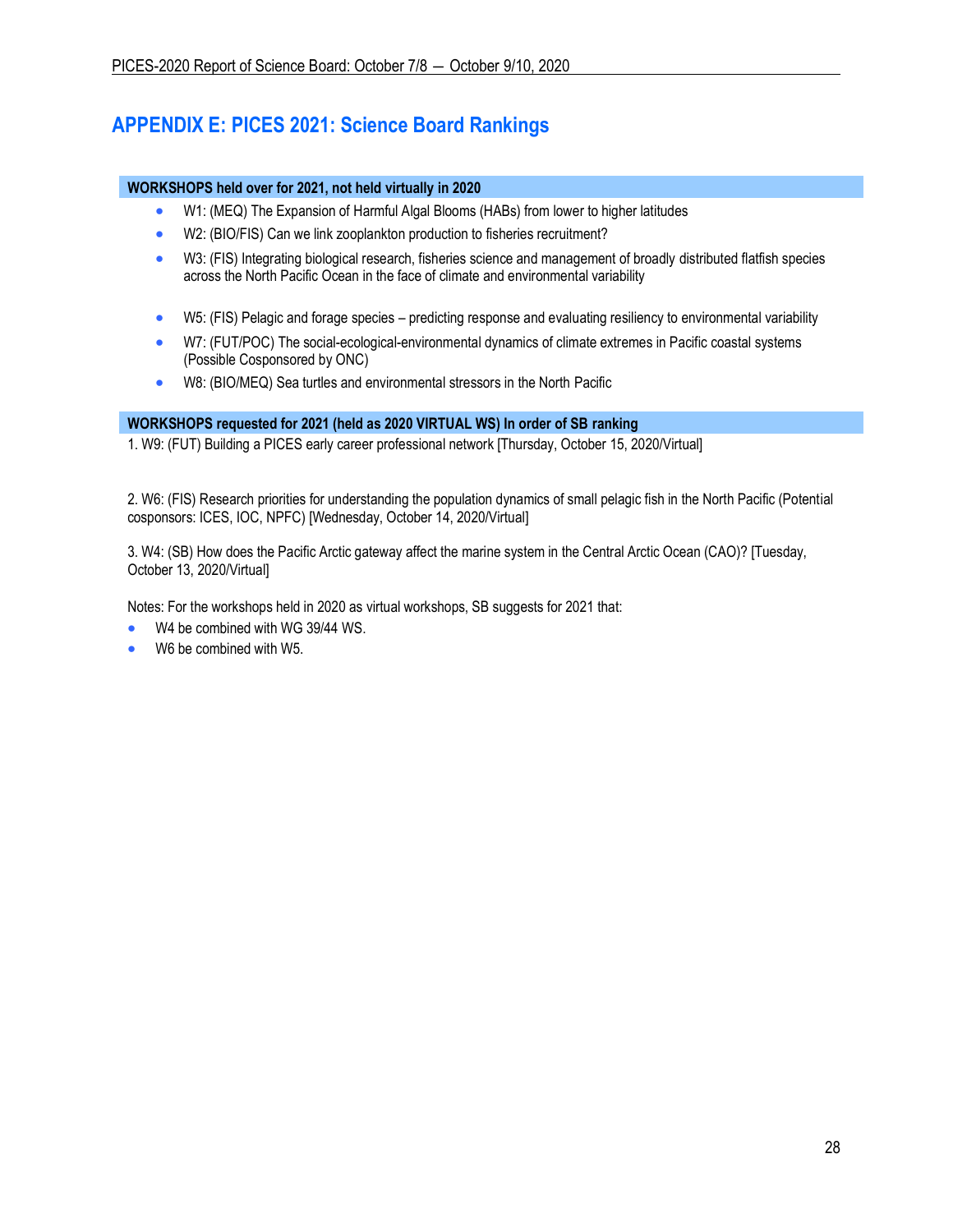### **2020 NEW workshop proposals for PICES-2021, in order of SB ranking**

1. WS (AP-NPCOOS) Monitoring Essential Biodiversity Variables in the coastal zone. Supported by MONITOR, TCODE, BIO, FUTURE.

2. WS (WGs 39/44) Integrated Ecosystem Assessment (IEA) to understand the present and future of the Central Arctic Ocean (CAO) and Northern Bering and Chukchi Seas (NBS-CS)

3. WS (HD)Training WS on Sci.Communication (WG-Communication)

4. WS (FIS) "The Northern Bering Sea-Chukchi Sea Integrated Ecosystem Assessment: Recent Finding, Progress, and the way forward" be added to a potential waitlist, if scheduling permits addition of new workshop.

5. WS (S-MBM) Anthropogenic stressors, mechanisms and potential impacts on Marine Birds and Mammals" (in person\*, virtual, or hybrid). Outcome: development of a Pathways of Effects style heuristic or conceptual model describing how stressors act on marine birds and mammals.

6. WS (WG-32, NPFC) Biodiversity of SeaMounts"Distributions of pelagic, demersal, and benthic species associated with seamounts in the North Pacific Ocean and factors influencing their distributions"\*

Notes: For the above new workshop proposals, SB suggests for 2021 that:

- W4 be combined with WG 39/44 WS.
- WS FIS Northern Bering-Chuckchi Sea be combined with 39/44
- WS-S-MBM be virtual.

#### **PICES-2020 SB RANKING for PICES-2021**

#### **SESSIONS held over for 2021**

- (SB) How does 30 years of research on changing North Pacific ecosystems inform the UN Decade of Ocean Science for Sustainable Development Goals (SDGs)? [Monday, Oct 26, 2020/Virtual] S1
- (POC) Global warming patterns and multiscale climate variability in the North Pacific S2
- (POC) Upper ocean energetics from mesoscale, submesoscale to small-scale turbulence in the North Pacific S4
- (HD) How the studies on human dimensions can contribute to meet the 7 societal needs of the Decade of Ocean Science? S3
- (HD) Marine Ecosystem Services Connecting science to decision making S8
- (BIO/POC) Atmospheric nutrient deposition and microbial community responses, and predictions for the future in the North Pacific Ocean [Wed, October 29, 2020/Virtual] S5
- (FIS/POC) Environmental variability and small pelagic fishes in the North Pacific: exploring mechanistic and pragmatic methods for integrating ecosystem considerations into assessment and management S6
- (FUT) Managing for pathways of resilience in a changing climate: recent examples and emerging approaches S7
- (FUT/POC/TCODE) Applications of artificial intelligence to advance the understanding of North Pacific ecosystems S9
- (FUT/POC) Predictions of extreme events in the North Pacific and their incorporation into management strategies S12
- (MEQ) Impacts of climate change on aquaculture S10
- (MEQ/WG-42) Using environmental indicators to assess baselines, targets, and risk of plastic pollution in the North Pacific S11
- (MEQ) Using eDNA to assess and manage non-indigenous species in the North Pacific [Wed, Oct 28, 2020/Virtual] S13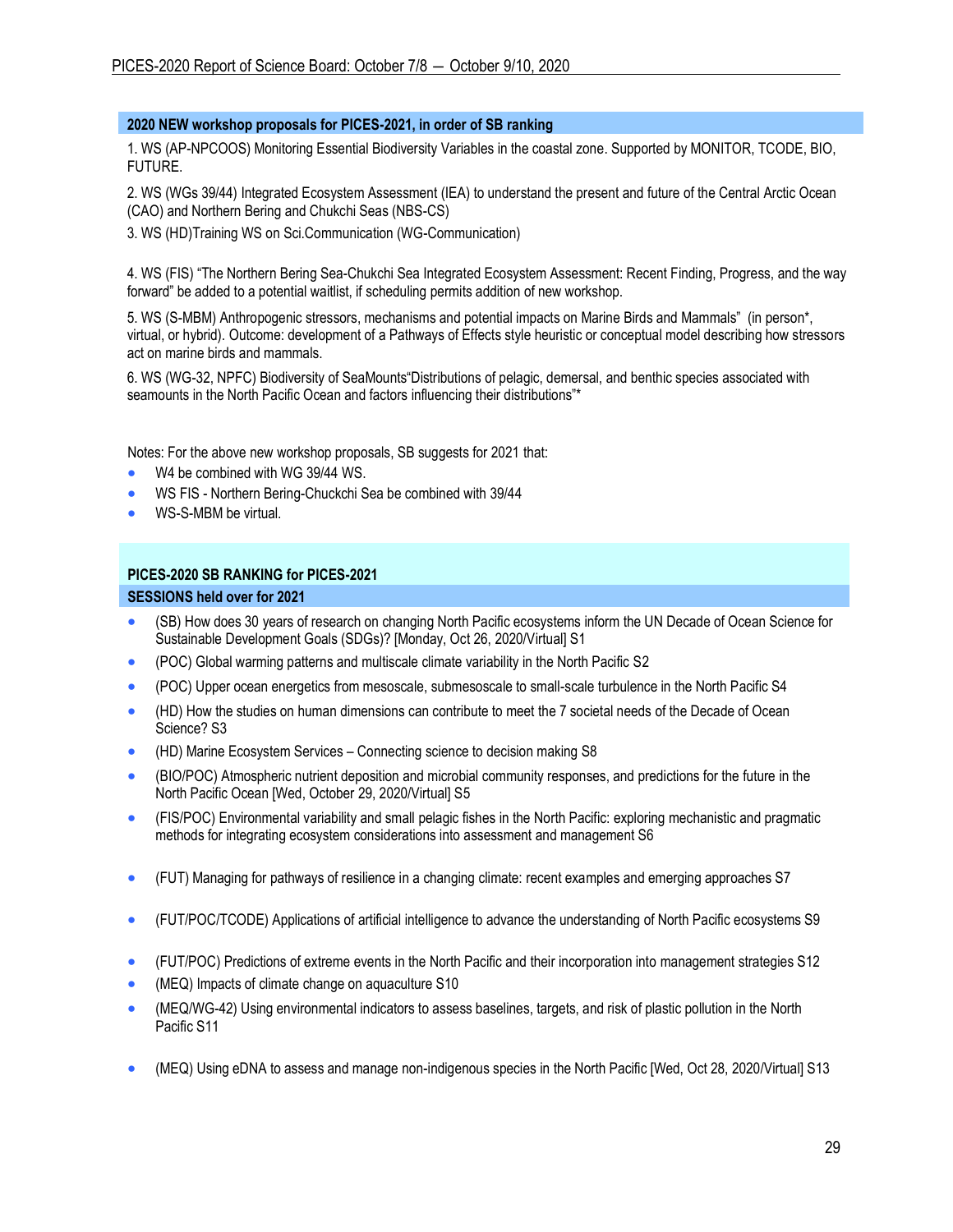- (FIS) Implementing a collaborative, integrated ecosystem high seas survey program to determine climate/ocean mechanisms affecting the productivity and distribution of salmon and associated pelagic fishes across the North Pacific Ocean [Wed, Oct 28, 2020/Virtual] S14
- (FIS/POC) Species migration and shifts responding to climate change: linking physics, plankton dynamics and fish ecology S15
- (S-HAB) ½-day Topic Session on "The effects of ocean acidification and climate change stressors on the growth and toxicity of harmful algal species" S17

#### **PAPER SESSIONS HELD OVER**

- BIO-P: Biological Oceanography Committee Paper Session
- FIS-P: Fisheries Science Committee Paper Session
- MEQ-P: Marine Environmental Quality Committee Paper Session
- POC-P: Physical Oceanography and Climate Committee Paper Session
- HD-P: Human Dimension Committee Paper Session
- GP: General Poster Session

#### **NEW TOPIC SESSION REQUESTS - both given identical ranking by Science Board**

- (AP-NIS / NOWPAP)1 day session, eDNA & NIS, sponsored by NOWPAP
- (S-CC) 1 day session. Connecting knowledge of ocean deoxygenation in coastal and offshore regions of the North Pacific.

#### **PICES-2020 SB RANKING for PICES-2021**

**Business Meeting Requests for PICES-2021** - new requests in addition to those carried over from PICES-2020

#### **Ranked as high priority by SB**

- FUTURE-SSC: requests a 2 day Business Meeting at PICES-2021
- S-CCME: requests 1 day Business Meeting at PICES-2021
- S-HAB request for PICES-2021: S-HAB +MAFF CFP Project Science Meeting (1 day + 1day)

#### **Below: ranked as medium priority by SB**

- AP-NPCOOS Requests a 1/2 day business meeting at PICES-2021
- WG-37 Requests half day business meeting at PICES-2021, Pending term extension, (Virtual meeting ahead of PICES-2021 is fine).
- WG-39 Requests half day business meeting at PICES-2021
- WG-41 Requests a full day business meeting at PICES-2021
- WG-42 Requests one day business meeting at PICES-2021
- WG-43 Requests half day business meeting at PICES-2021
- WG-44 Requests one day business meeting at PICES-2021
- WG-45 Requests one day business meeting at PICES-2021

#### **Travel Support Requests for PICES-2021 - carried over**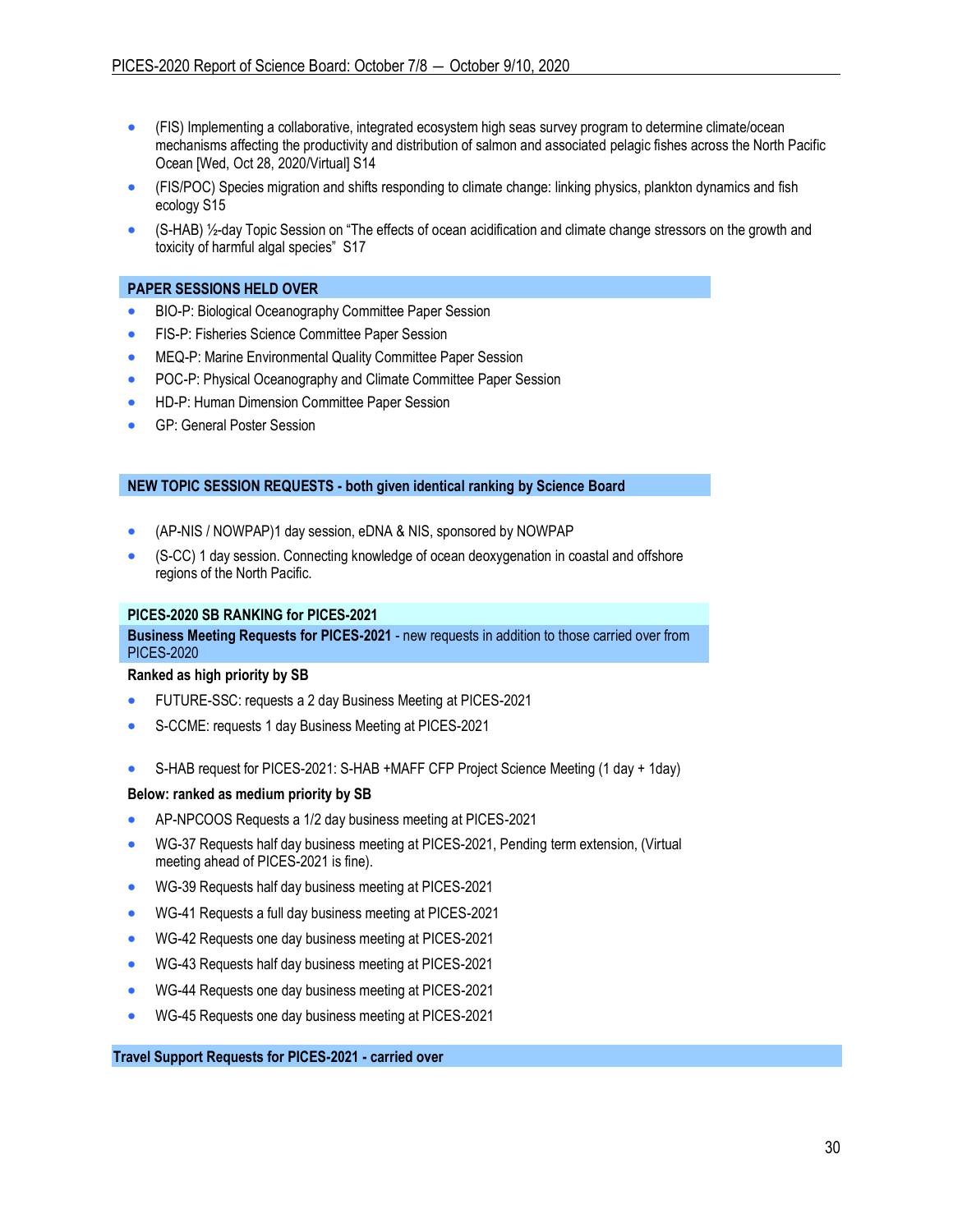- S-HAB request for Travel support for PICES-2021: for 1 invited speaker/participant for PICES 2021 Workshop: The expansion of harmful algal blooms (HABs) from lower to higher latitudes (E or W).
- S-HAB request for Travel support for PICES-2021: Travel support requested for 1 invited speaker/participant for PICES 2021 Topic Session: The effects of ocean acidification and climate change stressors on the growth and toxicity of harmful algal species (tentative speaker Dr. Dedmer van de Waal, Netherlands Institute of Ecology).

#### **Travel Support Requests for PICES-2021 - new**

- AP-NPCOOS Requests \$2945 Travel Support for the invited Speaker for the workshop on Monitoring Essential Biodiversity Variables in the coastal zone.
- WG-39 Requests Travel Support for invited speaker / Costs for workshop, PICES-2021.\$3000

### **CARRIED OVER PLENARY**

**(FUT) FUTURE plenary on PICES' role in the UN Decade S16**

#### **NEW PLENARY REQUEST**

**AP-NPCOOS proposes a plenary speaker for PICES-2021: "**"best practices for coastal ocean observing systems" Proposed Speaker: Jay Pearlman. See Addenda #2.

**Science Board Recommends that the new plenary speaker request be deferred for consideration at ISB-2021.**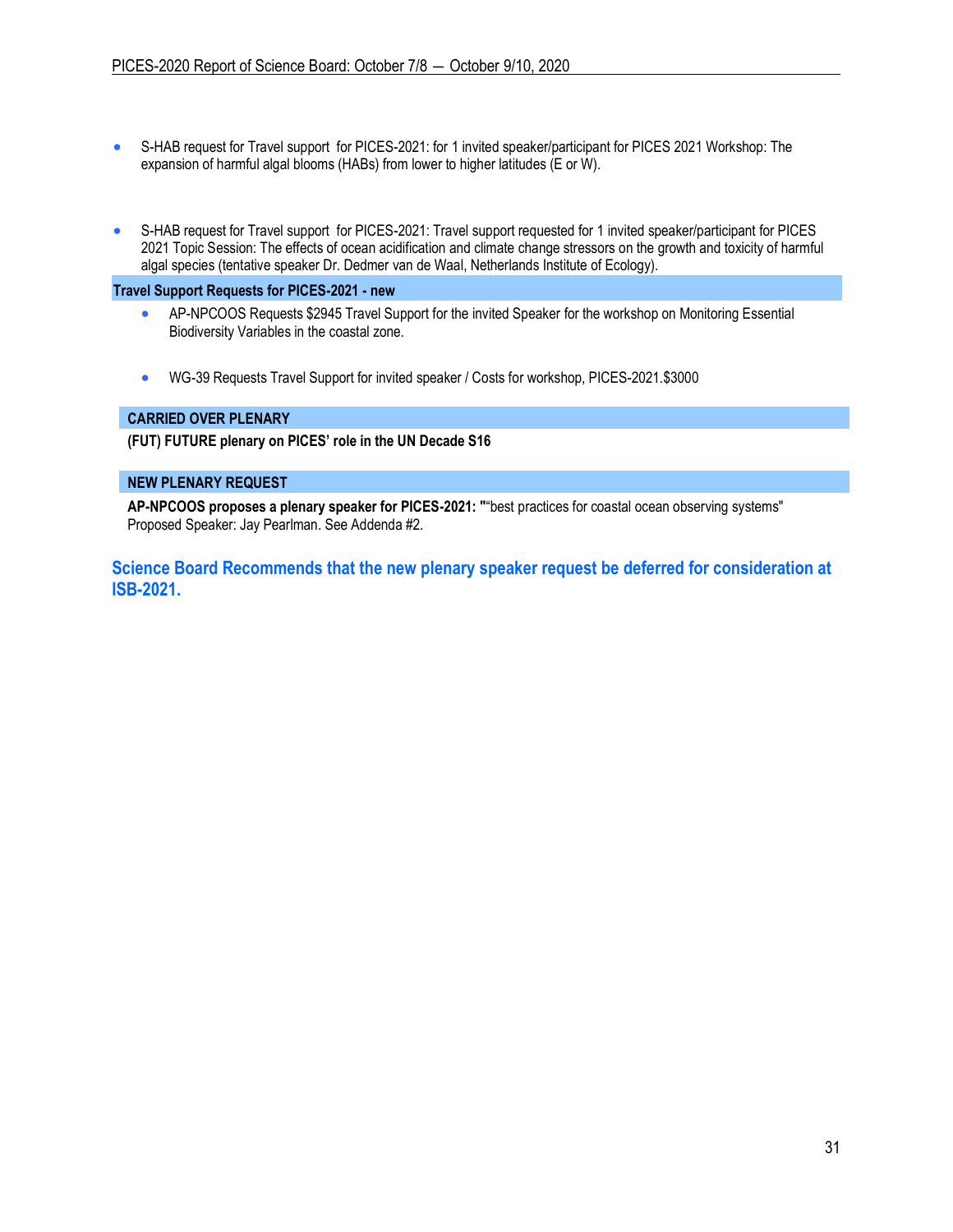# **APPENDIX E: PICES-Sponsored Conferences / Symposia – updates.**

## **ECCW05 Norway**

- Local Host: Institute of Marine Research, Norway
- Venue: Bergen, Norway
- Proposed dates: 8-12 May 2023
- Principal local host contact: Geir Huse (**[Geir.Huse@hi.no](mailto:Geir.Huse@hi.no)**)
- Theme and scope: to be defined over coming months.
- Format: Virtual or hybrid: to be defined over coming months.
- **For consideration by SB at ISB-2021: SB to identify leadership team for this Conference:**
	- **One** Symposium Convenor
	- **Two** Symposium Coordinators (recommend Sonia Batten and Hal Batchelder)
	- **3 – 5** scientists from PICES for the Scientific Steering Committee. At least one of these should be drawn from S-CCME

## **PICES / ICES Zooplankton Production Symposium (ZPS)**

- Local Host: Anthony Richardson, CSIRO, Tasmania
- Venue: Hotel Grand Chancellor, Hobart
- Proposed dates: 13 18 March, 2022 *- may be postponed to Spring of 2024.*
- Principal local host contact:

## **Marine Socio-Ecological Systems (MSEAS)**

- Local Host Chair / Vice Chair: Toyomitsu Horii / Mitsutaku Makino
- Venue: Yokohama Port Opening Memorial Hall (Jack's Tower)
- Provisionally postponed to May 2021*- may be further delayed.*
- Updates available on MSEAS **[website](https://meetings.pices.int/meetings/international/2020/MSEAS/news)**

## **ICES/PICES/FAO International Symposium on Small Pelagic Fish (SPF)**

- Theme: "Small Pelagic Fish: New Frontiers in Science for Sustainable Management"
- Local Host: Susana Garrido
- Venue: Calouste Gulbenkian Foundation Congress Area, Lisbon, Portugal
- Proposed dates: February 21 25, 2022
- Principal local host contact: susana.garrido@ipma.pt

The emphasis of this group is on advancing knowledge about small pelagic fish, such as sardines and anchovies, in systems socioecological - for understanding and predicting fluctuations major fish \_stocks\_ and how to manage them as sustainable living marine resources. The symposium is intended to take place 20 - 24 Feb, 2022. 300 participants are expected. There will be 3 parallel sessions over 4 days and morning plenary sessions on 3 days (Monday to Wednesday).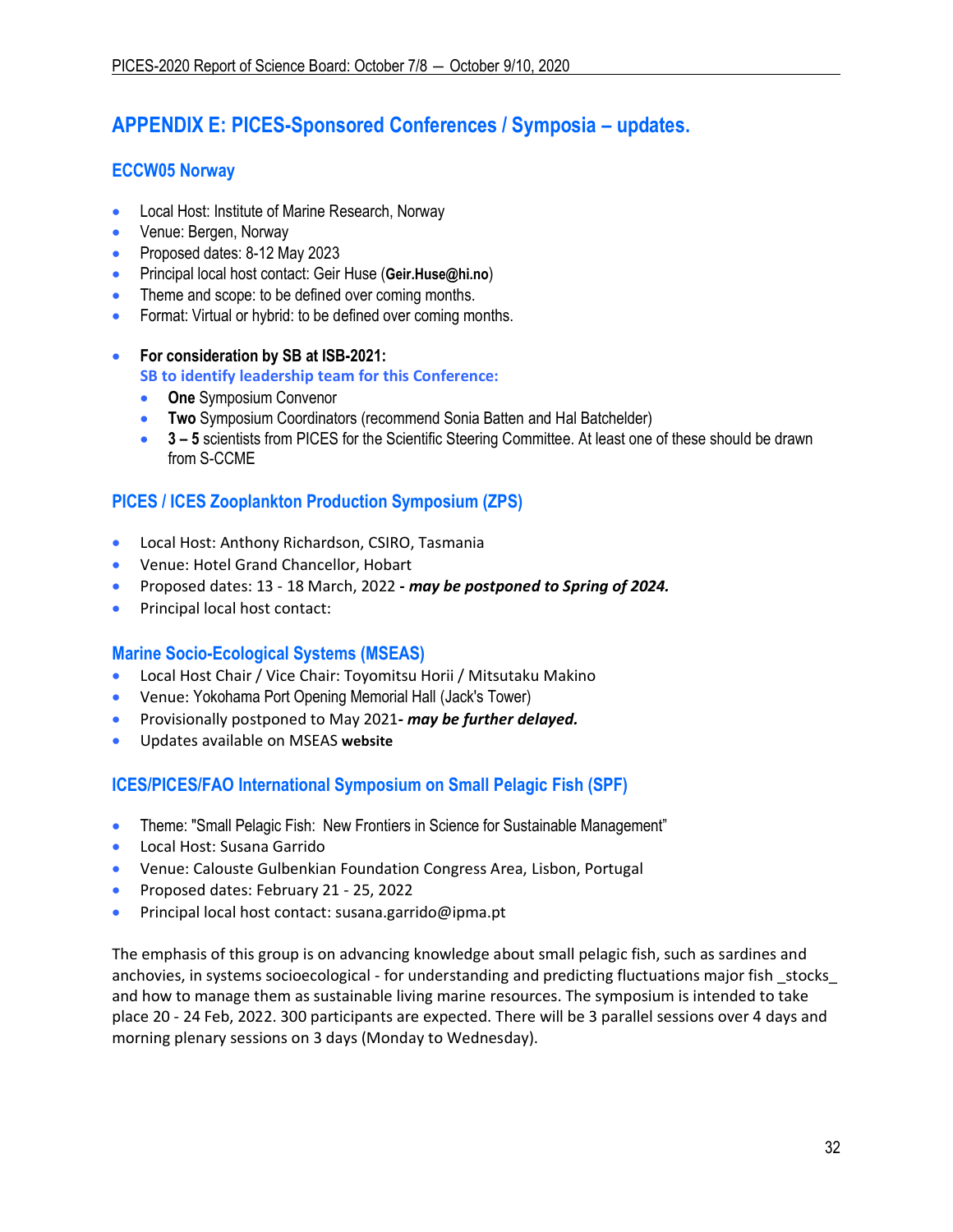# **APPENDIX F: Action Plan Template**



**<Insert Committee name here> ACTION PLAN 2021 – 2024**

### <**Insert Committee Abbreviation here**, e.g. POC> **Mission Statement**

- REPLACE EXAMPLE TEXT BELOW (Originally from POC Mission Statement):
- Example: To promote and coordinate research and facilitates exchange of information and data on the

impacts of ocean climate variability and change on living marine resources and human societies, on scales ranging from sub-seasonal to millenial and sub-mesocale to basin-scale.

### **Goal 1: Understand the functioning, resilience, and vulnerability of marine ecosystems.**

- <Insert Actions for your committee here, relevant to the Goal as set out above>
- Insert Action here
- Insert Action here

### **Goal 2: Understand and quantify how marine ecosystems respond to human activities and natural forcing.**

- <Insert Actions for your committee here, relevant to the Goal as set out above>
- Insert Action here
- Insert Action here

### **Goal 3: Provide scientific advice pertinent to North Pacific ecosystems.**

- <Insert Actions for your committee here, relevant to the Goal as set out above>
- Insert Action here
- Insert Action here

### **Goal 4: Ensure that PICES products are relevant, timely, and broadly accessible.**

- <Insert Actions for your committee here, relevant to the Goal as set out above>
- Insert Action here
- Insert Action here

### **Goal 5: Collaborate with organizations and scientific programs relevant to PICES.**

- <Insert Actions for your committee here, relevant to the Goal as set out above>
- Insert Action here
- Insert Action here

### **Goal 6: Strengthen communication and engagement with users of PICES scientific products.**

- <Insert Actions for your committee here, relevant to the Goal as set out above>
- Insert Action here
- **Insert Action here**

### **Goal 7: Advance methods and tools to improve and enhance scientific activities.**

- <Insert Actions for your committee here, relevant to the Goal as set out above>
- Insert Action here
- Insert Action here

### **Goal 8: Foster collaboration among scientists within PICES.**

- <Insert Actions for your committee here, relevant to the Goal as set out above>
- **Insert Action here**
- Insert Action here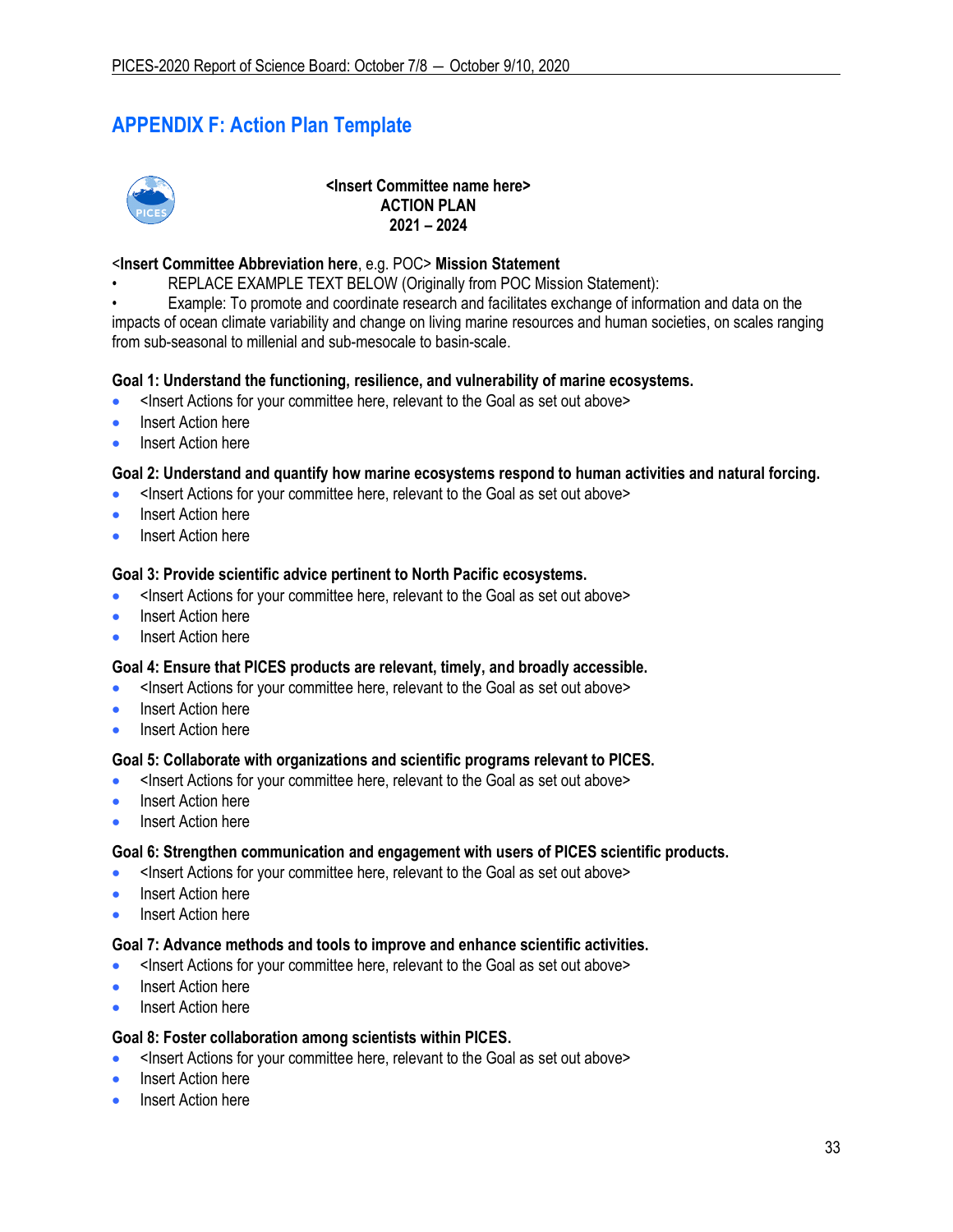## **Goal 9: Create education and training opportunities.**

- <Insert Actions for your committee here, relevant to the Goal as set out above>
- Insert Action here
- Insert Action here

### **Goal 10: Provide an effective infrastructure to support PICES activities.**

- <Insert Actions for your committee here, relevant to the Goal as set out above>
- Insert Action here

Insert Action here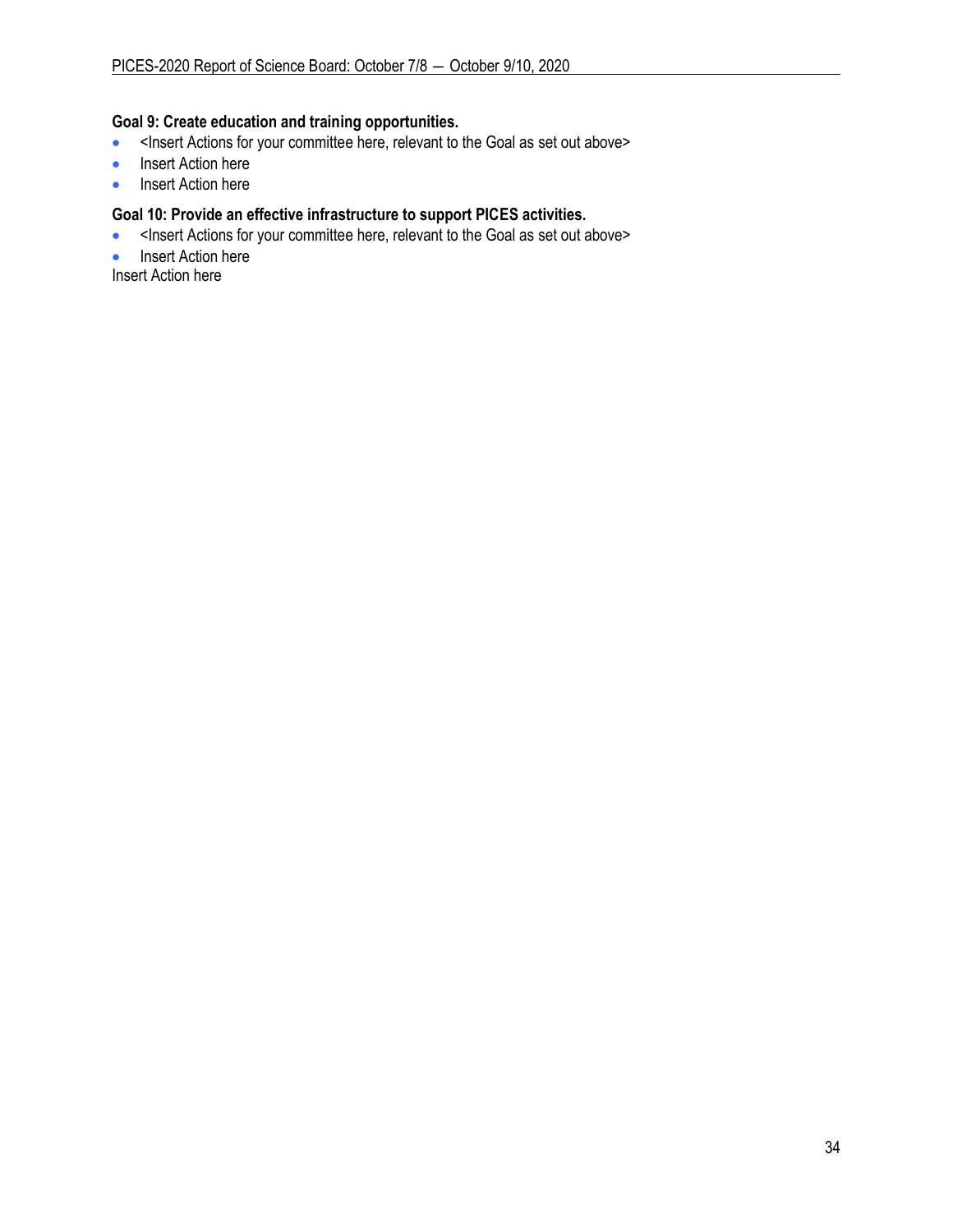# **APPENDIX G: PICES Partner Organizations**

## **ISC (International Scientific Committee for Tuna and Tuna-like Species in the North Pacific Ocean)**

ISC has sent observers to PICES Annual Meetings since 2009. ISC and PICES share research interests in the relation between spatio-temporal patterns of variability and environmental signals, future climate scenarios, and endto-end modeling. A joint ISC-PICES Study Group for *Scientific Cooperation of ISC and PICES* established in April 2015 to develop a framework for scientific cooperation in the North Pacific. The framework identified 3 broad research themes of mutual interest to ISC and PICES:

- Oceanographic conditions and the distribution and productivity of pelagic fish;
- Environmental interactions with fishers and fisheries (Section 2.2);
- Effects of climate change on the distribution and productivity of pelagic fish.

## **ISC/PICES collaborations include:**

- ISC co-sponsored a FIS/TCODE Topic Session (S10) at PICES-2013: *Banking on recruitment curves: Returns on intellectual investment*. Invited speaker: Jon Brodziak (PIFSC, USA and ISC);
- PICES scientist (C.I. Zhang, Korea) presented a talk on "*Ecosystem-based assessment and management for sustainable fisheries*" at ISC13, Busan, Korea, July 17–22, 2013;
- ISC co-sponsored a 2-day workshop (W1) on "*Dynamics of pelagic fish in the North Pacific under climate change*" (W1) at PICES-2014, Yeosu, Korea;
- An ISC/PICES Study Group (SG-SCISC) workshop was held in Kona, HI, July 2015 to explore and prioritize scientific topics of interest to both ISC and PICES, and to develop the TOR and activities for a joint ISC-PICES working group. See the [framework for scientific cooperation](http://pices.int/publications/annual_reports/Ann_Rpt_15/2015-SG-SCISC.pdf) for a Working Group.
- A joint PICES/ISC Working Group on Ocean Conditions and the Distribution and Productivity of Highly Migratory Fish (WG 34) was established at PICES-2015;
- ISC co-sponsored a FIS Workshop (W4) at PICES-2016: *Methods relating oceanographic conditions to the distribution of highly migratory species* (Co-Convenors: Gerard DiNardo (ISC/USA), Chi-Lu Sun (ISC/Chinese Taipei);
- ISC co-sponsored the PICES International Symposium on "*Understanding changes in transitional areas of the Pacific",* April 24–26, 2018, La Paz, Mexico;
- ISC co-sponsored a FIS Topic Session (S12) on "*Applying ecosystem considerations in science advice for managing highly migratory species*"(Co-Convenor: Steve Teo (ISC USA)at PICES-2018.
- Dr. Gerard DiNardo represented ISC at PICES-2017; Dr. Hal Batchelder represented PICES at ISC17 in Vancouver, Canada.

## **Argo**

Argo is an international project to collect information on the temperature and salinity of the upper part of the world's oceans. Argo uses robotic floats that spend most of their life drifting below the ocean surface. They make temperature and salinity measurements when they come up to the surface and after transmitting their data to satellites, they return to depth to drift for 10 days. Currently, there are roughly 3000 floats producing 100,000 temperature/salinity profiles per year. The floats go as deep as 2000m.

Among the many breakthroughs in observational technology and capabilities the Argo float observatory is one of the most impressive and successful examples (Freeland et al., 2010. Argo - A decade of progress, **[doi:10.5270/OceanObs09.cwp.](http://www.oceanobs09.net/proceedings/cwp/Freeland-OceanObs09.cwp.32.pdf) 32**). As Argo enters its second decade and chemical/biological sensor technology has improved significantly, it is becoming obvious that this observatory will be embraced by the ocean biogeochemistry community.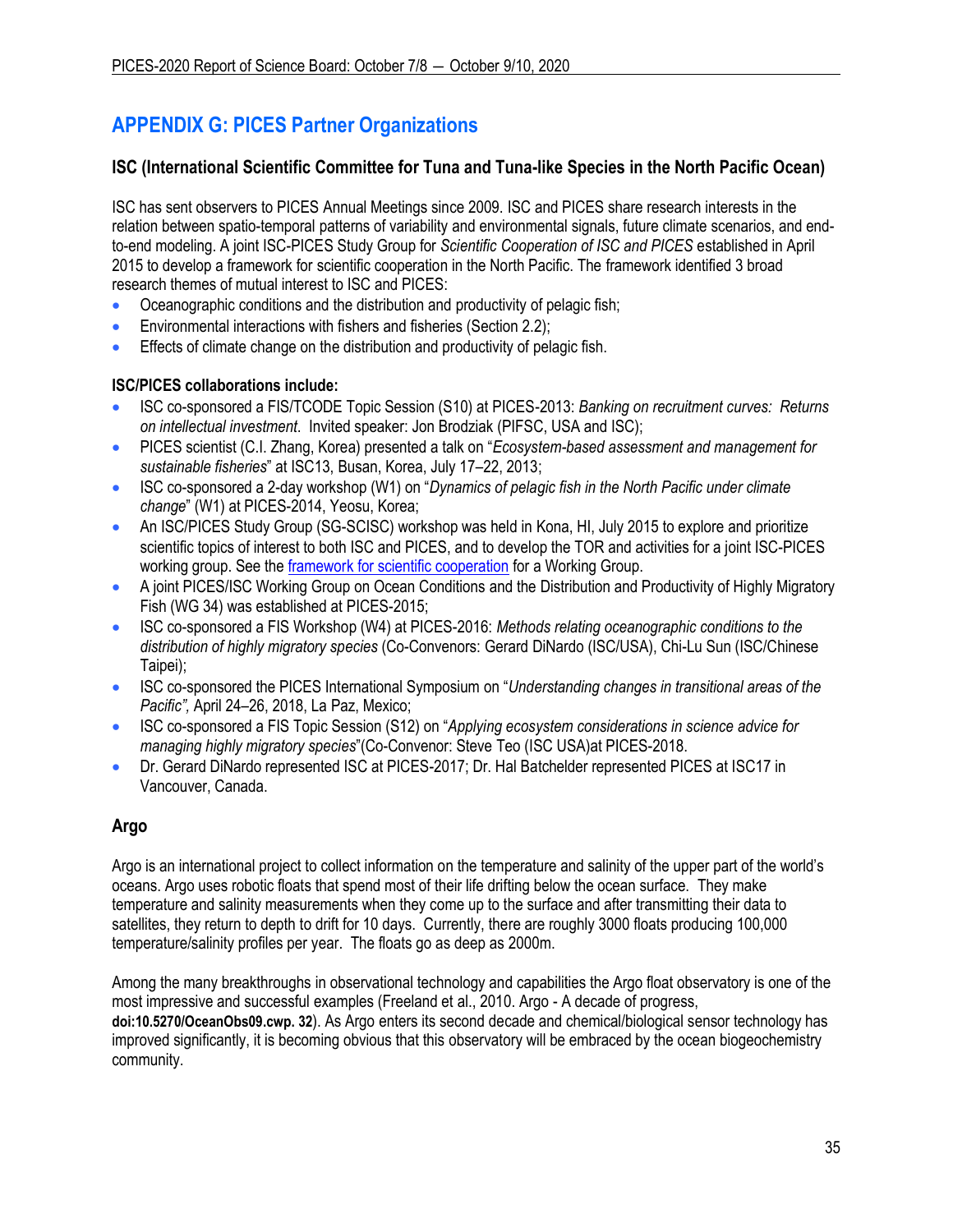The primary goal of Argo, as enunciated in the original prospectus is to create a global network of instruments integrated with other elements of the climate observing system:

• to detect climate variability on seasonal to decadal time-scales. The targeted variability includes changes in the large-scale distribution of temperature and salinity and in the transport of these properties by large-scale ocean circulation;

- to deliver information needed for calibration of satellite measurements, and
- to provide data for initialization and constraint of climate models.

• Third Argo Science Workshop: The future of Argo (co-sponsored by PICES and several Chinese agencies/organizations), March 25–27, 2009, Hangzhou, China;

• Freeland, H. & Co-Authors (2010). "Argo - A Decade of Progress" in *Proceedings of OceanObs'09: Sustained Ocean Observations and Information for Society* (Vol. 2), Venice, Italy, 21-25 September 2009, Hall, J., D.E. Harrison & D. Stammer, Eds., ESA Publication WPP-306, doi:10.5270/OceanObs09.cwp.32

• Argo co-sponsored (with GOOS) MONITOR Topic Session (S7) on "*State of the art of real-time monitoring and its implication for the FUTURE oceanographic study*" co-convened by Jack Barth (U.S.A.), Dake Chen (China), David L. Mackas (Canada), Vyacheslav Lobanov (Russia), Young Jae Ro (Korea) and HiroyaSugisaki (Japan) at PICES-2009, Jeju, Korea.

• The International Argo Steering Team (Dr. Toshio Suga, Co-Chair of the Team) was the recipient of the 2018 POMA.

Argo usually sends a representative to PICES Annual Meetings. Dr. Tetjana Ross is representing Argo at PICES-2019.

## **FAO (Food and Agriculture Organization of the United Nations/Fisheries and Aquaculture Department)**

The FAO Fisheries and Aquaculture Department usually sponsors large-scale PICES on symposia involving fish and fisheries:

- FAO and PICES co-sponsored (with GLOBEC and EUR-OCEANS) the Symposium on "*Coping with global change in marine social-ecological systems*", July 8–11, 2008, Rome, Italy;
- FAO and PICES co-sponsored (with IOC, FAO, SCOR, NOWPAP) the 15<sup>th</sup> International Conference on Harmful Algae, October 29–November 2, 2012, Changwon, Korea;
- **PICES/ICES/FAO symposium on "Climate change effects on fish and fisheries: Forecasting impacts,** assessing ecosystem responses, and evaluating management strategies" (April 25–29, 2010, Sendai, Japan);
- FAO was represented at the PICES/ICES Workshop on "Global assessment of the implications of climate change on the spatial distribution of fish and fisheries", May 22–24, 2013, St. Petersburg, Russia;
- PICES/ICES/FAO International Symposium on "*Drivers of dynamics of small pelagic fish resources*", March 6–11, 2017, Victoria, Canada (Dr. Manuel Barange, Director of the Fisheries and Aquaculture Policy and Resources Division, represented FAO);
- PICES/ICES/IOC/FAO 4<sup>th</sup> International Symposium on "*The effects of climate change on the world's oceans*" (June 4–8, 2018, Washington, DC, USA);
- S-CCME contributed Chapter 6, Climate change impacts, vulnerabilities and adaptations: North Pacific and Pacific Arctic marine fisheries, to an FAO Fisheries and Aquaculture Technical Paper 627 (2018) on "Impacts of climate change on fisheries and aquaculture. Synthesis of current knowledge, adaptation and mitigation" (an update of FAO Tech. Paper 530 (2009)).
- **Dr. Yimin Ye represented FAO at PICES-2017.**

## **Regional program of IMBeR**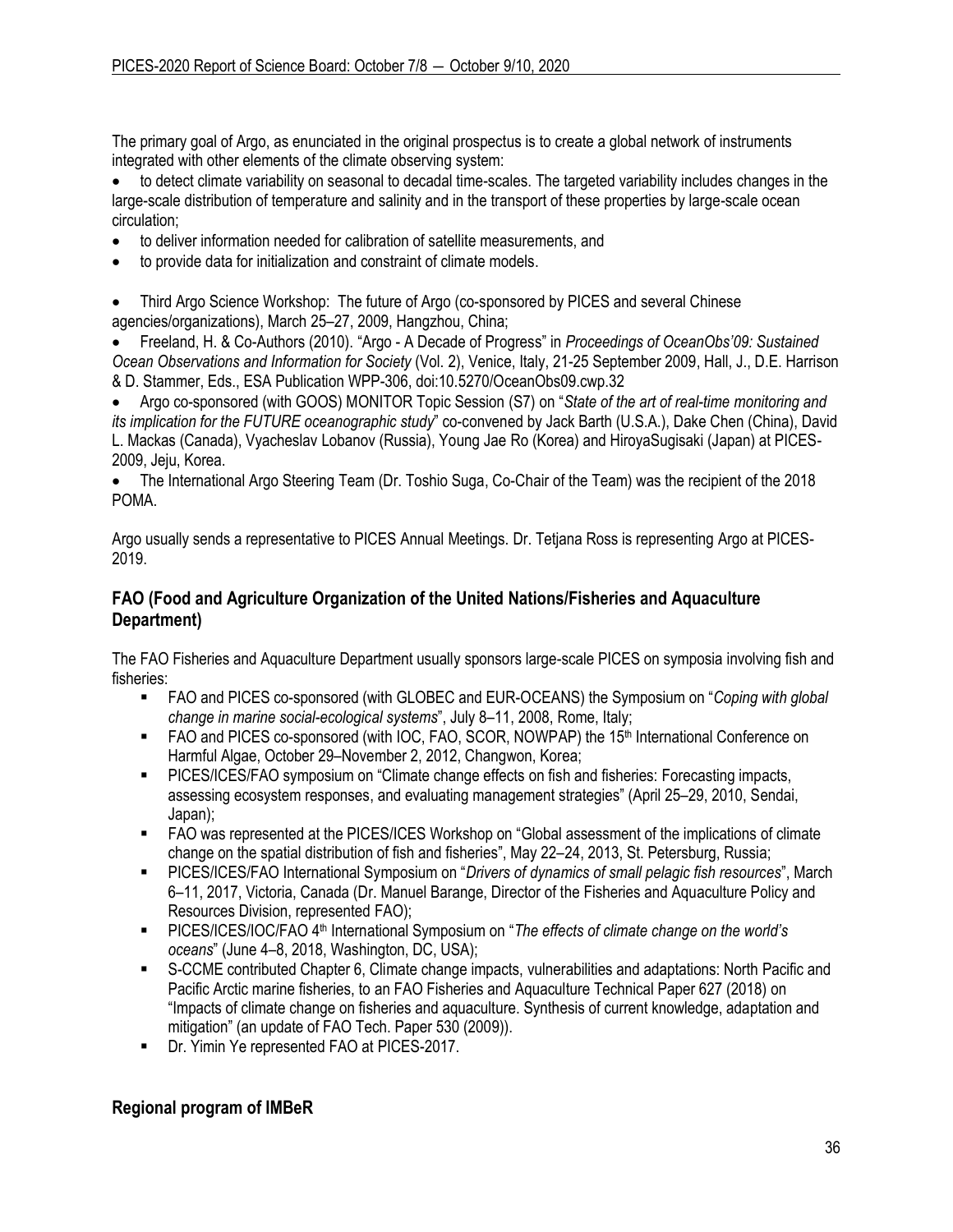Ecosystem Studies of Sub-Arctic and Arctic Seas (ESSAS)

ESSAS objectives are to understand how climate variability and climate change affect the marine ecosystems of Subarctic and Arctic seas and their sustainability, and in turn, how changes in the marine ecosystems affect humans. ESSAS conducts research to compare, quantify, and predict the impact of climate variability and global change on the productivity and sustainability of Subarctic and Arctic marine ecosystems and their effect on humans. ESSAS has close ties to PICES and its Forecasting and Understanding Trends, Uncertainty and Response (FUTURE) project, and to the North Pacific Research Board (NPBR) in the Pacific and with International Council for the Exploration of the Sea (ICES) in the North Atlantic. ESSAS has connections and is collaborating in studies of interactions between Arctic and Sub-Arctic regions with Arctic-Subarctic Ocean Fluxes (ASOF), Arctic Ocean Sciences Board (AOSB), and Climate Variability and Predictability (CLIVAR) programs.

Symposia and inter-sessional workshops co-sponsored by PICES

- An ESSAS Symposium on "*Climate variability and sub-Arctic marine ecosystems*", May 16–20, 2005, Victoria, Canada;
- **ESSAS and PICES held a joint a workshop to develop comparative studies of the sub-**Arctic seas, June 12-14, 2006, St. Petersburg, Russia;
- The second ESSAS Open Science Meeting (also co-sponsored by ICES) on "*Comparative studies of climate effects on polar and sub-polar ocean ecosystems: Progress in observation and prediction*" (May 2011, Seattle, USA) by providing organizational support (including: maintaining the meeting website, handling major finances, on-line registration and abstract submission, compiling the book of abstracts, and arranging the logistics for the venue).
- An ESSAS Symposium on "Moving in, out and across the Subarctic and Arctic shifting boundaries of water, ice, flora, fauna, people and institutions" June 12-16, 2017, Tromsø, Norway.

## PICES Annual Meetings

- PICES and ESSAS initiated the Marine Ecosystem Model Inter-comparison Project (MEMIP) in 2008, in which the goal was to compare the performance of various lower trophic level marine ecosystem simulation models in predicting the abundance and distribution of coastal zooplankton functional groups. A series of joint MEMIP workshops were organized in conjunction with PICES Annual Meetings starting in 2008:
- o MONITOR/ESSAS workshop (W3) on "Status of marine ecosystems in the sub-arctic and arctic seas Preliminary results of IPY field monitoring in 2007 and 2008", PICES-2008, Dalian, China;
- o CCCC/ESSAS workshop (W5) on "*Marine ecosystem model inter-comparisons*", PICES-2008, Dalian, China;
- o BIO workshop (W4) co-sponsored by ESSAS on "*Marine ecosystem model inter-comparisons (II)*", PICES-2009, Jeju, Korea;
	- ESSAS/PICES workshop (W4) on "*Subarctic-Arctic interactions*" at PICES-2012, Hiroshima, Japan;

## **Publications**

- Selected papers from the GLOBEC Symposium on "Effects of climate variability on Sub-*Arctic marine ecosystems*" (Guest Editors: G.L. Hunt Jr., K. Drinkwater, S.M. McKinnell, D.L Mackas) was published in [Deep-Sea Research II, 2007, Vol. 54\(23-26\);](https://www.sciencedirect.com/journal/deep-sea-research-part-ii-topical-studies-in-oceanography/vol/54/issue/23)
- A summary of the ESSAS 2011 Open Science Meeting on "*Comparative studies of climate effects on polar and sub-polar ocean ecosystems*" was published in the July 2011 issue [\(Vol. 19 No. 2\)](http://www.pices.int/publications/pices_press/volume19/v19_n2/pp_9-13_ESSAS_OSM.pdf) of PICES Press;
- Selected papers from ESSAS 2011 Open Science Meeting on "*Comparative studies of climate effects on polar and sub-polar ocean ecosystems*" (Guest Editors: K. Drinkwater,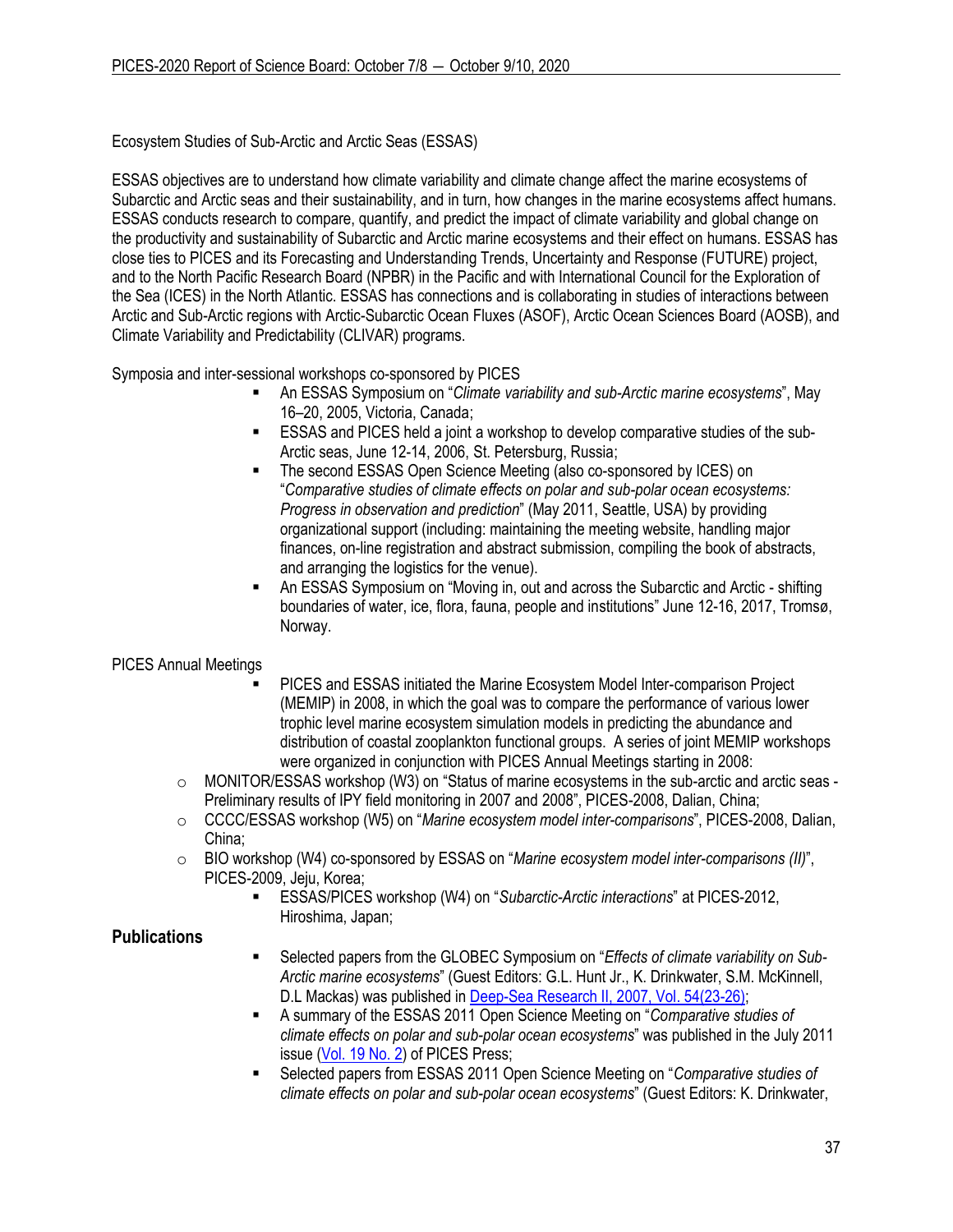G. Hunt, Jr., O. Astthorsson, and E. Head) was published i[n ICES Journal of Marine](http://icesjms.oxfordjournals.org/content/69/7.toc)  [Science, 2012, Vol. 69\(7\).](http://icesjms.oxfordjournals.org/content/69/7.toc)

ESSAS is regularly represented at PICES Annual Meetings. Dr. Franz Meuter is representing ESSAS at PICES-2019.

## **Large-scale Ocean Research Programs co-sponsored by IOC**

## **WESTPAC (IOC Sub-Commission for the Western Pacific)**

By bringing together, and in partnership with, governmental agencies and marine scientific communities, WESTPAC is committed to developing, coordinating and implementing marine scientific research, observations and services on four themes:

1) Understanding ocean processes and climate change in the Indo-Pacific (*e.g*., through NEAR-GOOS);

2) ensuring marine biodiversity and seafood safety;

3) safeguarding the health of ocean ecosystems (*e.g*., through projects/programs such as marine coastal and biodiversity conservation, coral reef under climate and anthropogenic perturbations, harmful algal blooms, remote sensing of coastal habitats, marine toxins and seafood safety); and

4) enhancing knowledge of emerging ocean science issues (*e.g*., regular process for global reporting and assessment of the state of the marine environment, mapping of harmful jellyfish, Asian dust and its impact on the ocean ecosystem).

The main topics for cooperation between WESTPAC and PICES to date have been through ecosystem monitoring (NEAR-GOOS), harmful algal blooms, invasive species, and capacity building activities.

WESTPAC and PICES have co-sponsored:

- An International Workshop (also co-sponsored by KIOS, PKNU, NPEC, NFRDI, MOMAF, NOWPAP)on "*Remote sensing of marine environment in the Northwest Pacific region*", August 1–2, 2006, Busan, Korea;
- Dr. Vyacheslav Lobanov represented PICES at the 11<sup>th</sup> Session of IOC/WESTPAC Coordinating Committee for the North-East Asian Regional Global Ocean Observing System (January 2007, Bangkok, Thailand);
- PICES and IOC/WESTPAC HAB experts met (October 24–25, 2007, Seattle, USA and November 25–27, 2007, Tokyo, Japan) to discuss possible directions for HAB projects, what might be learned from past IOC/WESTPAC training courses, and potential collaborations to enhance the effectiveness of a HAB training program;
- **EXECT** Participation of PICES and WESTPAC experts in the  $2^{nd}$  Asian GEOHAB meeting (January 28–February 1, 2008, Nha Trang, Vietnam) to introduce activities of S-HAB and aPICES Seafood Safety/MAFF project;
- NOWPAP/PICES/WESTPAC training course on "*Remote sensing data analysis*"*,* October 8–12, 2011, Vladivostok, Russia;
- PICES members (XianshiJin/FIS), Vyacheslav Lobanov (POC/AP-CREAMS), Lin Liu (SG-NPESR3), Xuelei Zhang (S-CCME), Douding Lu (S-HAB), FangliQiao (POC/FUTURE SSC/SG-CEP), Chan Joo Jang (POC, SG-CEP), Shang Chen (HD), and Mitsutaku Makino (HD) convened sessions at IOS/WESTPAC 10th Conference, on "Advancing Ocean Knowledge, Fostering Sustainable Development: from the Indo-Pacific to the Globe", April 17–20, 2017, Qingdao, China.

Capacity building events:

- As part of FUTURE's original Implementation Plan, WESTPAC was cited as one of the programs important for collaboration on human and coastal issues in the western North Pacific;
- **PICES/ WESTPAC Workshop on "Rapid Assessment Survey methodologies for detecting non-indigenous** marine species", July 19-21, 2011, Phuket, Thailand;
- **PICES/MAFF Workshop on "***Introduction to Rapid Assessment Survey methodologies for detecting nonindigenous marine species*" (co-sponsored by FRA, NOWPAP and WESTPAC), February 8–9, 2012,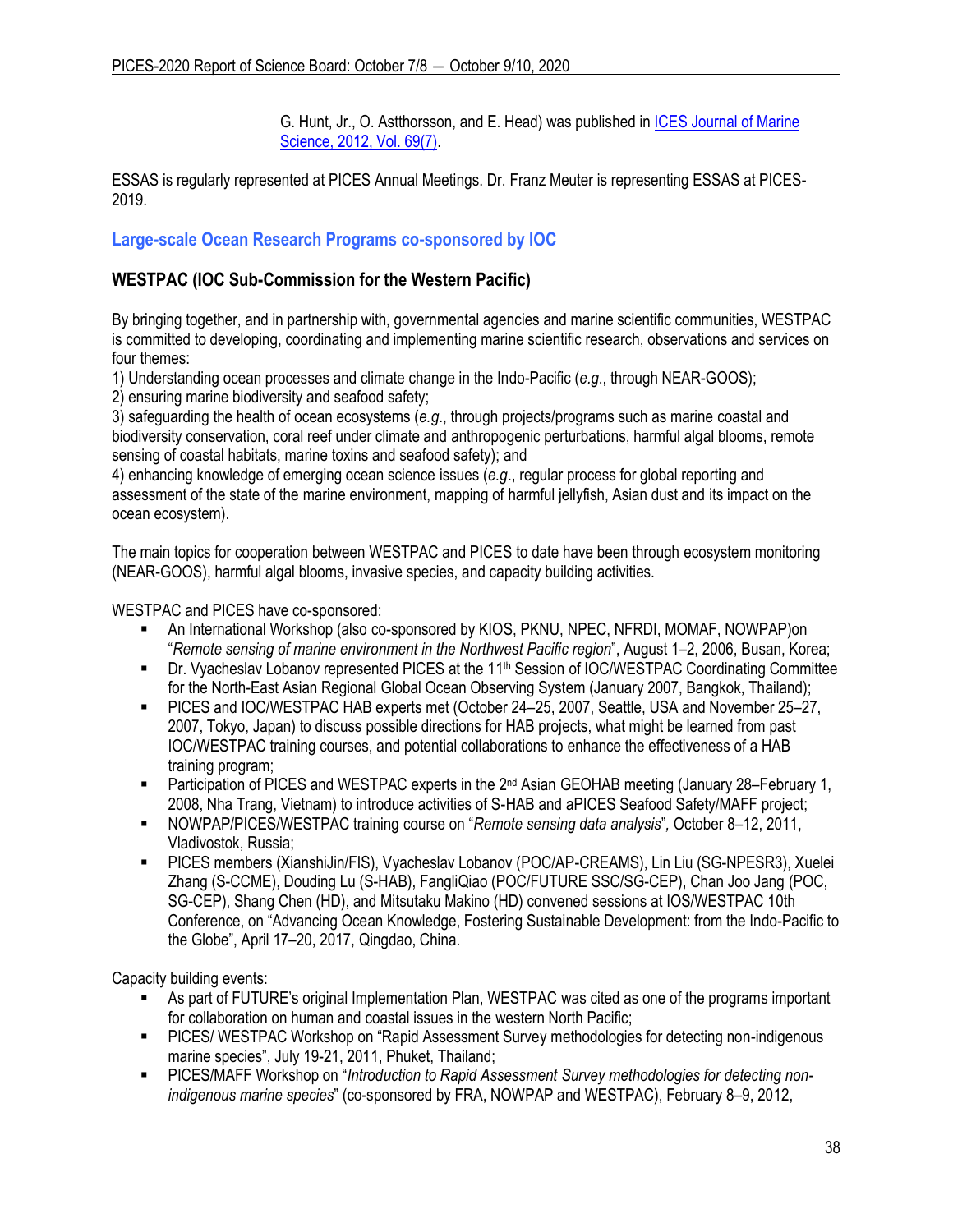Nagasaki, Japan.

WESTPAC has sent observers periodically to PICES Annual Meetings since 2000.Dr. Kentaro Ando represented WESTPAC at PICES-2018.

## **IOCCP (International Ocean Carbon Coordinated Project) [this project is also sponsored by SCOR]**

IOCCP, co-sponsored by SCOR and IOC-UNESCO, promotes the development of a global network of ocean carbon observations for research through technical communication and communications services, international agreements on standards and methods, and advocacy and links to global observing systems. This should lead to the joint development of global data products and synthesis activities documenting the ocean carbon cycle. PICES, through its earlier Working Groups, and now through the Section on *Carbon and Climate* (S-CC; 2006–present), has been a regional coordinator for these activities and provides a link to IOCCP.

GOOS has established three disciplinary panels: Biology and Ecosystems Panel (BioEco; PICES members are: **Sonia Batten**, and **Sanae Chiba**), Biogeochemistry Panel (IOCCP; **Masao Ishii**), and Physics Panel (OOPC; PICES is not represented on OOPC [Ocean Observations Panel for Climate]).

S-CC communication/coordination with SCOR/IOC-UNESCO IOCCP on ocean carbon activities PICES, through its Working Groups on *CO<sup>2</sup> in the North Pacific* (WG 13; 1998–2001) and *Biogeochemical Data Integration and Synthesis* (WG 17; 2002–2005), and now through the Section on *Carbon and Climate* (S-CC; 2006– present) has been providing coordination for synthesis of ocean carbon research and the development of a network of ocean carbon observations in the North Pacific. The importance of ensuring effective two-way communication with other international scientific groups that have a responsibility for the coordination of ocean carbon research, such as the SCOR/IOC-UNESCO International Ocean Carbon Coordinated Project (IOCCP) and to the SOLAS/IMBeR Carbon (SIC) Research Working Group, has been explicitly included in the terms of reference for S-CC.

There are S-CC members on two of SIC's subgroups: Currently, Dr. **Masao Ishii** is on one of the SIC's 3 subgroups: subgroup 2 on *Interior Ocean Carbon*.

Dr. **Masao Ishii**, is also the Co-Chair of the IOCCP SSG; S-CC member, Dr. **Richard Feely**, is a member (member responsible for ocean acidification component) and Alex Kozyr, are also members of the IOCCP Scientific Steering Group.

IOCCP is normally represented as an observer at PICES Annual Meetings. Dr. Masao Ishii represented IOCCP at PICES-2018.

## **GlobalHAB/IPHAB (GlobalHAB and Intergovernmental Panel on Harmful Algal Blooms)**

PICES communicates with various international HAB programs, including GlobalHAB (an initiative under the auspices of IOC and SCOR, and superseding GEOHAB (Global Ecology and Oceanography of Harmful Algal Blooms) program) and IPHAB (UNESCO-IOC Intergovernmental Panel on Harmful Algal Blooms) through the Section on *Ecology of Harmful Algal Blooms in the North Pacific*. Some of GlobalHAB's and IPHAB's goals will be to focus on climate change impacts on HABs and socio-economic impacts of HAB occurrences and S-HAB is well positioned from past activities to make a large contribution.

Climate change impacts on HABs:

- GEOHAB/PICES/ICES/SCOR co-sponsored a workshop on "*Harmful algal blooms in a changing world*", March 18–22, 2013, Friday Harbor, USA (Phase I);
- Outcome from the workshop was a paper on "*Harmful algal blooms and climate change: Learning from the past and present to forecast the future*" by M.L. Wells *et al*., 2015, *Harmful Algae*doi: [10.1016/j.hal.2015.07.009;](http://dx.doi.org/10.1016/j.hal.2015.07.009)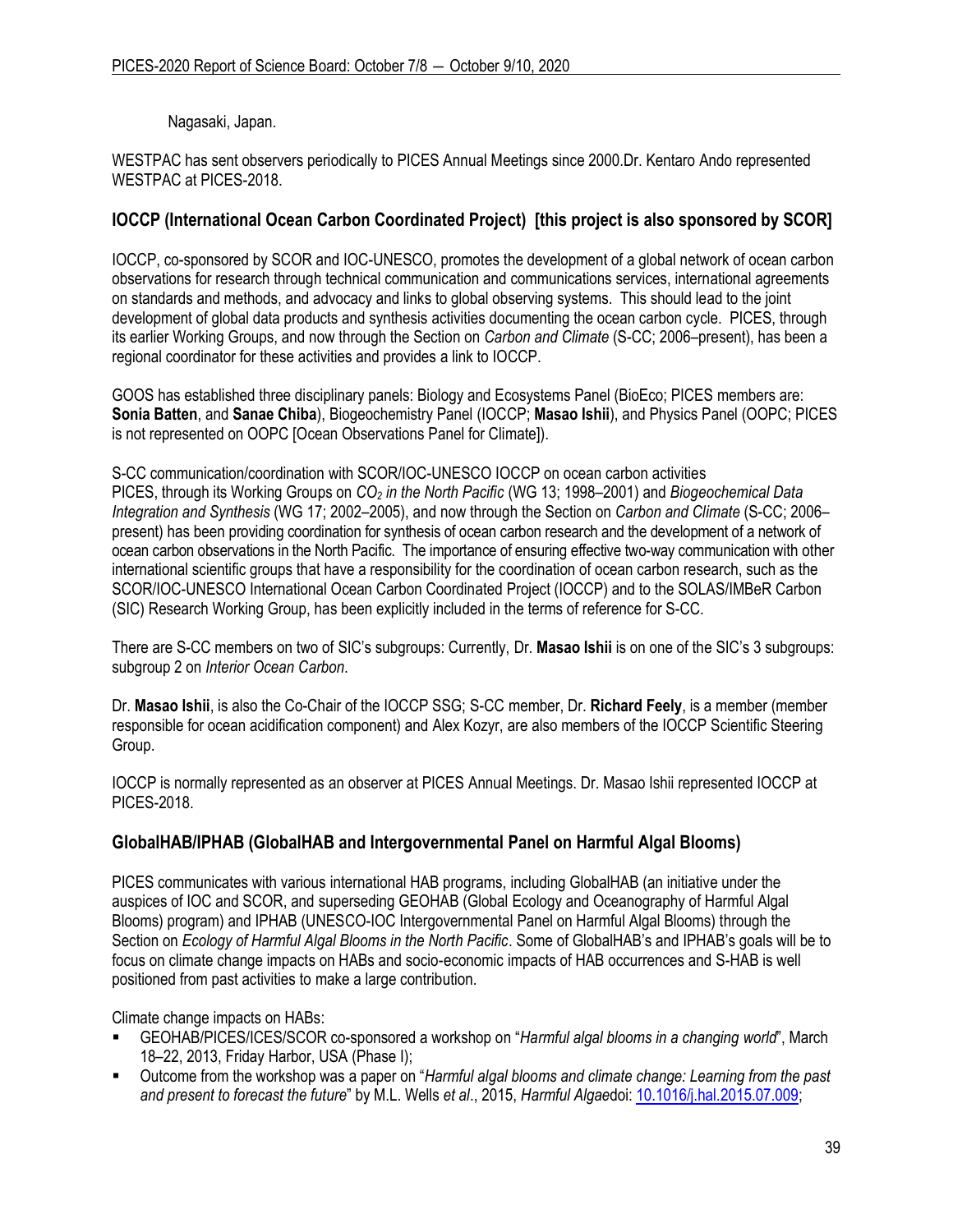▪ PICES/FORMAS/SCOR/GEOHAB/NOAA Symposium co-organized by M.L. Wells on "*Harmful algal blooms and climate change*", May 19-22, 2015, Göteburg, Sweden (Phase II).

Socio-economic impacts of HAB occurrences:

- [PICES Scientific Report No. 47](https://www.pices.int/publications/scientific_reports/Report47/Rpt47.pdf) on "*Proceedings of the Workshop on Economic Impacts of Harmful Algal Blooms on Fisheries and Aquaculture*", edited by V.L. Trainer and T. Yoshida;
- GlobalHAB Second SSC meeting was held in Naples, Italy on 27–31 March 2017. Vera Trainer (partial funding from PICES) and Mark Wells (no funding from PICES) represented PICES at the meeting. *GlobalHAB—A New Program to Promote International Research, Observations and Modelling of Harmful Algal Blooms in Aquatic Systems*, was published in a special issue on International Cooperation in Harmful Algal Bloom Science in *[Oceanography](https://tos.org/oceanography/article/globalhab-a-new-program-to-promote-international-research-observations-and)*, 30(1): 70–[81](https://tos.org/oceanography/article/globalhab-a-new-program-to-promote-international-research-observations-and) (Vera Trainer, co-author);
- GlobalHAB co-sponsored MEQ Workshop (W18) on "GlobalHAB: Evaluating, reducing and mitigating the cost of harmful algal blooms: A compendium of case studies", PICES-2019, Victoria, Canada.
- Dr. Trainer is an *ex officio* member of GlobalHAB SSC;
- Dr. Wells is Chair of the Editorial Board for the Best Practices Manual for Climate Change and HABs in IPHAB.

## **GOOS (Global Ocean Observing System)**

GOOS is a program executed by IOC, but relies on coordinated contributions from organizations worldwide for its success. GOOS is a permanent global system for observations, modelling and analysis of marine and ocean variables to support operational ocean services worldwide. It provides accurate descriptions of the present state of the oceans, including living resources; continuous forecasts of the future conditions of the sea for as far ahead as possible, and the basis for forecasts of climate change.

PICES established a Study Group to develop a strategy for GOOS in 2005 whose purpose was to identify and describe the major observing systems in the PICES region and to provide recommendation and justification to MONITOR on whether or not PICES should propose a North Pacific GOOS pilot project to IGOOS.

Drs. David Checkley (AP-CREAMS), Sanae Chiba (MONITOR) and Masao Ishii (S-CC) attended the IOC's First Technical Expert Workshop for the GOOS Biology and Ecosystems, and GOOS Biogeochemistry Panels, November 13–15, 2013, Townsville, Australia. The goal of this workshop was to identify and develop approaches to observe non-physical Essential Ocean Variables as per the concept described in the Framework for Ocean Observations (FOO) (developed by Dr. Checkley who represented PICES on the Integrated Framework for Sustained Ocean Observations Task Team to in 2010 work on a framework, [http://www.ioccp.org/foo\)](http://www.ioccp.org/foo).

- GOOS co-sponsored the workshop to discuss the Framework for Ocean Observing (FOO) held in conjunction with the above mentioned PICES/ICES/IOC Symposium the 2<sup>nd</sup> International Symposium on "*Effects of climate change on the world's oceans*", May 13–20, 2012, Yeosu, Korea. The report of the workshop can be found in the [July 2012 issue of PICES Press,](http://meetings.pices.int/publications/pices-press/volume20/issue2/PICES_Press_Vol_20_No2-full.pdf) pp. 14-15;
- GOOS held a First Technical Expert Workshop for the GOOS Biology and Ecosystems, and GOOS Biogeochemistry Panels, November 13–15, 2013, Townsville, Australia;
- GOOS co-sponsored the 2nd PICES/ICES/IOC Symposium on "*Effects of climate change on the world's oceans*", May 13–20, 2012, Yeosu, Korea;
- Dr. Toshio Suga represented GOOS at PICES-2014;
- The GOOS Biology and Ecosystems Panel (PICES members, Dr. Checkley and Chiba) held its first (online) July 15, 2015;
- The first GOOS Biology and Ecosystems Panel meeting was held February 19-20, 2016 in New Orleans, USA;
- A second GOOS Biology and Ecosystems Panel meeting was held September 19–21, 2016 in Oostende, Belgium:
- Drs. Sanae Chiba and Sonia Batten (MONITOR) serve as members on the GOOS Biology and Ecosystems Panel;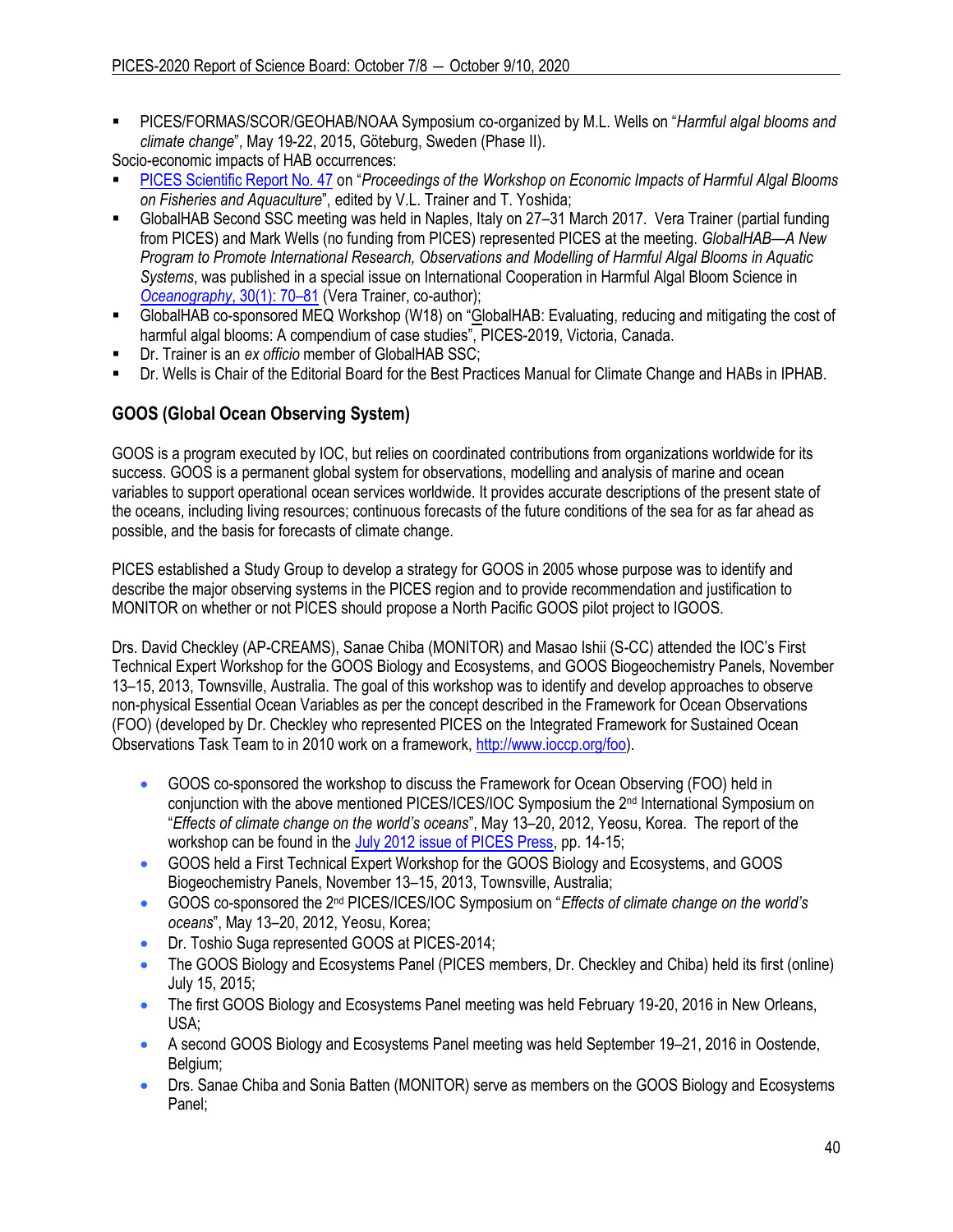- Dr. Batten attended a workshop on "*Implementation of multidisciplinary sustained ocean observations*" February 8–10, 2017, Miami, USA;
- PICES fully supported Dr. Batten in 2018 to attend SCOR WG 154 on Integration of Plankton-Observing Sensor Systems to Existing Global Sampling Programs (P-OBS);
- PICES was an Intellectual Sponsor for OceanObs'19, September 16–20, 2019, Honolulu, USA
- Dr. Sanae Chiba (MONITOR) and Dr. Minhan Dai (S-CC) were Co-Chairs of the OceanObs'19 Program Committee.

## **IODE (International Oceanographic Data Exchange) program**

From the FUTURE Implementation Plan:

"There is a need to enhance the timely availability of physical and biological data for FUTURE through indices, inventories, compilations, and other appropriate means. The responsibilities of the PICES Technical Committee on Data Exchange include supporting the data management needs and recommending data management policies for the FUTURE Program. This should be done in close cooperation with National Oceanographic Data Centers (NODCs) of the region and with the IOC International Oceanographic Data Exchange (IODE) program."

The International Oceanographic Data and Information Exchange system of national data facilities was established in 1961 to "…Enhance marine research, exploration, and development by facilitating the exchange of oceanographic data and information between participating Member States." All PICES member countries are Member States of IODE. In order to strengthen relations with IODE, PICES began sending a TCODE representative to IODE annual sessions starting in 2009. TCODE maintains dialogue with the IODE and its programs such as the IODE Group of Experts, OBIS (Ocean Biogeographic Information System), ODP (Ocean Data Portal) and ODINWESTPAC (Ocean Data and Information Networks in Western Pacific region).

- Dr. Hernan Garcia represented IODE and Dr. Ward Appeltans (OBIS and IODE ODP) participated through WebEx at PICES-2012;
- Dr. Toru Suzuki attended a technical workshop of ODP Oostende, Belgium (February 27-29, 2012) and the IODE GE-BICH workshop in Oostende, Belgium (October, 2012);
- Dr. Suzuki and 3 other TCODE members attended the 22<sup>nd</sup> Session of IODE of IOC-UNESCO (Ensenada, Mexico, March 11–15, 2013);
- IODE co-sponsored TCODE workshop (W4) on "*Tools, approaches and challenges for accessing and integrating distributed datasets*" (cancelled at PICES-2013 due to US govt. shutdown but rescheduled for PICES-2014, but cancelled again);
- **Drs. Toru Suzuki and Joon-Soo Lee attended IODE-XXIII and the Celebration Session and Scientific** Conference on the occasion of the  $10<sup>th</sup>$  Anniversary of the opening of the IODE Project Office (March 16–21, 2015, Bruges, Belgium);
- Drs. Lee and Suzuki attended a meeting of ODINWESTPAC (Oceanographic Data and Information Network for the Western Pacific region) at WESTPAC-X (May 12–15, 2015, Phuket, Thailand);
- Dr. Lee represented PICES at IODE-XXIV (March 27–31, 2017, Kuala Lumpur, Malaysia).

TCODE and IODE regularly attend each other's meetings/conferences. Dr. Yutaka Michida is an *ex officio* member of TCODE, representing IODE. TCODE is currently applying for Associate Data Unit membership in IODE.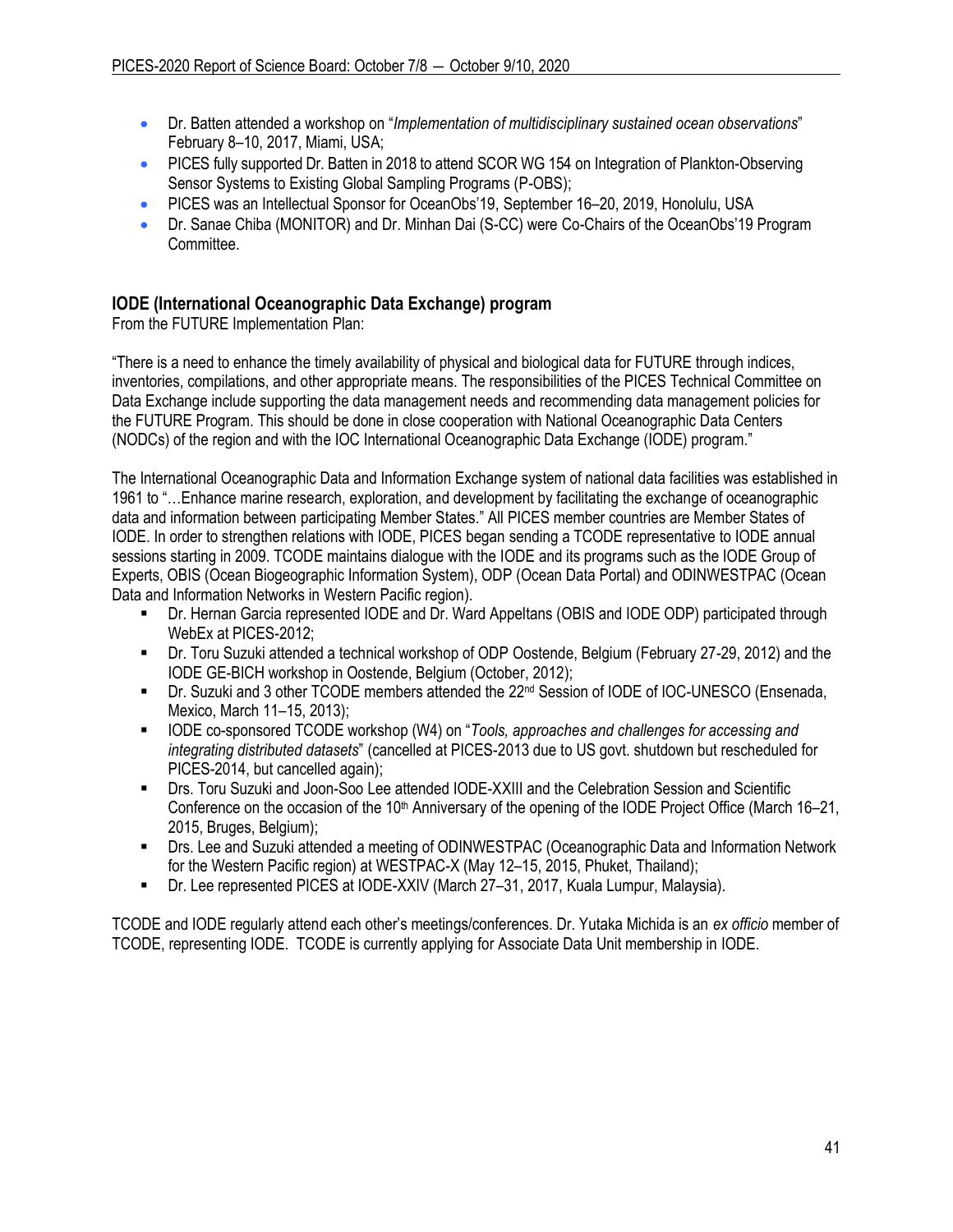## **IWC (International Whaling Commission)**

The IWC was set up under the International Convention for the Regulation of Whaling, signed in 1946. Its purpose is to provide for the proper conservation of whale stocks and thus make possible the orderly development of the whaling industry. Canada was a member from 1949-1982. Dr. Hidehiro Kato (former Co-Chair AP-MBM) was a PICES observer (through its AP-MBM) at IWC annual meetings from 2003-2014, replaced by Dr. Tsutomu Tamura (Japan) as PICES liaison to IWC. Dr. Tsutomu Tamura has represented IWC since PICES-2015.

Dr. Tsutomu Tamura is representing IWA at PICES-2019.

## **CLIVAR (Climate and Ocean – Variability, Predictability, and Change)**

The main area for cooperation between PICES and CLIVAR has been the impact of climate variability and change on marine ecosystems. CLIVAR is a core project of the World Climate Research Programme (WCRP) which has undergone re-organization, with new core panels and new research foci. CLIVAR has interacted with PICES through collaborations with WG 27 and WG 29. A Study Group on *Climate and Ecosystem Predictability* (SG-CEP) was established at PICES-2015 to develop terms of reference for establishing a joint PICES/CLIVAR Working Group on *Climate and Ecosystem Predictability*.

- CLIVAR co-sponsored a POC Topic Session on "*Challenges in understanding North Hemisphere climate variability and change*" (also co-sponsored by ICES), PICES-2012, Hiroshima, Japan;
- Dr. ShoshiroMinobe represented PICES at the CLIVAR SSG meeting (May 6–9, 2013, Kiel, Germany) to look at integrated research opportunities on the 2<sup>nd</sup> phase of CLIVAR activities on "Biophysical interactions" and dynamics of upwelling systems" led by Dr. Kenneth Drinkwater;
- A joint CLIVAR/PICES Theme Session on "*Biophysical interactions and dynamics of upwelling systems*" (Convener: ShoshiroMinobe) was held at the 2nd International Symposium on "*Boundary Current dynamics*", July 8–13, 2013, Lijiang, China;
- **Dr. Minobe attended the 1<sup>st</sup> Pan-CLIVAR meeting in July 17-18, 2014, The Hague, The Netherlands.** Dr. Minobe convened a 2-day Workshop (W4) on "*Upwelling systems under future climate change*" (which stemmed from a CLIVAR/IMBER/SOLAS working group) at the 3rd PICES/ICES/IOC Symposium on "*Effects of climate change on the world's oceans*", March 21–27, 2015, Santos, Brazil;
- Dr. Enrique Curchitser (WG 27) is a member of CLIVAR WG on Ocean Model Development;
- Mr. Robin Brown (PICES Executive Secretary) visited the CLIVAR International Project Office in Qingdao, China in May 2015 for discussions, and attended a CLIVAR Workshop at the First Institute of Oceanography, where he outlined some potential venues for collaboration between CLIVAR and PICES.
- CLIVAR co-sponsored a POC Topic Session (S5) on "*Ocean circulation of the Western Pacific and its response to climate change*" at PICES-2015, Qingdao, China;
- PICES provided support for 4 early career scientists (1 from Korea, 1 from Russia and 2 from USA) to attend the CLIVAR Open Science Conference on "*Charting the course for climate and ocean research*", September 18-25, 2016, Qingdao, China.
- A joint PICES/CLIVAR Working Group on *Climate and Ecosystem Predictability* was established at ISB-2017;
- **EXECUTER 19 IN A COLIVAR** co-sponsored a POC/FUTURE Topic Session on "Ecological responses to variable climate changes and their applicability to ecosystem predictions" at PICS-2018, Yokohama, Japan.

Dr. Annalisa Bracco (International CLIVAR Project Office) is representing CLIVAR at PICES-2019. Inter-American Tropical Tuna Commission (IATTC)

The IATTC is responsible for the conservation and management of tuna and other marine resources in the eastern Pacific Ocean. All PICES member countries, except Russia, are members of IATTC. Research of the IATTC is on stock assessment, biology and ecosystem, data collection and database, and bycatch and IDCP (International Dolphin Conservation Program).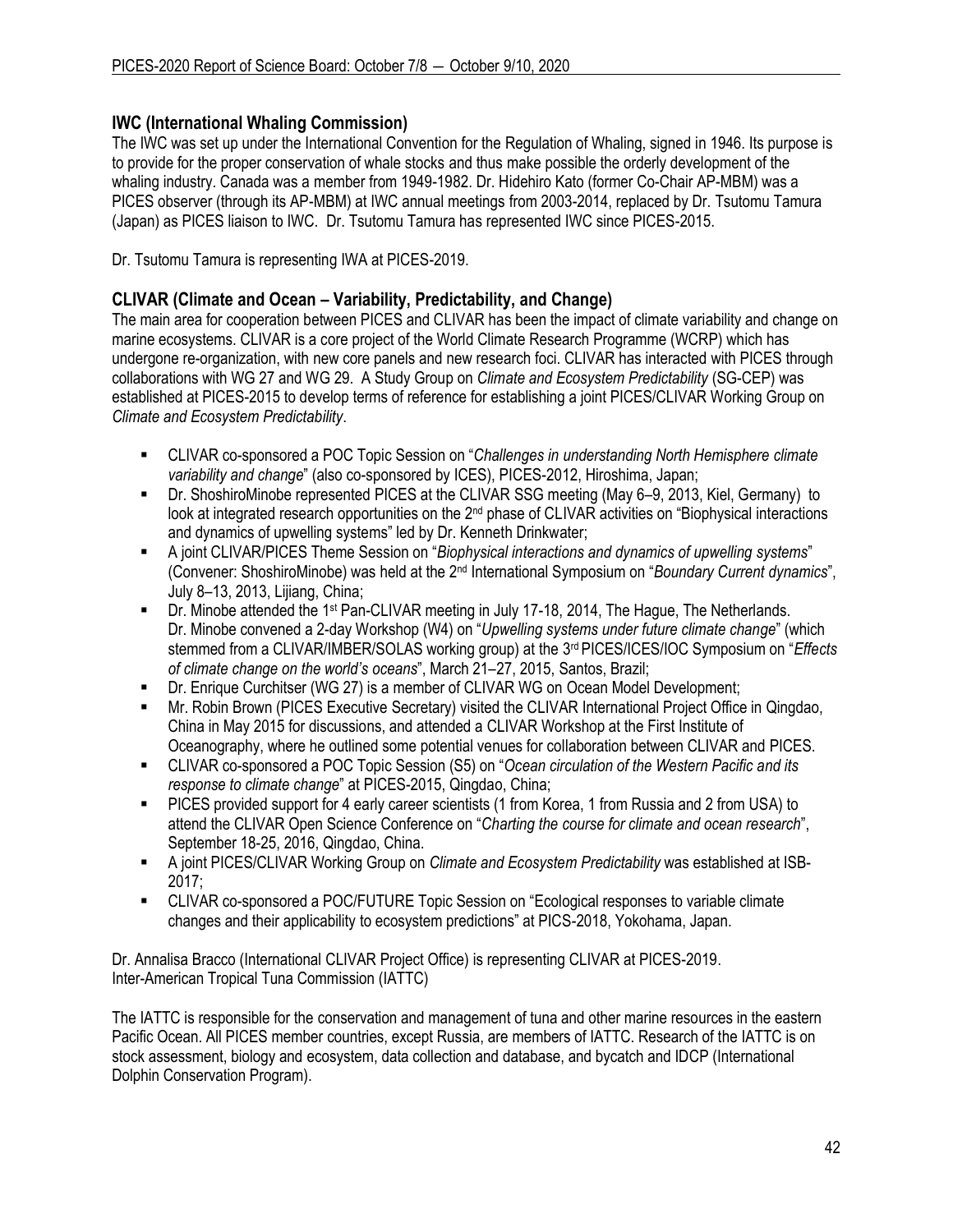IATTC, along with PICES, is a non-voting member of ISC. ISC provides stock assessment results and research and undertakes scientific collaboration with the Inter-American Tropical Tuna Commission (IATTC).

PICES Annual Meeting

- Dr. Robert Olson (IATTC) was an Invited Speaker at the BIO Workshop (W3) on "The feasibility of updating prey consumption by marine birds, marine mammals, and large predatory fish in PICES regions" at PICES-2012, Hiroshima, Japan;
- IATTC co-sponsored (with ISC) FIS Topic Session S12 on "*Applying ecosystem considerations in science advice for managing highly migratory species*" at PICES-2018, Yokohama, Japan.

Dr. Carolina Minte-Vera represented IATTC at PICES-2018.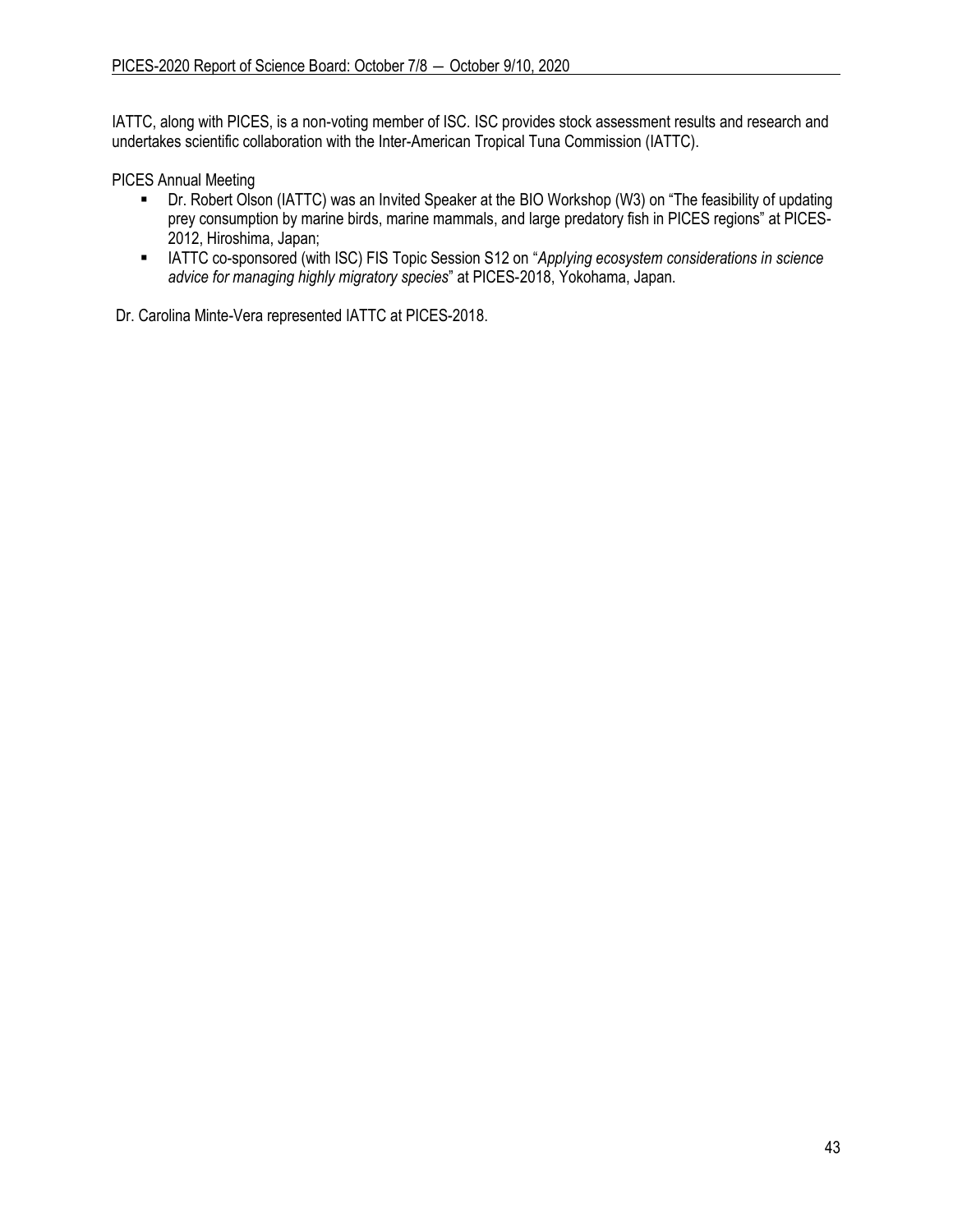# **APPENDIX H: Summary of PICES-2020 Requests to Science Board**

The following was provided to Science Board as a summary of all requests for their review at PICES-2020. It is provided here for future reference and to ensure completeness of information in this report.

# <span id="page-43-0"></span>**Table of Contents: PICES-2020 Science Board Meeting - ADDENDA #2**

| Table of Contents: PICES-2020 Science Board Meeting - ADDENDA #2       | 44 |
|------------------------------------------------------------------------|----|
| PICES-2021 Workshop Requests 45                                        |    |
| PICES-2021 Plenary Requests<br>45                                      |    |
| <b>PICES-2021 Topic Session Requests</b>                               | 46 |
| <b>PICES-2021 Business Meeting Requests</b>                            | 46 |
| <b>Inter-sessional Meeting Requests 46</b>                             |    |
| <b>PICES-2021 Travel Support Requests</b>                              | 47 |
| <b>Other Travel Support Requests 47</b>                                |    |
| PICES-2022 Workshop Requests 47                                        |    |
| Study Group and Working Group Proposals - Requests for Recommendations | 47 |
| <b>Capacity Building and Summer School Requests 48</b>                 |    |
| Capacity Building and Summer School Requests - (cont'd)                | 48 |
| <b>Publication updates</b><br>48                                       |    |
| <b>Publication requests to SB</b><br>49                                |    |
| <b>Expert Group Requests for Extensions</b>                            | 50 |
| <b>TORs / Action Plans</b><br>51                                       |    |
| 51<br><b>Membership Updates</b>                                        |    |
| <b>Membership Requests 51</b>                                          |    |
| <b>Other Requests / Updates / Reminders</b>                            | 52 |
|                                                                        |    |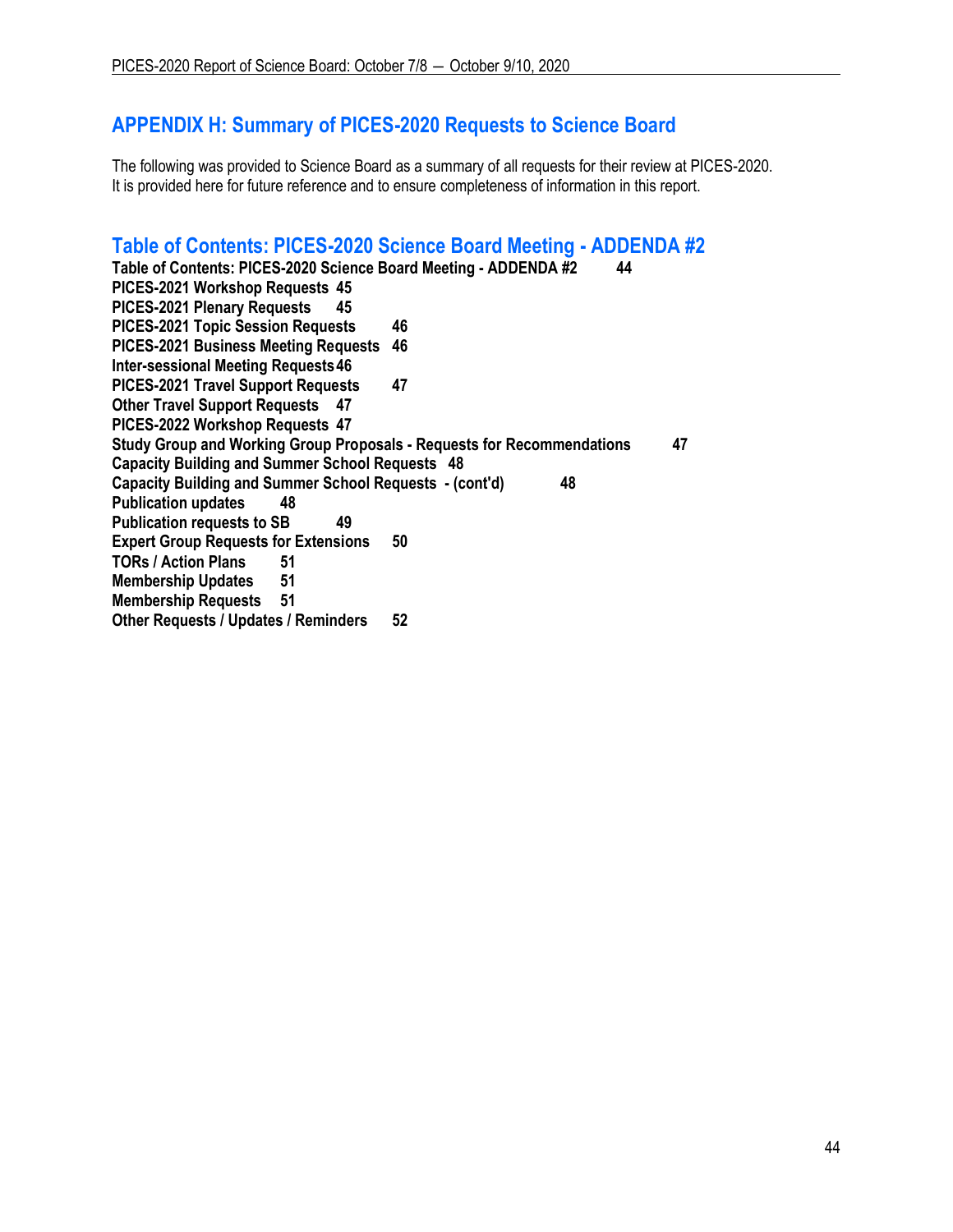# <span id="page-44-0"></span>**PICES-2021 Workshop Requests**

- **Request for recommendation**: PICES-2021: 2-day Workshop on Biodiversity of SeaMounts Recommendation requested by NPFC, WG-32. Research aligns with NPFC-PICES Framework for enhanced Scientific Collaboration in the North Pacific. *"Distributions of pelagic, demersal, and benthic species associated with seamounts in the North Pacific Ocean and factors influencing their distributions"\**
- **HD Requests One-day workshop at PICES-2021:**Training WS on Sci.Communication (WG-Communication)
- **FIS requests** that the proposal for a 0.5 day (with Invited Speaker) **Workshop** for PICES 2021: "The Northern Bering Sea-Chukchi Sea Integrated Ecosystem Assessment: Recent Finding, Progress, and the way forward" be added to a potential waitlist, if scheduling permits addition of new workshop.
- **S-MBM PICES-2021 Requests PICES 2021 1-day Workshop:** Anthropogenic stressors, mechanisms and potential impacts on Marine Birds and Mammals" (in person\*, virtual, or hybrid). Conveners: Yutaka Watanuki (Japan); Miran Kim (Korea); Patrick D. O'Hara (Canada). The main outcomes of the workshop will be the development of a Pathways of Effects style heuristic or conceptual model describing how stressors act on marine birds and mammals.
- **S-HAB request for PICES-2021:**1-day Workshop on "The expansion of harmful algal blooms (HABs) from lower to higher latitudes" at PICES-2020.
- **AP-NPCOOS Request a one-day workshop at PICES-2021 Monitoring Essential Biodiversity Variables in the coastal zone. (See Addenda #2) Supported by MONITOR, TCODE, BIO, FUTURE.**
- **AP-NPCOOS Requests an invited Speaker for the Workshop on Monitoring Essential Biodiversity Variables in the coastal zone.**
- **Wg-37 Requests PICES 2021 Workshop** (postponed from PICES 2020): Can we link zooplankton production to fisheries recruitment? Duration: 1 Day. Conveners: Hiu Liu (USA); Toru Kobari (Japan); Karyn Suchy (Canada); Russ Hopcroft (USA)
- **WG 39/WG 44 joint/ hybrid workshop: Integrated Ecosystem Assessment (IEA) to understand the present and future of the Central Arctic Ocean (CAO) and Northern Bering and Chukchi Seas (NBS-CS) Duration:** 1.0 day (0.5 day + 0.5 day); 2 sessions with focus on CAO and NBS-CS, 1 session for joint deliberation. **Coconveners**; Sei-Ichi Saitoh, Japan, corresponding); Hyoung-Chul Shin, Republic of Korea; Libby Logerwell, USA;Yury Zuenko, Russia.

**Objectives:** describe and discuss present ecosystem processes (sources, signals, significance) in the CAO and the NBS-CS based on achievements from existing and future research programs such as MOSAiC and SAS, NBS-CS programs, and Indigenous Knowledge. In addition, it will help to explore and develop future approaches for IEA and jointly organized monitoring in both regions.

• **WG-43 Workshop Update Workshop (FIS) at the 2021 PICES Annual Meeting "Pelagic and forage species – Predicting response and evaluating resiliency to environmental variability"**

# <span id="page-44-1"></span>**PICES-2021 Plenary Requests**

<span id="page-44-2"></span>• **AP-NPCOOS proposes a plenary speaker for PICES-2021: "**"best practices for coastal ocean observing systems" Proposed Speaker: Jay Pearlman. See Addenda #2.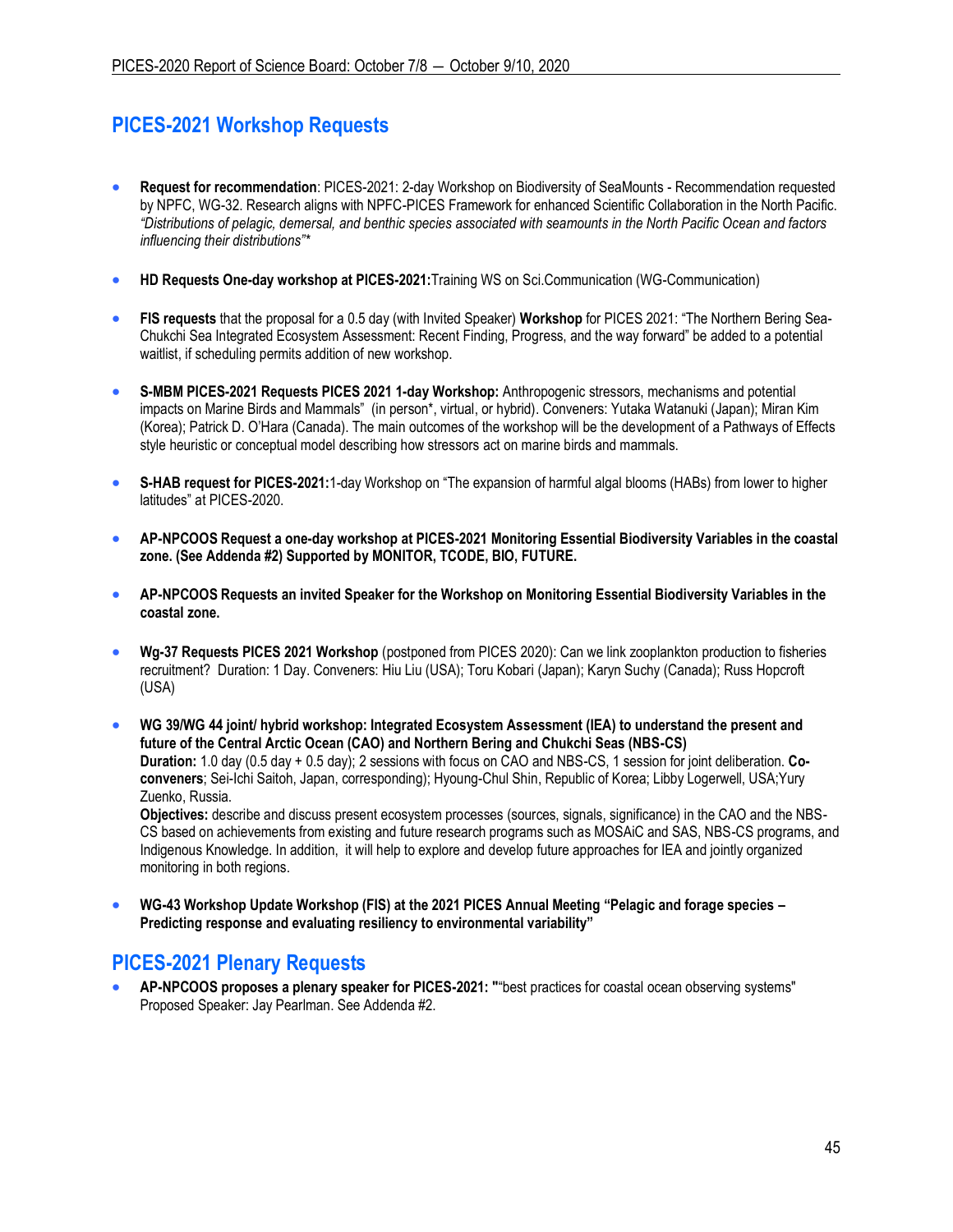## **PICES-2021 Topic Session Requests**

- **MEQ requests a half-day paper session**
- **MEQ requests a one day** eDNA Topic Session carried over from PICES 2020
- **HD Request to SB: PICES-2021: Save the two postponed Topic Sessions** 
	- o HD for seven societal needs of UNDOS (HD Committee)
	- o Marine Ecosystem Services Connecting Science to Decision Making(WG-41)
- **S-HAB request for PICES-2021:** ½-day Topic Session on "The effects of ocean acidification and climate change stressors on the growth and toxicity of harmful algal species" at PICES-2020.
- **AP-NIS intends to host planned session** on eDNA and NIS at PICES 2021 in China with NOWPAP. 1 day session, sponsored by NOWPAP.
- **WG-40 requests a topic session (carried over to PICES-2021)** Predictions of extreme events in the North Pacific and their incorporation into management strategies.
- **WG-41** will convene a topic session that was postponed from PICES-2020: **Title:** Marine Ecosystem Services Connecting Science to Decision Making. **Convenors:** Sarah Dudas (Canada) and Jingmei Li (China)
- **WG-42 Postponing approved topic session to 2021**: "Using environmental indicators to assess baselines, targets, and risk of plastic pollution in the North Pacific." (**WG-42 Requests 1 day Topic Session at PICES-2021:** Using environmental indicators to assess base- lines, targets, and risk of plastic pollution in the North Pacific (1 day).)
- **WG-43 Topic Session Update**: Topic Session (FIS) at the 2021 PICES Annual Meeting: "Environmental variability and small pelagic fishes in the North Pacific: Exploring mechanistic and pragmatic methods for integrating ecosystem considerations into assessment and management" at 2021 PICES Annual Meeting.

# <span id="page-45-0"></span>**PICES-2021 Business Meeting Requests**

- **S-CCME:** requests 1 day Business Meeting
- **S-HAB request for PICES-2021:** S-HAB +MAFF CFP Project Science Meeting (1 day + 1day)
- **AP-NPCOOS Requests** a 1/2 day business meeting
- **WG-37 Requests half day business meeting** at PICES-2021, Pending term extension, Virtual meeting ahead of PICES-2021 is fine.
- **WG-39 Requests half day business meeting** at PICES-2021
- **WG-41 Requests a full day business meeting** at PICES-2021
- **WG-42 Requests one day business meeting** at PICES-2021
- **WG-43 Requests half day business meeting** at PICES-2021
- **WG-44 Requests one day business meeting** at PICES-2021
- **WG-45 Requests one day business meeting** at PICES-2021

## <span id="page-45-1"></span>**Inter-sessional Meeting Requests**

• **WG-41 Requests PICES Secretariat host a virtual intersessional meeting** of the working group (tentatively in January 2021) – via WebEx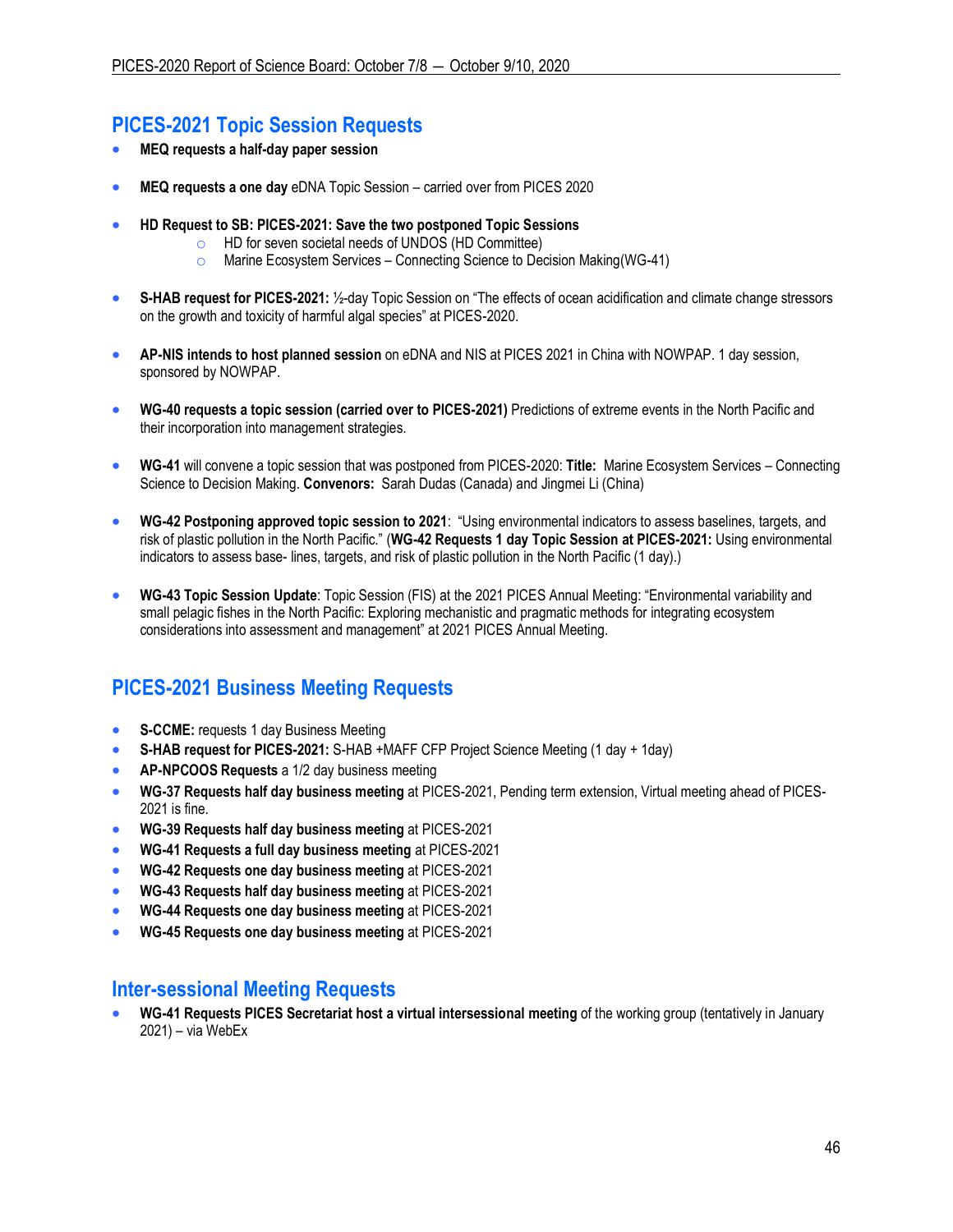# <span id="page-46-0"></span>**PICES-2021 Travel Support Requests**

- **S-HAB request for Travel support for PICES-2021:** for 1 invited speaker/participant for PICES 2021 Workshop: The expansion of harmful algal blooms (HABs) from lower to higher latitudes (E or W).
- **S-HAB request for Travel support for PICES-2021:** Travel support requested for 1 invited speaker/participant for PICES **2021 Topic Session**: The effects of ocean acidification and climate change stressors on the growth and toxicity of harmful algal species (tentative speaker Dr. Dedmer van de Waal, Netherlands Institute of Ecology).
- **AP-NPCOOS Requests Travel Support** for the invited Speaker for the workshop on Monitoring Essential Biodiversity Variables in the coastal zone.
- **WG-39 Requests Travel Support** for invited speaker / Costs for workshop, PICES-2021.

# <span id="page-46-1"></span>**Other Travel Support Requests**

- **WG-39 Requests** Travel support WGICA physical meeting in ICES HQ : Fall 2021
- **S-HAB Requests Travel Support of \$3000 CAD** for 1 PICES representative to travel to attend the IOC Intergovernmental Panel on HABs (IPHAB) in 2021.
- **AP-NIS Requests to SB: Travel support:** AP-NIS would like to request travel support for ECS or session/workshop convenor at ICMB-XI (Washington, DC, USA – May 2022 – delayed due to COVID).
- **AP-NIS would like to request** PICES support and provide travel support for up to 2 ECS from eastern Pacific to participate in NOWPAP-led training course on eDNA (Japan, exact date TBD due to COVID).

# <span id="page-46-2"></span>**PICES-2022 Workshop Requests**

- **TCODE is** planning to submit two **proposals in 2021** for two workshops for **PICES-2022:**
	- 1. A workshop to familiarize PICES community with the new TCODE PICES catalog service, and to walk participants through its use.
	- 2. A workshop to engage data managers and others into a discussion on what we can do to engage wider data sharing across international boundaries, in line with the U.N. Decade of Ocean Science theme: "Transparent and accessible oceans."

# <span id="page-46-3"></span>**Study Group and Working Group Proposals - Requests for Recommendations**

- **Joint PICES/ICES Study Group:** on UNDOS
- **HD – Proposed New SG:** Early Career Ocean Professionals
- **HD – Proposed New SG Ocean Outcomes**: Coastal community feedback to external Ocean stressors
- **HD – Proposed New WG:** Science Communication
- **BIO / NPFC Request for recommendation:** Working Group on Biodiversity of SeaMounts.
- **BIO - Proposed new WG**: Towards best practices using imaging systems for monitoring plankton (See Addenda #2 for proposed membership update).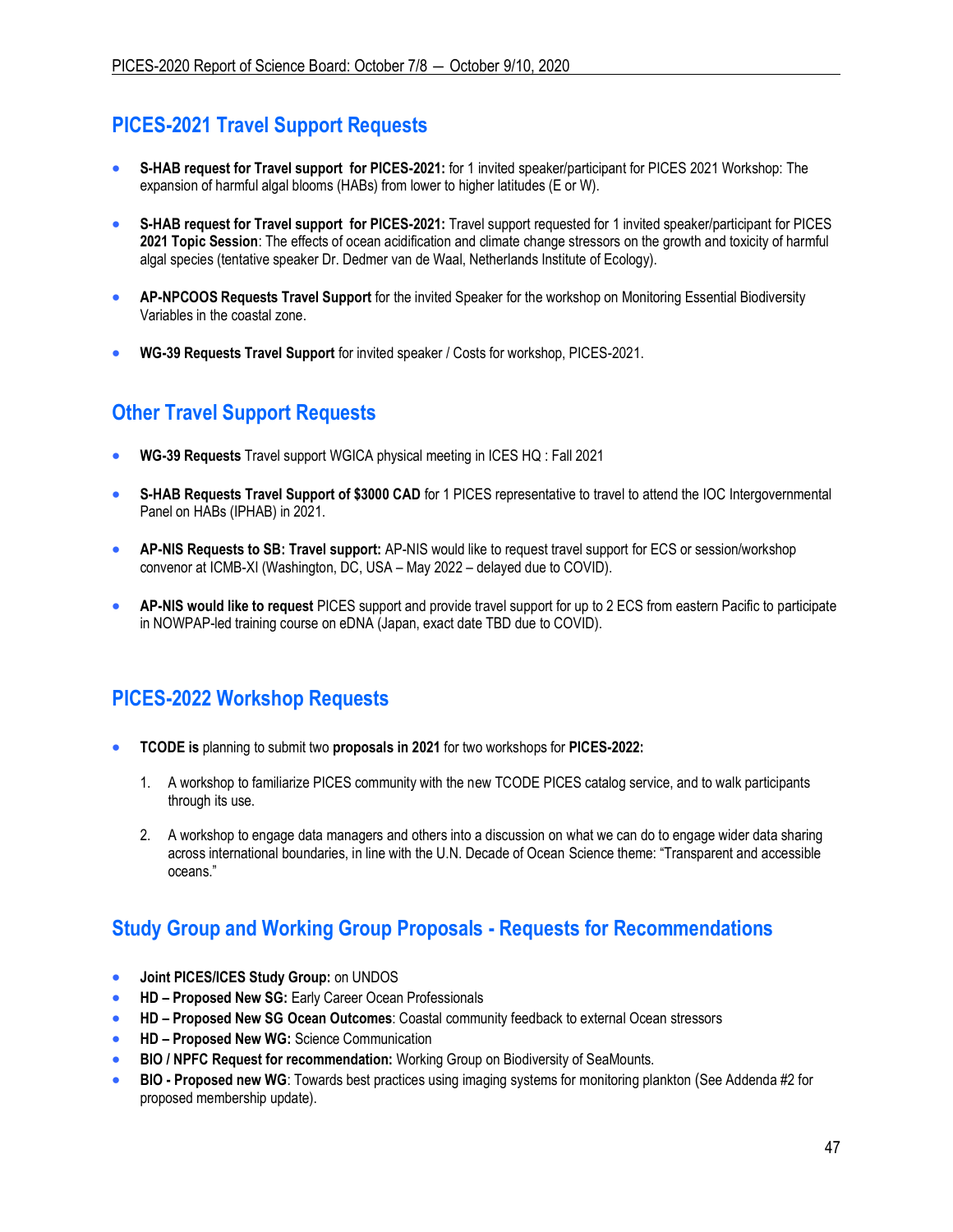- **IMCE WG:** Ecosystem-based mariculture management
- **IMCE WG:** Impacts of mariculture pathogens on coastal ecosystems

# <span id="page-47-0"></span>**Capacity Building and Summer School Requests**

- **AP-NPCOOS** Plan to have a 2021 virtual summer school with reservation of the allocated budget of the cancelled 2020 spring school due to COVID19
- **MONITOR Requests support for AP-CREAMS Proposals for** Summer Schools:
	- o 2021 summer school of ocean turbulence (on-site; spring 2021; China)
	- o 2021 summer school of data analysis of satellite observations (on-site; fall 2021; Japan)
- **AP-CREAMS Summer School Remote Sensing** NOWPAP CEARAC 5th NOWPAP Training Course on Remote Sensing Data Analysis: **Request: international travel fees and lecture fees – USD15000.** Toyama, Japan, Apr. 2021or online. Dr. Genki Terauchi, NOPWAP. Latest technique for analysis and interpretation of satellite data (assessment of eutrophication and other environmental issues).
	- o 25-30 students
	- $\circ$  5 days
	- o **Students use their own travel funds**, limited support will be available
	- o NOWPAP supports USD20000
	- o **Request: international travel fees and lecture fees – USD15000**
	- PICES has supported all 4 previous training courses on satellite data analysis with NOPWAP since 2000-s

# <span id="page-47-1"></span>**Capacity Building and Summer School Requests - (cont'd)**

- **AP-CREAMS Summer School Ocean Turbulence**, Qingdao, Ocean Turbulence: From Observing to Research. **Request: international travel fees and lecture fees – USD9000**
	- o Qingdao, China, Aug. 2021<br>○ Dr. Fei Yu. IO CAS
		- Dr. Fei Yu, IO CAS
		- o Field measurements technique and data processing
		- o 25-30 students
		- $\circ$  5 days
		- o **Students use their own travel funds**
		- o Already got support from China NSF around USD10000
		- o Submitted proposals to CAST, QNLM, MNR
		- o **Request: international travel fees and lecture fees – USD9000**
		- $\circ$  This proposal was already supported by POC and PICES for 2019, postponed because of late confirmation of Chinese funds to 2020, and postponed again because of COVID-19.
- **S-CC Recommendation to BIO/POC (Requested by Sonia):** SOLAS summer session 2021: Request for travel fee support of young scientist (10 k\$)
- **Co-sponsorship:** PICES-NPFC 2021 Joint course on VME Indicator Taxa ID. Co-sponsorship: \$15,000. Travel support for 1-2 coral/sponge experts, Travel support for PICES capacity building.

# <span id="page-47-2"></span>**Publication updates**

- **HD Publication update:** Journal article in early 2022: "Network analysis within PICES Sciences and our way ahead for UNDOS"
- **MEQ Publication Update:**
	- o WG-30 Brochure approved by Editorial Board Chair on Sept 21, 2020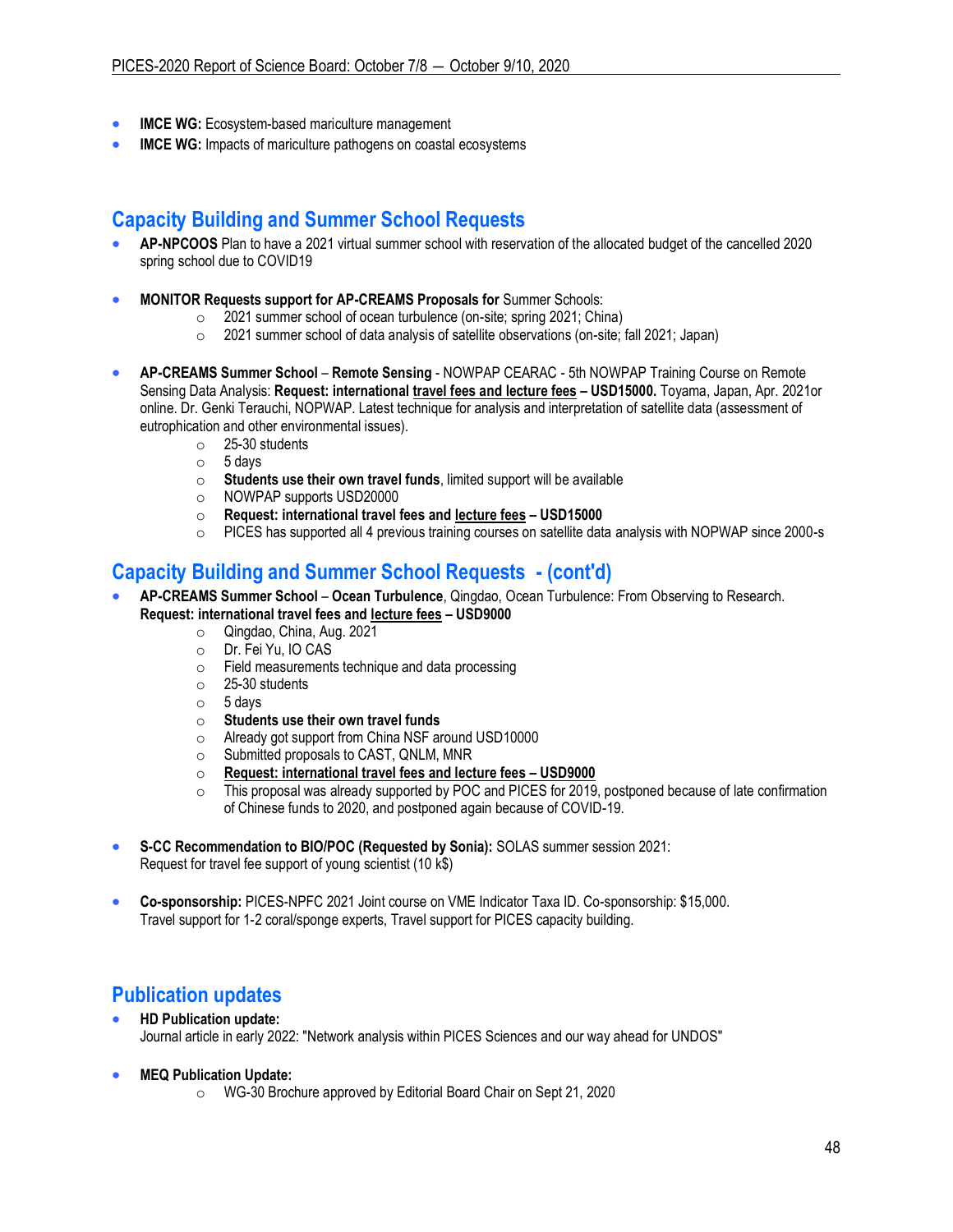o WG-30 Submitted Final Report to MEQ and Secretariat on Sept 11, 2020.

### • **MONITOR publication update:**

1. Confirmed EAST-II report revision (Oct. 1st 2020)

2. Provided NPSERIII synthesis report's comments (May 2020) and expect to receive the revision (final version) by Oct. 2020

### • **S-HAB Publications Update:**

Two papers published in the special issue on "*Climate change and harmful algal blooms*" (C. J. Gobler, ed.) in Harmful Algae, Vol. 91.

- 1. Future HAB science: Directions and challenges in a changing climate.
- 2. Pelagic harmful algal blooms and climate change: Lessons from nature's experiments with extremes.

### • **WG-32 Publication Update:**

WG-32 Final report in editorial revision (PICES Scientific Report #57)

### • **WG-37 Publication Update:**

Evaluation of trade-offs in traditional methodologies for measuring metazooplankton growth rates: Assumptions, advantages and disadvantages for field applications. T. Kobari, A.R. Sastri, L. Yebra, H. Liu, R.R. Hopcroft Progress in Oceanography (2019) 178: https://doi.org/10.1016/j.pocean.2019.102137

### • **WG-37 Publication Update:**

Chapter Four: Advances in biochemical indices of zooplankton production. L. Yebra, T. Kobari, A.R. Sastri et al. Advances in Marine Biology (2017) 76: 157-240, https://doi.org/10.1016/bs.amb.2016.09.001

#### • **WG-39 Publications Update:**

2020 ICES/PICES/PAME Working Group on Integrated Ecosystem Assessment (IEA) for the Central Arctic Ocean (WGICA). ICES Scientific Reports. 2:79. 144 pp. http://doi.org/10.17895/ices.pub.7454

### • **WG-39 Publications Update:**

WGICA IEA Report No.1 ーEcosystem Description (ICES CRR – Cooperative Research Report series) (in review)

• **WG-40 Publication Update:** A journal special issue is under development based on the intersessional workshop presentations and on the contributions to PICES Annual meeting 2019 Session 15. Journal: Frontiers in Marine Science. Research Topic: North Pacific Climate and Ecosystem Predictability on Seasonal to Decadal Timescales. Guest editors: Shoshiro Minobe, Antonietta Capotondi, Fei Chai, Mike Jacox, Masami Nonaka, Ryan Rykaczewski. Current status: 10 manuscripts submitted, 8 manuscripts already accepted, Manuscript deadline: 31 March 2021 \*The guest editors will write a perspectives paper and an introductory paper.

### • **WG-43 Publication update:**

**PICES Press, Vol. 28, No. 2**

Identifying research priorities for understanding the dynamics of small pelagic fish Ryan Rykaczewski, Myron Peck, Ignacio A. Catalán, and Akinori Takasuka [https://meetings.pices.int/publications/pices](https://meetings.pices.int/publications/pices-press/volume28/PPJul2020.pdf#page=40)[press/volume28/PPJul2020.pdf%20#page=40](https://meetings.pices.int/publications/pices-press/volume28/PPJul2020.pdf#page=40)

# <span id="page-48-0"></span>**Publication requests to SB**

• **HD Publication update:** Journal article in early 2022: "Network analysis within PICES Sciences and our way ahead for UNDOS" **Does SB need to recommend publication?**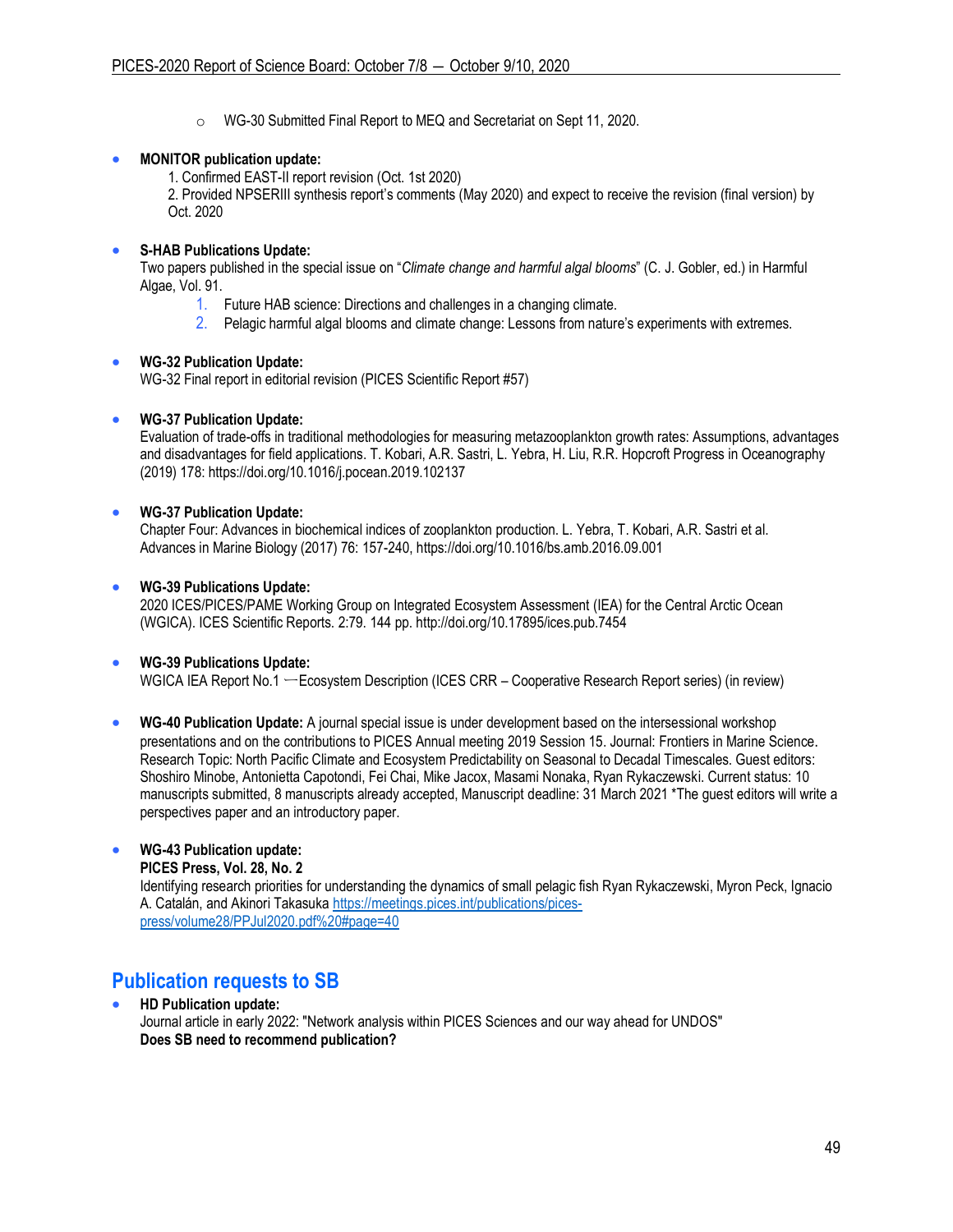### • **S-HAB Requests Approval for proposed publication:**

Trainer, V.L., Davidson, K. (Ed) 2020. GlobalHAB: Evaluating, Reducing and Mitigating the Cost of Harmful Algal Blooms, a Compendium of Case Studies. PICES Sci. Rep. 2020.

- $\circ$  This is a series of 7 chapters resulting from the GlobalHAB workshop on HABs and Economics that was held at PICES-2019.
- o The Chapters are currently undergoing Technical Edit by Rosalie at the PICES Secretariat.
- **WG-37 Request?** WG-37 Scientific Report Manuscript to be submitted to Secretariat in December 2020. **Does SB need to recommend publication of this Sci Rpt?**
- **WG-39 Requests to SB:** Approval for two proposed publications**:**
	- 1. WGICA Ecosystem Overview (EO) Report (First draft in November 2020 and final 2021):EO provide a description of the ecosystems, identify the main human pressures, and explain how these affect key ecosystem components. Short report with 16 pages.
	- 2. WGICA IEA Report No.2 "Human activities, climate and vulnerability assessment of the CAO Ecosystem" (final 2021- 2022) (ICES CRR)
- **WG-42 Publication Request: Approval for proposed publications + Request for \$17,750 USD:**
	- *Environmental Pollution* **journal encouraged submission of 5 companion review articles:** 
		- Sea surface and water column Wonjoon Shim
		- Shoreline Amy Uhrin
		- Sediment and seafloor Shuhei Tanaka
		- Biota ingestion Matthew Savoca
		- Biota entanglement Jennifer Lynch
		- 5 review articles to submit to Environmental Pollution.
	- **The journal charges \$3550 per paper for the open access option.**
	- **Total charge to make all 5 articles open access would be \$17,750 USD**
- **WG-40 Publication - Request to SB required?: J**ournal special issue is under development based on the intersessional workshop presentations and on the contributions to PICES Annual meeting 2019 Session 15. Journal: Frontiers in Marine Science. Research Topic: North Pacific Climate and Ecosystem Predictability on Seasonal to Decadal Timescales. Does SB need to recommend publication?
- **WG-43 Review Paper - submitted and in revision**. Details? **Does SB need to recommend publication?**

## <span id="page-49-0"></span>**Expert Group Requests for Extensions**

- **BIO:** Request from **WG46** to extend start of term to 2020 (POC)
- **HD requests** One year extension of WG41 MES to complete work on WG projects, with a new end date of October 2021
- **WG 37 Requests 1 year extension** to PICES-2021, to:
- Convene workshop at PICES 2021 2. Complete ToR # 4: Develop an interactive website for exchange of information on zooplankton production measurements for regional and/or global mapping. -Incomplete: requires ~2-3 months coordinated effort between WG members, data owners, and host site (NOAA Copepod)
- **WG-38 Requests a one year extension** to Oct 2021 to finish preparing final report.
- **WG-40 requests a one-year extension** through PICES-2021 to:

1. Write a perspectives paper with guidelines for marine ecosystem prediction studies using physical climate/ocean prediction. This paper could be used as reference for operational and research centers, for individual researchers, and for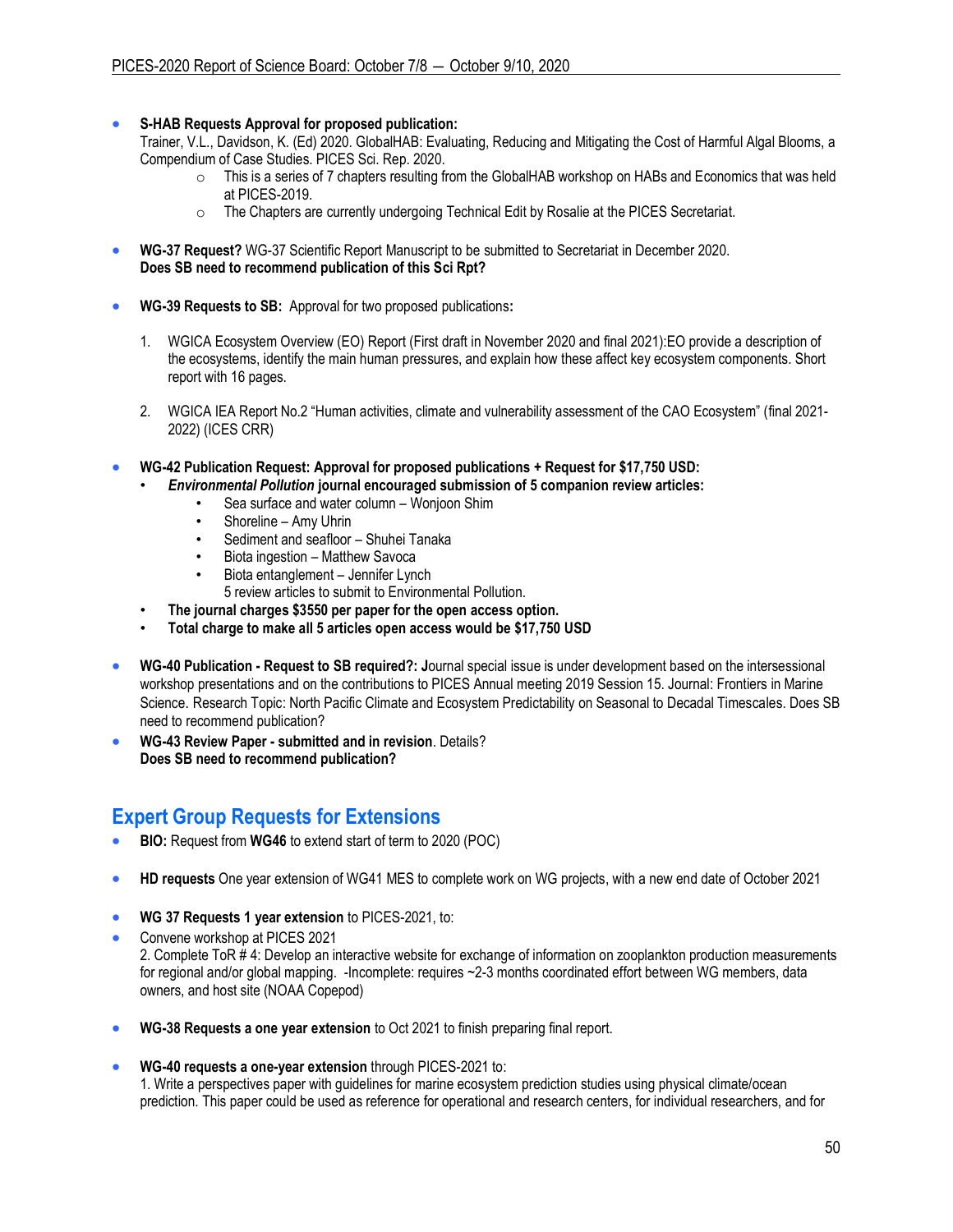near future discussion in PICES, WCRP and UN Ocean Decade planning.

2. Expand discussions on key questions, applications, and WG40 contributions in climate ecosystem predictability 3. Help start a new working group, likely with a focus on extremes in coastal environments, to include broad PICES participation including members from WG36, WG41, S-HAB

# <span id="page-50-0"></span>**TORs / Action Plans**

- **WG42 updated its TOR,** changing 'meso and microplastic' to 'across different size categories'.
- **AP-NPCOOS Revised ToR** by adding 'summer school to build capacity in COOS
- **TCODE Activity Plan Update:** TCODE has recently updated its activity plan to clarify some points within the mission statement and to add more specific strategies to some of the goals. Additionally, TCODE has updated its work plan for the next year.
- **S-CCME** has finalized it's Phase 4 (2021-2025) Implementation Plan. We request Committee endorsement and provision to Science Board for approval.

# <span id="page-50-1"></span>**Membership Updates**

- **SB to advise GC** that Dr. Shevchenko will serve second term as SB Vice-Chair?
- **FIS Membership update:**
	- $\circ$  Dr. Xiujuan Shan is a new Committee member replacing Dr. Jie Kong and representing China.
	- $\circ$  Dr. Tetsuo Fujii is a new Committee member replacing Dr. Toyomitsu Horii and representing Japan.
	- o Dr. Jin will continue as Chair for a second term.
	- o Dr. King will continue as Vice-Chair for a second term.
- **TCODE Membership Updates:**
	- o Peter Chandler has agreed to serve as Vice Chair for one more year, however, TCODE will need to elect a new vice chair next year. (PICES-2021)
- **S-CCME Membership update:**
	- o Dr. Jackie King is stepping down as Co-Chair.
	- o Dr. Kirstin Holsman (USA) is the new Co-Chair.
- **AP-NIS Membership Update:**
	- o New member : Dr. Satoshi Watanabe replacing Dr. Tatsuya Yurimoto, Japan
- **S-CC: Membership update:**
	- o **Stepping down:**Dong-Jin Kang [Korea], Minhan Dai [China]
	- o **S-CC new members:** Geun-Ha Park [Korea], Xianghui Guo [China], Wiley Evans [Canada], Samantha Siedlecki [USA]
- **WG-42 Membership Update:**
	- o **New member: Dr. Sarah Dudas, Canada**

# <span id="page-50-2"></span>**Membership Requests**

- **FIS requests** a member from Russia be appointed to **S-CCME**. Alexei Somonov was proposed as a candidate.
- **FIS** requests an additional member from Russia be appointed to **WG 43.**
- **FIS requests** an additional member from Japan and Canada be appointed to WG 44. Recommended candidates are: Kohei Matsuno (Hokkaido University), Nadja Stenier (DFO) and Martin Nantel (DFO).
- **MEQ requests** members from Russia.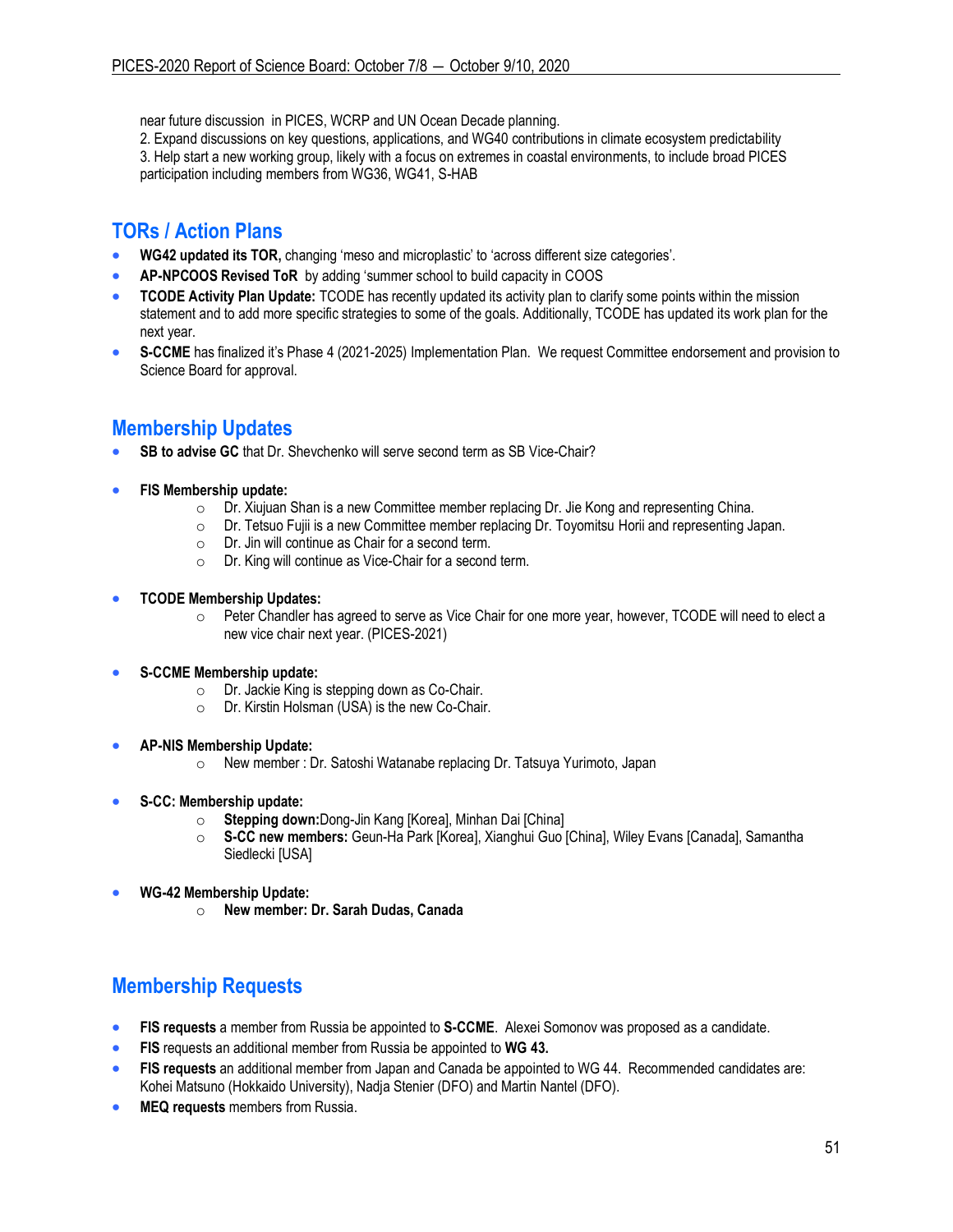- **AP-NPCOOS Requests** a member to be recommended from Japan (Dr. Hasegawa)
- **TCODE:**A representative from China (Wan Fangfang) who stands in for TCODE member Jinkun Yang when he is unavailable, has shown great initiative and engagement in the activities of TCODE. If/when an availability becomes possible, it would be good to keep her in mind.
- **WG-43 (SPF) Requests to SB:** recommendations for another member from Russia
- **S-CCME.** We request a **Russian member** from **FIS, BIO, and/or POC,** as there are currently no Russian members in S-CCME.

# <span id="page-51-0"></span>**Other Requests / Updates / Reminders**

- **FIS approves the S-CCME Implementation Plan** for Phase 4 (2021-2022), and **requests that Science Board recommend** the S-CCME Implementation Plan.
- **TCODE would like to request** that any new working groups add into their terms of reference (TOR), a clause to ensure data management plans and contact with TCODE on any potential data holdings as a result of the groups activities.
- **AP-NIS Recommendations for SB:** NOWPAP would like to work closely with PICES on eDNA activities.
- **AP-NIS Recommendations for SB:** Dr. Thomas W. Therriault suggested that PICES think about updating its website to indicate COVID status, or at least acknowledge PICES is thinking about this and how it might impact meetings/events until at least the end of the year.
- **SB to recommend Code of Ethics**
- **SB to recommend:** .e. do any FUTURE activities require recommendations from SB?
	- o FUTURE Phase 3 Science Plan?
	- o FUTURE and UNDOS activities?
	- o FUTURE OSM?
- **Any SB recommendation** re: Greener meetings?

#### • **POC recommendations:**

1. Synergies with S-CC, WG-46 and United Nation UNDOS GEOS Programme: Joint session on "The ecological impacts of Ocean CDR." Include Ocean Solutions in S-CC new directions

2. APN is actively seeking to engage and fund PICES on activities related to their core mission goals, specifically in the Pacific Sector.Possible Actions (and proposals to APN):Joint PICES/APN Fellows Program; New APN/PICES WG for UN Ocean Decade to span work between North and South Pacific (e.g. climate extremes).

3. PICES and CLIVAR have now developed a significant and successful partnership. New strategic plan allows CLIVAR to expand this further. Possible Actions: Topics identified by WG-40 for possible continuing collaboration (e.g. climate extreme and impacts on ecosystem and coastal systems); Get involved in CLIVAR WK 'From global to coastal: Cultivating new solutions and partnerships for an enhanced Ocean Observing System in a decade of accelerating change' (2021 (virtual), 2022 Trieste, Italy) – Led by IORP.